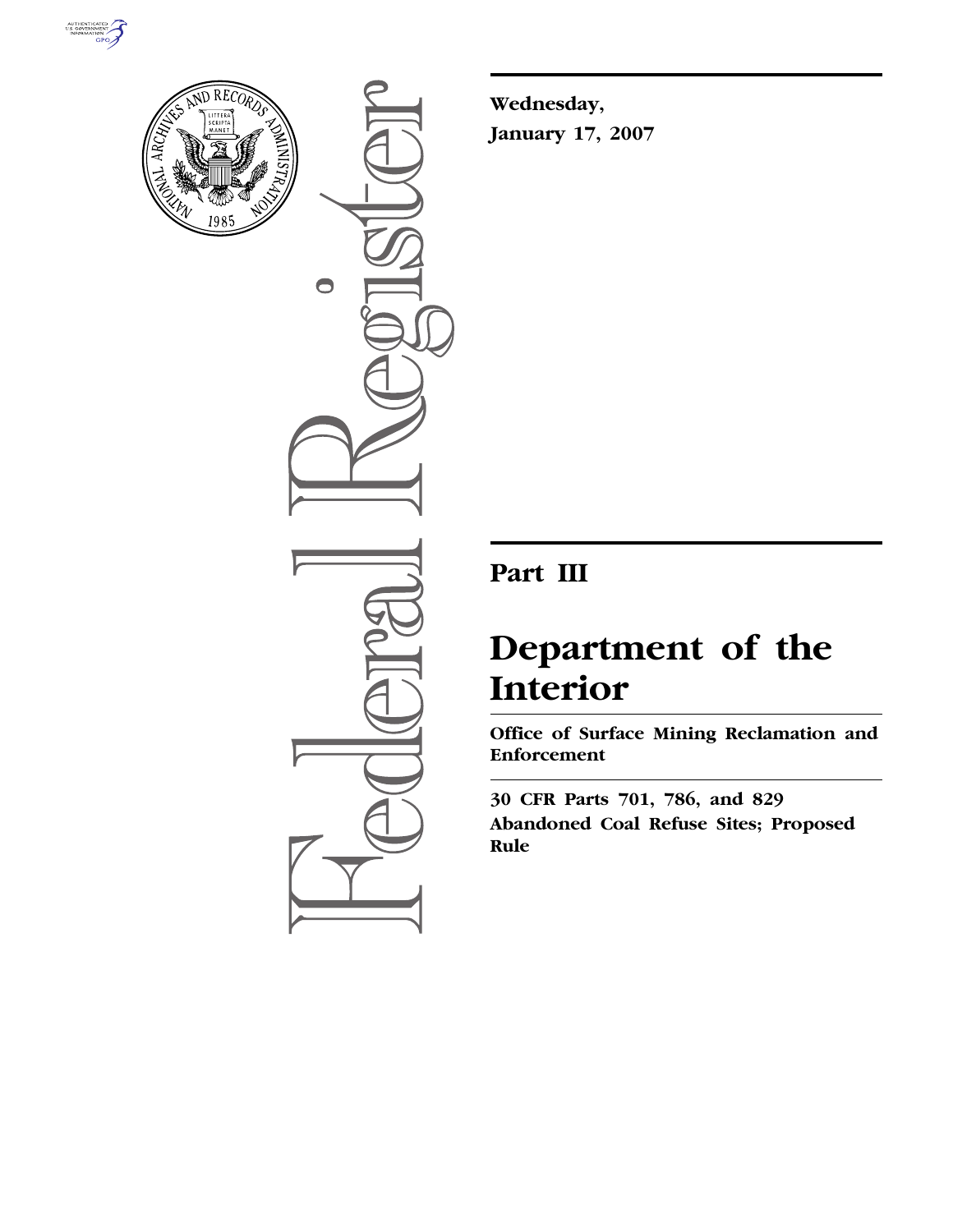#### **DEPARTMENT OF THE INTERIOR**

# **Office of Surface Mining Reclamation and Enforcement**

#### **30 CFR Parts 701, 786 and 829**

**RIN 1029–AB70** 

#### **Abandoned Coal Refuse Sites**

**AGENCY:** Office of Surface Mining Reclamation and Enforcement, Interior. **ACTION:** Proposed rule.

**SUMMARY:** We, the Office of Surface Mining Reclamation and Enforcement (OSM) propose to amend our regulations to comply with the Energy Policy Act of 1992 (EPAct). The EPAct requires the Secretary of the Interior (Secretary) to develop regulations establishing environmental performance and reclamation standards for abandoned coal refuse remining operations. These standards must distinguish between refuse removal operations and on-site refuse reprocessing operations and must be premised on the distinct differences between removal operations, on-site reprocessing operations, and other types of surface coal mining operations. The Secretary may devise different performance standards than any of those set forth in sections 515 and 516 of the Surface Mining Control and Reclamation Act of 1977 (SMCRA), and separate permit systems if the Secretary determines, on a standard-by-standard basis, that a different standard may facilitate refuse removal and on-site refuse reprocessing operations in a manner that would provide the same level of environmental protection as under sections 515 and 516. We are proposing changes to our rules that respond to the EPAct's requirements. **DATES:** *Written comments:* Comments on the proposed rule must be received on or before 4:30 p.m. Eastern Time on March 28, 2007, to ensure our consideration.

*Public hearings:* Upon request, we will hold a public hearing on the proposed rule at a date, time, and location to be announced in the **Federal Register** before the hearing. We will accept requests for a public hearing until 4 p.m., Eastern Time, on February 7, 2007. If you wish to attend a hearing, but not speak, you should contact the person identified under **FOR FURTHER INFORMATION CONTACT** before the hearing date to verify that the hearing will be held. If you wish to attend and speak at a hearing, you should follow the procedures under ''III. Public Comment Procedures'' in the **SUPPLEMENTARY INFORMATION** section of this document.

**ADDRESSES:** You may submit comments, identified by docket number 1029– AB70, by any of the following methods:

• *E-Mail: osmregs@osmre.gov*. Include docket number 1029–AB70 in the subject line of the message.

• *Mail:* Office of Surface Mining Reclamation and Enforcement, Administrative Record, Room 252–SIB, 1951 Constitution Avenue, NW., Washington, DC 20240.

• *Hand-Delivery/Courier to the OSM Administrative Record Room:* Office of Surface Mining Reclamation and Enforcement, Administrative Record, Room 101–SIB, 1951 Constitution Avenue, NW., Washington, DC 20240.

• *Federal e-Rulemaking Portal: http:// www.regulations.gov*. Follow the instructions for submitting comments.

For detailed instructions on submitting comments and additional information on the rulemaking process, see ''III. Public Comment Procedures'' in the **SUPPLEMENTARY INFORMATION** section of this document.

If you wish to comment on the information collection aspects of this proposed rule, submit your comments to the Office of Management and Budget, Office of Information and Regulatory Affairs, Attention: Interior Desk Officer, via electronic mail, to *OIRA*\_*DOCKET@omb.eop.gov* or via telefacsimile at (202) 395–6566.

#### **FOR FURTHER INFORMATION CONTACT:**

Andy DeVito, Office of Surface Mining Reclamation and Enforcement, MS– 252–SIB, U.S. Department of the Interior, 1951 Constitution Avenue NW., Washington, DC 20240; Telephone: 202–208–2701. E-mail: *adevito@osmre.gov*.

#### **SUPPLEMENTARY INFORMATION:**

- I. Background
	- A. *The Energy Policy Act*
	- B. *Outreach Summary*
	- C. *Identification of Distinct Differences Between Abandoned Coal Refuse Remining Operations and Other Surface Coal Mining Operations*
	- D. *Coal Refuse*
	- E. *Coal Refuse Distribution*
	- F. *Coal Refuse Utilization*
	- G. *Existing Regulation of Coal Refuse*
	- H. *Abandoned Mine Land Reclamation Projects*
- I. *National Pollutant Discharge Elimination System (NPDES) Program*
- II. Discussion of the Proposed Regulations A. *Standard-by-Standard Review of SMCRA Performance Standards*
- B. *Special Permit System for Abandoned Coal Refuse Remining Operations*
- C. *Proposed Regulations*
- III. Public Comment Procedures
- IV. Procedural Matters

#### **I. Background**

# *A. The Energy Policy Act*

Section 2503 of the Energy Policy Act of 1992 (EPAct), Public Law 102–486, Title XXV, addresses coal remining and directs promulgation of the abandoned coal refuse regulations proposed by this rulemaking. Sections 2503(a) through (d), respectively, amend the Surface Mining Control and Reclamation Act of 1977, 30 U.S.C. 1201 *et seq.* (SMCRA), to address permit blocking under section 510(c) of SMCRA (30 U.S.C. 1260(c)), modify revegetation responsibility periods at section 515(b)(20) (30 U.S.C. 1265(b)(20)), add definitions at section 701 (30 U.S.C. 1291) for ''lands eligible for remining'' and ''unanticipated event or condition,'' and revise Abandoned Mine Land  $(AML)$  eligibility at sections  $402(g)(4)$ and 404. Regulations implementing these amended SMCRA provisions were proposed and later codified in a final rule. 60 FR 58480 (November 27, 1995).

Section 2503(e) of the EPAct, which was codified at 30 U.S.C. 1251a, amends SMCRA by adding a new section for Abandoned Coal Refuse Sites that focuses solely on the remining of abandoned coal refuse sites. This proposed rulemaking is intended to implement the general directive of section 2503(e)(1) requiring the Secretary to issue regulations establishing environmental protection performance and reclamation standards, and separate permit systems, applicable to operations for the on-site reprocessing of abandoned coal refuse and operations for the removal of abandoned coal refuse. Coal refuse, discussed in greater detail below, is the waste resulting from the cleaning of mined coal. Abandoned coal refuse sites are lands on which refuse was placed prior to the passage of SMCRA, and that were not adequately reclaimed when mining was completed. Abandoned coal refuse sites are eligible for reclamation under Title IV of SMCRA using money from the Abandoned Mine Land Fund when available.

Section 2503(e)(2) further directs that the standards and permit systems referred to above distinguish between those operations that reprocess abandoned coal refuse on-site, and those operations that completely remove abandoned coal refuse for direct use or for reprocessing at another location. The term ''reprocessing operations,'' as used throughout this rulemaking, is limited to on-site reprocessing since any reprocessing at a site other than an abandoned coal refuse site would be regulated under existing 30 CFR part 827 and would not be a part of this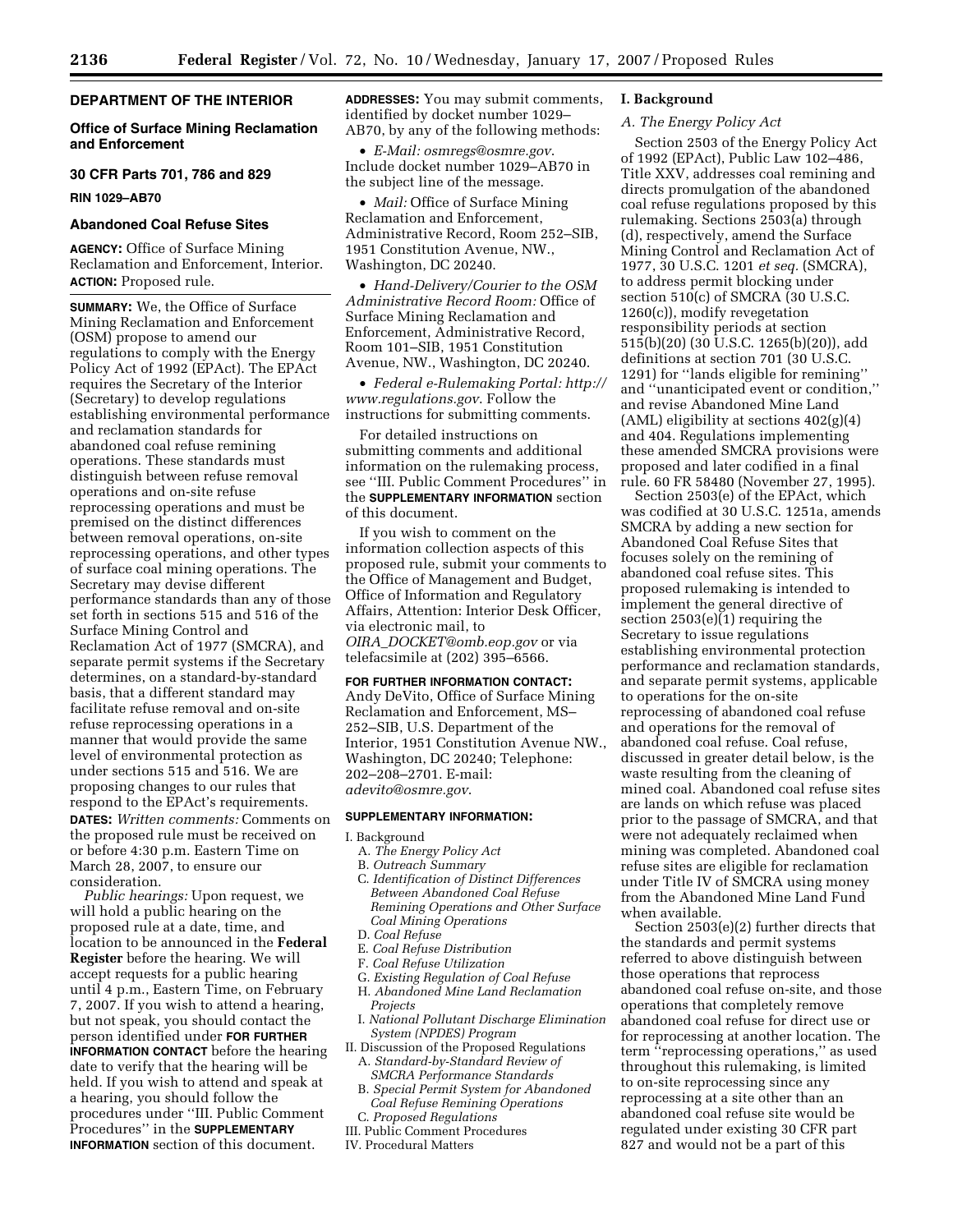rulemaking. The standards and permit systems authorized by section 2503(e) are to be premised on the distinct differences between operations for the on-site reprocessing, and operations for the removal, of abandoned coal refuse and other types of surface coal mining operations. Section 2503(e)(3) authorizes the Secretary to devise different standards from those in sections 515 and 516 of SMCRA (515/ 516), and devise a separate permit system, if the Secretary determines on a standard-by-standard basis, that a different standard may facilitate the onsite reprocessing, or the removal, of abandoned coal refuse in a manner that would provide the same level of environmental protection as under sections 515/516.

Finally, section 2503(e)(4) requires the Secretary to submit a report to the Committee on Interior and Insular Affairs (subsequently renamed the Committee on Natural Resources) of the United States House of Representatives, and to the Committee on Energy and Natural Resources of the United States Senate. The report must be submitted not later than 30 days prior to the publication of proposed regulations and must contain a detailed description of any environmental protection performance and reclamation standards, and separate permit systems, devised pursuant to that section. The report has been submitted and is available for review as part of our administrative record for this rulemaking.

In response to these provisions of the EPAct, we are proposing a separate set of performance standards for operations that reprocess abandoned coal refuse on-site and/or remove the refuse from the site. These proposed performance standards are intended to provide the same level of environmental protection as under sections 515/516 of SMCRA, while facilitating the on-site reprocessing and/or removal of abandoned refuse. In the course of developing our regulations, we also considered the appropriateness of developing separate permit systems for both on-site reprocessing and removal operations. However, our consideration of this issue did not identify sufficient differences between the requirements applicable to on-site reprocessing and removal operations to warrant separate permit systems for each of these two types of refuse operations. Therefore the proposed regulations provide for a single permit system to address both onsite reprocessing and removal operations.

The requirements that we are proposing for the permit information in Part 786 and for the performance

standards in Part 829 are in some instances different from existing permit information requirements or performance standards. However, the proposed rule is not intended to result in a weakening of the environmental standards but rather to reflect the difference between coal refuse remining operations and other coal mining operations. For example, we do not universally include the monitoring requirements for surface and ground water found in Part 780. However, our part 786 proposal related to water monitoring data for coal refuse removal operations reflects that some data requirements are not appropriate for reasons we discuss, or because similar kinds of data are expected to be readily available as part of the National Pollutant Discharge Elimination System program authorized under the Clean Water Act, 33 U.S.C. 1251, *et seq.* As you review the rule, we specifically request comments on whether the environmental standards are appropriately modified to reflect the unique nature of remining operations.

The following discussion provides additional background on abandoned coal refuse and the information used in developing the proposed regulations.

#### *B. Outreach Summary*

We conducted an extensive outreach program to solicit comments, concerns and ideas for regulatory changes with regard to implementing the provisions of section 2503(e) of the EPAct. The initial outreach, completed in the early months of 1993, consisted of two components. The first component consisted of telephone contact and written follow up with representatives of industry, the States, and with environmental, citizen, and conservation organizations and groups. The second component of the outreach consisted of visiting three active coal refuse operations in West Virginia, Pennsylvania, and Illinois with representatives of the States, industry, and citizen/environmental groups and again soliciting comments, concerns, and suggestions. We identified and analyzed the issues that were raised during the 1993 outreach.

In 1997 and 1998, we conducted outreach with selected members of a remining task force of State and Federal coal mining and Clean Water Act regulators whose charge was to identify ways to increase AML reclamation through remining activities. A number of the same comments and concerns as were recorded during the 1993 outreach were raised and discussed during this latter outreach. Further, we attempted to develop preliminary regulatory language with this group based on their collective experiences with coal refuse.

The outreach efforts were comprehensive. All information pertaining to the outreach activities, with particular emphasis on the 1993 analysis of issues, was reviewed and carefully considered in preparing the current proposal. Because there have been no statutory changes to SMCRA and no regulatory developments that could impact the regulation of coal refuse operations since passage of the EPAct in 1992, we believe that additional outreach prior to the publication of the proposed regulations was not called for. Once the proposed regulations are published in the **Federal Register**, members of the public will have the opportunity to submit written comments and make oral presentations at a public hearing if they so desire.

# *C. Identification of Distinct Differences Between Abandoned Coal Refuse Remining Operations and Other Surface Coal Mining Operations*

Before discussing the differences between abandoned coal refuse remining operations and all other surface coal mining operations, we need first to briefly discuss the relationship between remining operations and other surface coal mining operations. For this purpose, there are two major types of surface coal mining operations:

1. Operations that mine coal from sites on land that has not been disturbed by previous coal mining operations, popularly called ''virgin operations;'' and

2. Operations that mine coal from sites on land that has been disturbed by previous coal mining operations, popularly called ''remining operations.'' Sites that were mined before the passage of SMCRA in 1977 may, or may not, have been adequately reclaimed. Unreclaimed sites and sites that were not reclaimed to the standards later set forth in SMCRA are popularly called ''abandoned sites'' and are eligible for reclamation under the AML program, codified at 30 CFR Subchapter R-Abandoned Mine Land Reclamation.

In turn, remining operations fall into two major categories:

1. Operations that mine coal in its original geologic location (the mining of prior underground workings after the overburden has been stripped away and the taking of additional mining cuts from an existing highwall are both examples of remining operations that mine coal in its original geologic location). Remining operations that mine coal in its original geologic location have the potential to remove or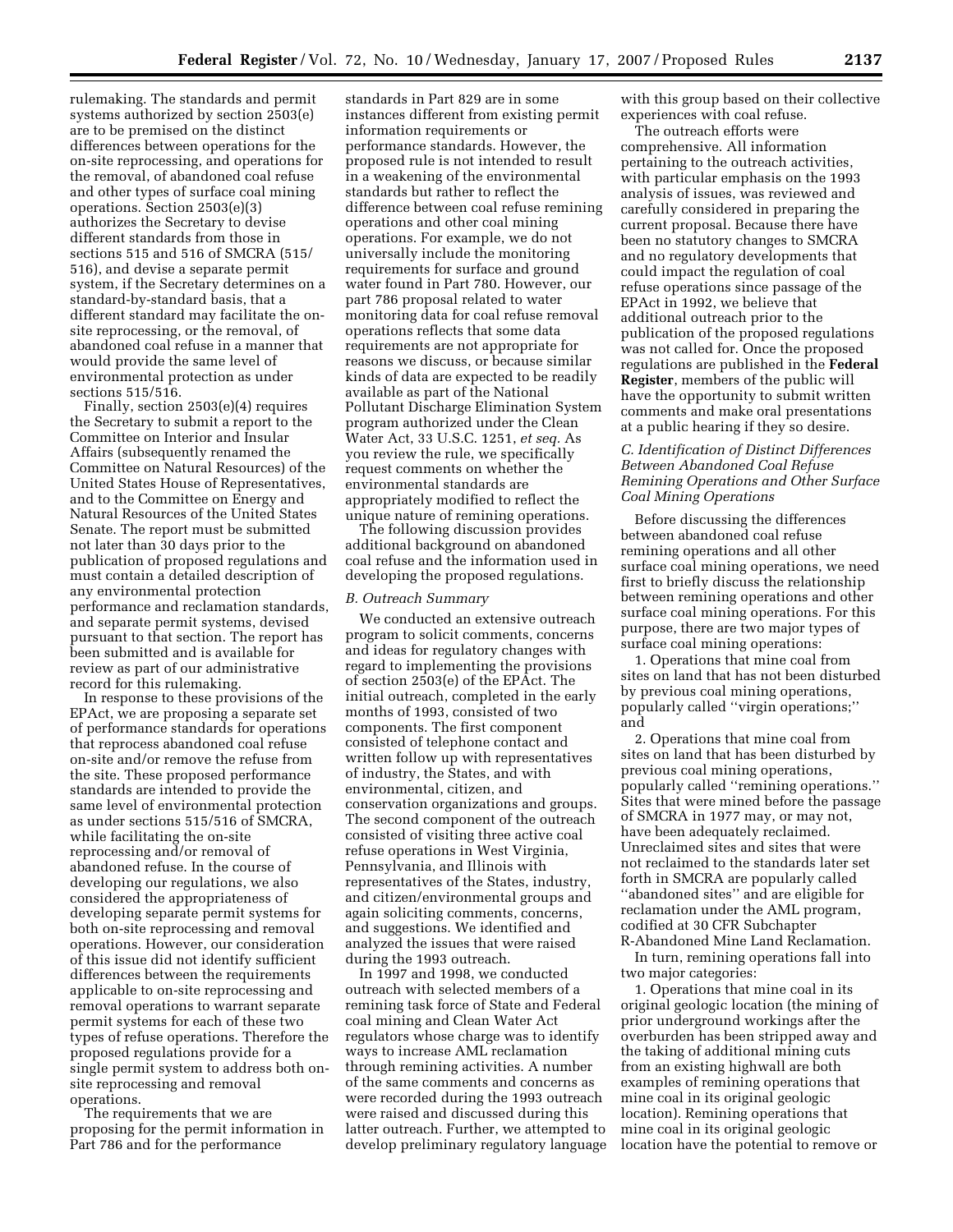otherwise disturb rock strata that serve as aquifers.

2. Operations that mine coal not in its original geologic location (coal refuse removal and coal refuse on-site reprocessing operations are examples of remining operations that mine coal not in its original geologic location. This coal refuse was considered waste material at the time that the initial mining occurred). Because abandoned coal refuse operations do not mine coal in its original geologic location, they do not have the potential to remove or otherwise disturb rock strata that serve as aquifers.

As noted before, section 2503(e) of the EPAct directs the Secretary to propose separate performance standards and permitting systems premised on the distinct differences between operations for on-site reprocessing and operations for removal of abandoned coal refuse, and other types of surface coal mining operations. The most fundamental difference between abandoned coal refuse remining operations, including both removal and on-site reprocessing operations, and other surface coal mining operations, relates to the nature and occurrence of the affected coal deposit. Both types of abandoned coal refuse remining operations mine unconsolidated piles of broken coal that have been previously mined at other locations by surface or underground methods. These unconsolidated piles are the residual waste product generated by cleaning previously-mined coal at processing plants. All other surface coal mining operations, including other types of remining operations, remove coal from its natural undisturbed geologic location.

Another difference between abandoned coal refuse remining operations and other mining operations is that the abandoned coal refuse remining operations are conducted on sites that are different from those of other surface coal mining operations in that they generally have (1) No overburden, (2) no topsoil, (3) limited or no revegetation, (4) a coal/rock mix of varying heating value, (5) limited or no current beneficial land use, and (6) existing water quality problems and other environmental degradation. Unlike other surface coal mining operations, abandoned coal refuse remining operations will generally disturb little, if any, previously undisturbed land outside the abandoned coal refuse site. Also, because topsoil commonly no longer exists, or is buried under the refuse at these sites, abandoned coal refuse remining operations have to utilize alternative vegetation-support material.

Because abandoned coal refuse remining operations do not have to remove overburden in order to uncover the mineable refuse, they neither create highwalls and overburden spoil nor remove the host rock of the groundwater aquifers. Furthermore, because the refuse at abandoned coal refuse sites was most often placed without regard to stability, erosion and surface- and ground-water impacts have commonly resulted. Therefore, almost all abandoned coal refuse remining operations have excellent potential for improving the adverse conditions that, in most cases, already exist at these abandoned sites. This improvement is typically accomplished by reducing the volume of refuse and its associated potential for acid mine drainage, stabilizing surface conditions, and reducing the potential for refuse fires.

There are several differences between abandoned coal refuse removal operations and on-site reprocessing operations that warrant the distinct performance standards and permitting requirements that we are proposing for each. Most significantly, refuse removal operations generate little, if any, residual waste and no wet refuse waste, as compared to that generated by on-site reprocessing operations. Further, refuse removal operations do not require onsite reprocessing or preparation plants with their associated process water circuits, discharges, and ponds. Finally, most refuse removal operations will be of shorter duration than on-site refuse reprocessing operations.

Abandoned coal refuse removal operations are comparable to coal refuse reclamation projects done under the AML program that rework, regrade, and revegetate abandoned coal refuse sites in order to eliminate fires and other safety hazards, to stabilize the affected areas, or to reduce off-site environmental degradation. However, unlike abandoned coal refuse AML projects, which are selected for reclamation based on the seriousness of the site hazards or environmental degradation, coal refuse removal operations always reduce the volume of refuse and are selected for mining based on the heating value of the refuse. On the other hand, refuse on-site reprocessing operations are more comparable to off-site preparation plants, which are regulated under the performance standards of 30 CFR part 827 (Coal Preparation Plants Not Located Within The Permit Area), than to other surface coal mining operations. However, on-site reprocessing operations, unlike off-site preparation plants, typically reduce the volume of refuse at the site, and typically affect

very little, if any, previously undisturbed land.

#### *D. Coal Refuse*

As used here, ''coal refuse'' refers to the solid material resulting from the deposition in piles of coal mine waste or refuse previously generated during coal processing that separates coal from unwanted physical or chemical impurities. The primary objectives of coal processing are to (1) Clean the coal by separating out rock, earthen materials, and other noncoal material; (2) reduce the ash and sulfur content; (3) increase the heating value, expressed in British thermal units (Btu); and (4) provide a product sized to the consumer's specifications. While coal processing historically used only mechanical means to separate out the unwanted materials, because of technological improvements, coal processing now can use liquids with different specific gravities to separate lighter coal from the heavier non-coal rock or earthen materials. In a typical modern coal processing plant, raw coal is fed through a mechanical breaker or crusher, which reduces the coal to a more uniform size and makes an initial separation of rock from the coal by exerting enough force to crush the coal but not the harder rock. The resultant product is then passed through screens, shakers, vibrating tables, cyclones, and/ or other heavy-medium separators where turbulence is created to float the coal and to sink the rock. Such heavymedium separators utilize a great deal of water, and commonly need considerable land area for associated ponds and slurry cells.

Over the years, the percentage of the annual United States coal production that has been processed in this fashion has fluctuated significantly. This percentage increased steadily from 1920, when less than five percent of the coal mined was mechanically cleaned, to 1948, at which time about 30 percent of the total coal production was processed. From 1948 to 1961, coal production declined drastically, but the percentage of processed coal increased to nearly 66 percent. From 1961 to 1977, the year SMCRA was enacted, annual coal production increased from 403 to 691 million tons. This increase was entirely attributed to an increase in surface mining production. At the same time, the percentage of coal being processed by mechanical and liquid means declined to 34 percent. This decrease in the percentage of coal being processed occurred because (1) Coal mined by surface mining methods normally contains less non-coal material, therefore requiring less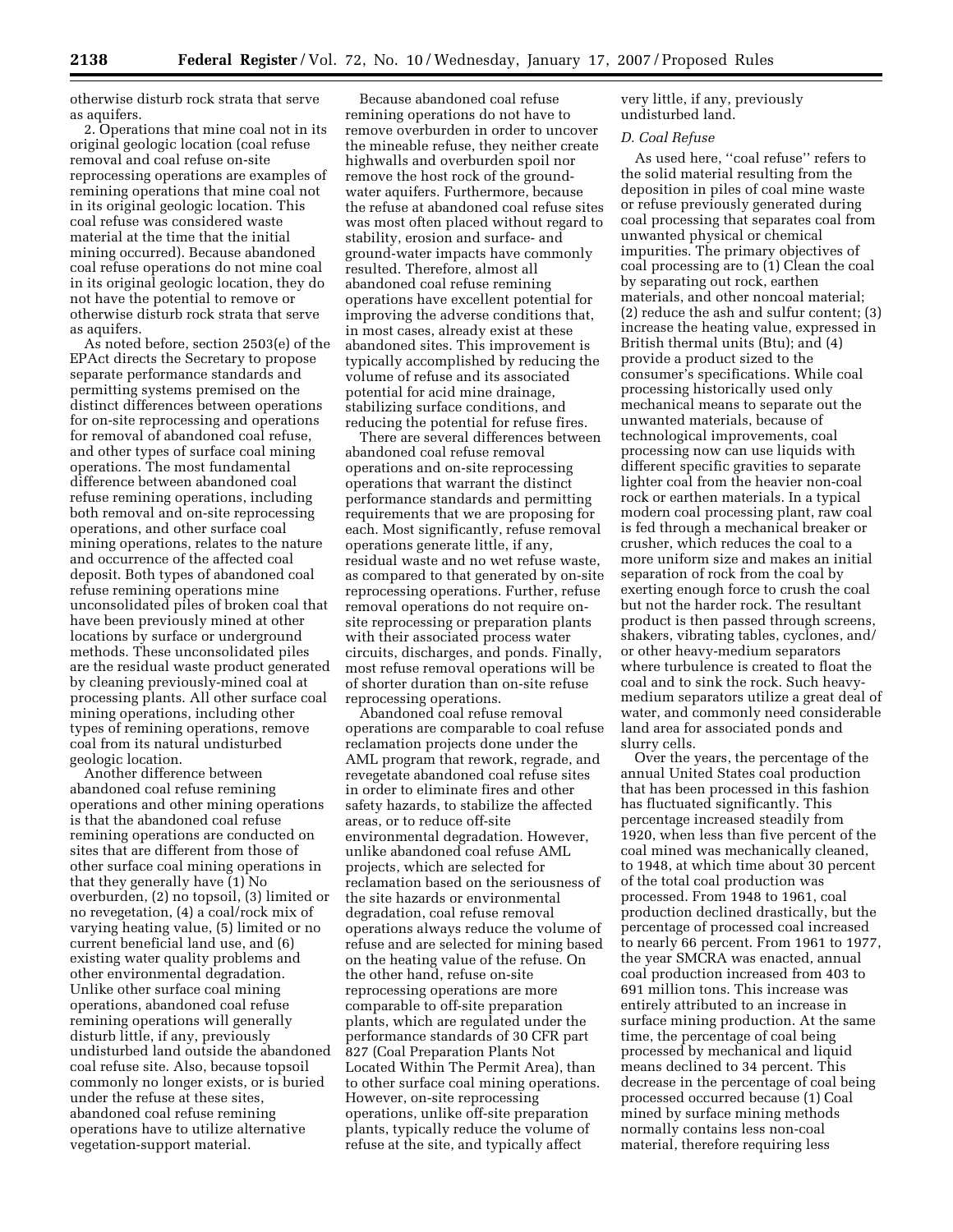processing than underground-mined coal; and, (2) only a relatively small amount of coal used for power generation was being processed in order to limit sulfur emissions.

The residue from coal processing is called ''coal processing waste,'' or ''coal refuse,'' and varies physically and chemically, depending upon the coal source and the process method used. Depending on the degree of size reduction achieved at the processing plant, coal refuse may vary between coarse (+28 mesh) and fine ( $-28$  mesh). Usually, the coarse refuse was disposed of in an embankment or landfill, while the fine refuse was impounded in slurry ponds or run through vacuum filters and the resultant filter cake mixed with coarse refuse for disposal. Because many of the older processing plants did not include systems to recover fine coal, a large number of refuse slurry ponds and coal refuse piles contain materials with a relatively high Btu content. These refuse materials also contain pyritic rock and other impurities that are primarily associated with the formation of acid mine drainage (AMD) and are often referred to as ''acidforming materials.'' Under this proposed rule, removal operations would physically remove acid forming materials from the site thus reducing or eliminating the potential for AMD. In contrast, on-site reprocessing operations would retain the acid forming materials on site but place them in an environmentally stable configuration that would minimize surface water infiltration and exposure to air. This required placement would further reduce the potential for AMD.

## *E. Coal Refuse Distribution*

Over three billion tons of coal refuse were deposited on surface lands prior to the enactment of SMCRA. Virtually all of this coal refuse has some heating value. However, depending on the sophistication of the original coal cleaning process that produced the refuse, the heating value of the refuse varies widely.

In the late 1990s, we sought to obtain factual information on coal refuse piles such as their size and number, coal resources available, and potential environmental enhancements that might be achieved from the remining of the piles and subsequent reclamation of the site. The agency anticipated that the results from such a study could be utilized in a coal refuse rulemaking in lieu of mostly anecdotal information that then existed. Accordingly, we funded a coal refuse characterization study conducted by the National Mine Land Reclamation Center at West

Virginia University. The study included collecting site-specific field data on the chemical and physical properties of coal refuse piles that were less than 25 acres in size, assembling information from State inventories of refuse piles, and using these data to prepare estimates of coal resources and potential environmental gains that might be realized from the remining of those sites. We chose the 25-acre size limitation for the study because of the enormous number of piles of that size or less, scattered throughout mining communities and the fact that their removal would provide a relatively quick and dramatic improvement to nearby communities. The study also explored the uses of coal refuse and the differences between refuse pile removal operations and coal mining operations on previously undisturbed lands. The study contained projections of coal resources and potential environmental enhancements for all abandoned coal refuse sites as well as those sites that were classified as small sites (less than 25 acres). Although the findings of the study did not reflect the entire universe of abandoned refuse piles, we believe the findings also shed light on the benefits that might be realized by remining larger piles.

The final report on this study was provided to us on August 11, 1999, and was titled ''Physical and Chemical Characteristics of Small Coal Refuse Piles.'' The report provides data and projections that indicate more than 2000 refuse sites exist (in Alabama, Illinois, Kentucky, Ohio, Pennsylvania, Virginia and West Virginia), covering approximately 37,000 acres. More than 50% of the area covered by this coal refuse has economically mineable coal amounting to approximately 518 million tons. If all of this mineable coal were removed, acid-producing material capable of generating 30 million tons of acid would also be removed, thus preventing it from leaching into and further degrading local ground and surface water. Some of the other recommendations and conclusions in the report include:

1. The refuse piles constitute an economic resource—many piles can yield coal for fluidized bed combustion, off-site processing, or other uses.

2. Significant environment improvement is possible through removal of the refuse piles and thus elimination of the problem attributed to the refuse pile.

3. There are a number of significant differences between coal refuse removal operations and other surface mining operations on previously undisturbed sites that would support different

regulations for these two types of operations.

4. It appears that the environment can be further protected and improved through an expedited permit under SMCRA that would serve as an incentive for coal refuse pile removal.

#### *F. Coal Refuse Utilization*

The Btu value of coal refuse varies widely depending upon the percentage of coal in the refuse pile. The 1999 final report surveyed seven States with coal refuse piles and indicated that the percentage of coal that could be recovered from the piles ranged from a low of 27.5 percent to a high of 98.9 percent. The 1999 final report also discussed a number of possible uses for coal refuse. The study found that coal refuse can be burned directly or reprocessed to separate the waste rock from the burnable coal, by utilizing modern coal cleaning technology. Because the early means of processing coal were inefficient and did not separate all the coal from the waste material, early refuse piles commonly contain material with a heating value of 5,000 Btu or more per pound. Refuse burning power plants and co-generation plants utilizing fluidized bed combustion technology are currently in use and provide a ready market for coal refuse from many sites.

Because fluidized bed combustion processes accept a wider range (size and quality) of material than pulverized coal boilers, fluidized bed combustors can burn refuse without prior efforts to separate coal from the rock so long as the material is properly sized and contains a minimum Btu. This minimum Btu factor is commonly obtained by blending (mixing together fuels with higher and lower Btu values) in order to maintain a fairly consistent feed stock for the combustion chamber. Refuse sites generally have a range of coarse and fine material that can either be directly used in a fluidized bed or reprocessed and sized prior to such use. However, refuse sites consisting primarily of slurry may not be as easily utilized because of restrictive size and moisture specifications of the end user, even though the slurry may have a high Btu value.

Waste-burning facilities that use fluidized bed combustors with a sorbent limestone bed can burn coal refuse with a 5,000 Btu content, limit sulfur and nitrogen oxide  $(NO<sub>X</sub>)$  emissions, and maintain higher heat transfer rates within the combustor better than is possible using conventional combustion processes. Because of the high ash content of the coal refuse feed stock (as much as 50%) and limestone bed, the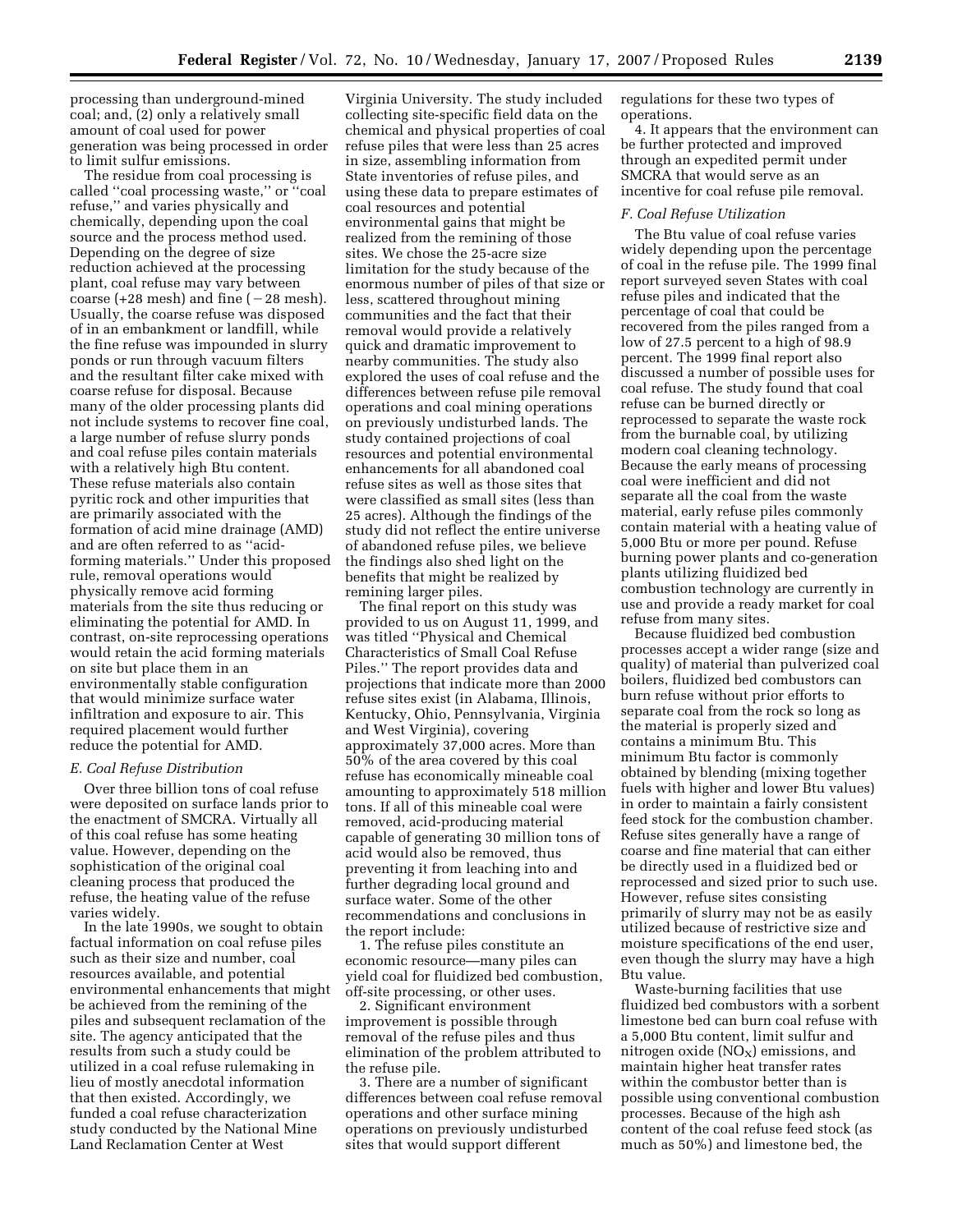resultant ash from the plant may be not only as much as 70% of the original volume of the refuse burned but also high in alkalinity. When this ash is returned to the refuse area for disposal, it can be very effective in counteracting residual acid problems.

Large power production facilities commonly require that coal refuse first be reprocessed to increase its Btu value by separating the impurities from the coal. Coal refuse reprocessing operations, particularly those that utilize specific gravity to separate coal from the waste rock, may require considerable land space. Reprocessing of coal refuse by portable washers, however, typically requires minimal additional space. The location selected for coal refuse reprocessing operations, whether on or off the refuse site, depends on numerous factors including, but not limited to, the hauling distance to the end-user, the volume of material to be cleaned, and the type of reprocessing to be used.

Abandoned coal refuse has also been utilized for purposes unrelated to Btu value. Refuse has been used commonly as backfill material in large subsidence abatement projects. Also, ''red dog,'' a hard, reddish residual material resulting from refuse fires, has long been used for road base. The proposed regulations are not intended to apply to or regulate removal of abandoned coal refuse for these types of non-energy uses.

#### *G. Existing Regulation of Coal Refuse*

Even though SMCRA, as originally enacted, did not directly address the regulation of abandoned coal refuse, the Act's implementing regulations at 30 CFR 700.5 expressly include the extraction of coal from coal refuse piles within the definition of ''surface coal mining operations.'' The definition of ''reclaimed coal'' at 30 CFR 870.5 (47 FR 28593, June 30, 1982), upon which AML fees are owed, includes coal recovered ''from a deposit that is not in its original geologic location'' as does the definition of ''surface mining activities'' at 30 CFR 701.5. On this basis, we have historically interpreted the permitting requirements and the performance standards promulgated under the permanent regulatory program for all surface coal mining operations to apply to operations that either remove refuse or reprocess it on-site. This means that, despite the fundamental differences between abandoned coal refuse remining operations and other surface coal mining operations, both types of operations are currently subject to the same regulations.

# *H. Abandoned Mine Land Reclamation Projects*

Prior to the enactment of SMCRA and its implementing regulations, significant amounts of coal refuse were often discarded and placed with little, if any, engineering design. While some abandoned refuse sites are quite stable and have naturally revegetated, most sites contribute to environmental degradation, constitute safety hazards, or both. Problems stemming from these coal refuse sites include fires with associated smoke hazards, wind and water erosion from barren surfaces, and the leaching of acidic and other toxic materials into the surface and ground water. Abandoned coal refuse sites have caused, and continue to cause, public health and safety problems and environmental impacts that are currently being addressed through our Title IV AML Program.

At the same time that we were working on the development of a proposed rule to implement the EPAct, we published a proposed rule in 1998 and a final rule in 1999 to enhance reclamation of abandoned coal sites under the AML program (64 FR 7470, 7483; February 12, 1999). The purpose of that rule, popularly referred to as the ''AML Enhancement Rule,'' was to encourage additional AML reclamation with the same amount of AML funding by allowing the cost of certain approved AML projects to be offset by the extraction and sale of coal, when the removal of that coal was physically necessary to accomplish AML reclamation of the project. See 30 CFR 707.5 and 874.17. The AML Enhancement Rule was designed for situations in which the mining of the coal refuse was incidental to a government-financed construction project. Among the kinds of AML projects allowed under that rule were those that included the removal of coal refuse piles that had little or no likelihood of being mined under a Title V permit and that posed continuing significant environmental problems such as acid mine drainage discharges. The proposed rule supplements but does not supersede the AML Enhancement Rule by providing a way to facilitate the mining and reclamation under Title V of abandoned refuse sites.

Since 1977, the AML program has successfully reclaimed about 25,307 acres of abandoned refuse at an expense of over \$320 million. As of September 30, 2005, reclamation of an additional 2,515 acres at sites with abandoned coal refuse has been funded with \$26.5 million, but not completed. There are an additional 22,128 acres of coal refuse

that have been identified as high priority AML sites that would cost an estimated \$327 million to reclaim but that have not yet been funded.

Historically, through September 30, 2004, approximately 23 percent of the project funds spent through our AML reclamation program have been used to remediate public health and safety problems and the environmental impacts associated with abandoned coal refuse sites. We recognize, however, that the current projections of future AML projects may change if conditions at individual abandoned coal refuse sites worsen. For example, a low-priority abandoned refuse site generally is given a higher priority if it catches fire. Nonetheless, unless the industry remedies the problems by first mining abandoned coal refuse and then reclaiming the sites, we expect the AML program will require many years to fully address all the listed problem refuse piles.

#### *I. National Pollutant Discharge Elimination System Program*

We believe that significant sitespecific hydrologic data will be available to the SMCRA regulatory authority (RA) from data generated under the Clean Water Act and under the National Pollutant Discharge Elimination System (NPDES) program. This program is administered by either the U.S. Environmental Protection Agency (EPA) or by States that have been approved by EPA to implement the NPDES program. The program requires all point-source discharges, from both existing and new sources, to meet the effluent limitations for the coal mining point source category of industrial discharges set out at 40 CFR part 434. In certain cases, baseline water quality and flow data for existing discharges and receiving streams are required in the NPDES permit application. Following NPDES permit approval, regular monitoring of the water quality and flow of all discharges and receiving streams is required. For an abandoned coal refuse remining site, we envision that pre-mining baseline data and monitoring data generated under the NPDES program can be used, in whole or in part, to meet some SMCRA permanent program requirements for determination of probable hydrologic consequences (PHC), cumulative hydrologic impact analysis (CHIA), and water monitoring during mining.

#### **II. Discussion of the Proposed Regulations**

We propose to add two definitions and two new parts to our regulations in Title 30 of the Code of Federal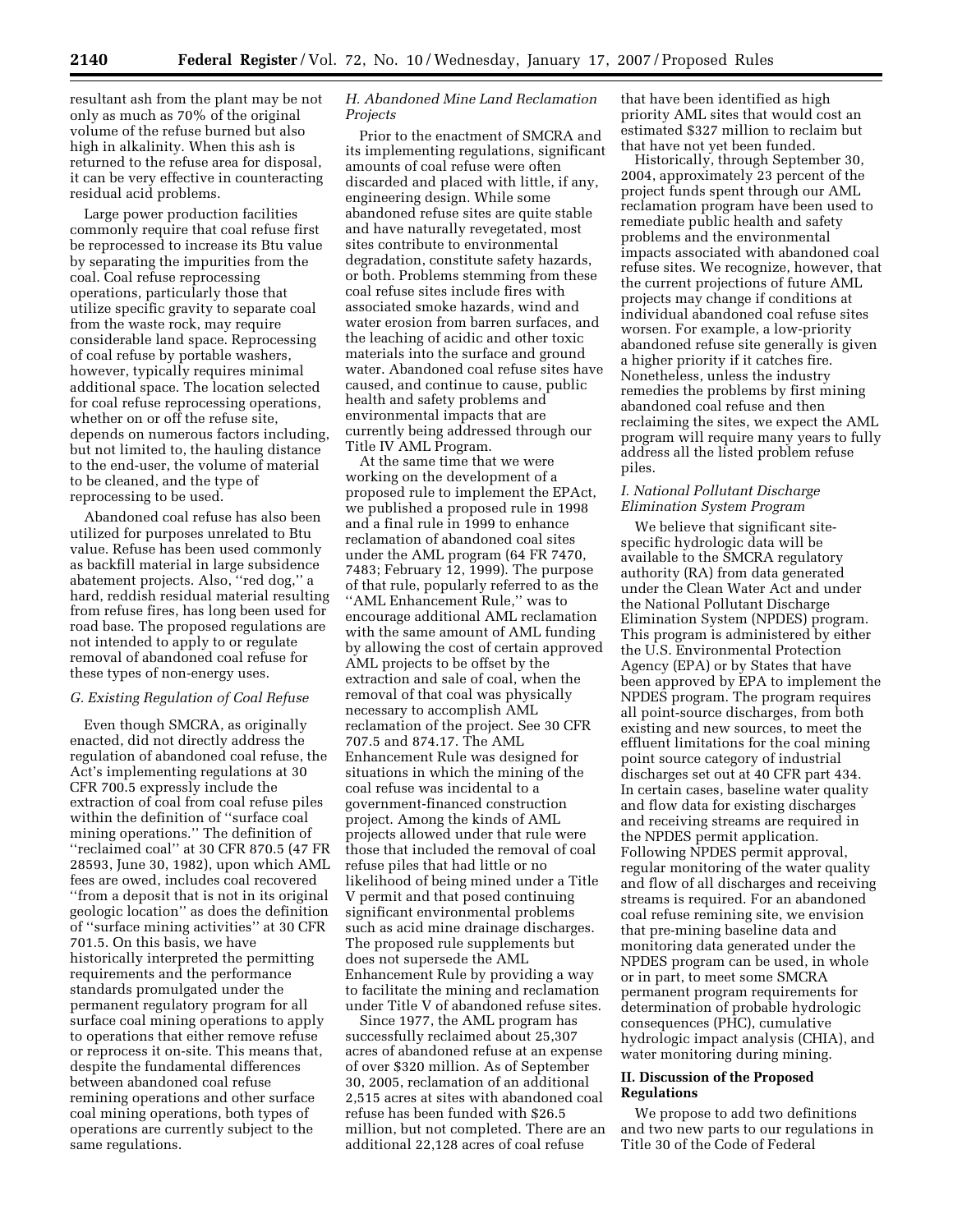Regulations. One definition will be added to section 701.5 and the other definition will be added to section 786.3 of new part 786. The permitting requirements for abandoned coal refuse remining operations will be in new part 786 and the performance standards for abandoned coal refuse remining operations will be in new part 829.

In those cases where the performance standards in regulations implementing a specific provision in section 515 or 516 of SMCRA are appropriate to abandoned coal refuse remining operations, we are proposing regulations that incorporate or closely follow existing regulations.

In some cases, because of the differences between abandoned coal refuse remining operations and other types of surface coal mining operations, the performance standards in a specific provision in section 515 or 516 of SMCRA would not be appropriate to abandoned coal refuse remining operations. However, when these performance standards could be adapted to abandoned coal refuse remining operations, we are proposing adapted standards. For example, it would be inappropriate, if not impossible, to require that an abandoned coal refuse remining operation restore the land at the site to a condition capable of supporting the uses that it was capable of supporting prior to mining as required by section 515(b)(2) of SMCRA; or that an abandoned coal refuse remining operation return the land occupied by a refuse pile to the premining approximate original contour, as required by section 515(b)(3). Accordingly, we are proposing land use and contour regulations that would provide protection similar to the protection provided by the land use and approximate original contour standards of SMCRA sections 515(b)(2) and 515(b)(3), but are adapted to the unique differences between abandoned coal refuse remining operations and other surface mining operations.

On the other hand, where the performance standards of a specific provision in section 515 or 516 of SMCRA would not be appropriate or could not be adapted to abandoned coal refuse remining operations, we will not be proposing any implementing regulations. For example, we are not proposing regulations to implement the prime farmlands standards of section 515(b)(7) because that statutory standard would not be appropriate for abandoned coal refuse sites.

Finally, regarding the EPAct provisions for a new permitting system for remining of coal refuse, we have reviewed the requirements and objectives of the permit application

provisions of section 507 of SMCRA, and we are proposing some changes in permit information requirements for coal refuse remining, particularly with regard to hydrology.

The proposed regulations in large part incorporate existing permitting requirements and performance standards. We expect that the abandoned coal refuse piles that will be remined will be mostly small-sized and hydrologically-impacted. Therefore, we believe that the scope and complexity of permit application information needed for these remining operations should generally be less extensive than the information otherwise required for surface coal mining operations.

In support of this rulemaking, we have carefully considered the dramatic environmental results achieved by the Commonwealth of Pennsylvania in permitting remining operations. During the period from 1985 through 1997, Pennsylvania issued 260 remining permits. Notably, ninety-eight percent of those permits resulted in pollutional loads that were lower than baseline or only slightly exceeded baseline and none of these required long-term treatment. We believe that the Pennsylvania remining data constitutes powerful, on-the-ground support for the appropriateness of our proposed regulations. We anticipate that our proposed regulations would also preserve or even enhance the preremining site hydrologic balance. Further details about the Pennsylvania remining data can be found below in section II.

In the next three sections we will discuss our standard-by-standard review of the performance standards of sections 515 and 516 of SMCRA, our proposed permit system for abandoned coal refuse remining operations, and our proposed regulations (section 701.5 and parts 786 and 829).

# *A. Standard-by-Standard Review of SMCRA Performance Standards*

The purpose of this standard-bystandard review is to ensure that our proposed regulations provide the level of environmental protection required under sections 515 and 516 of SMCRA. In making this analysis, we considered the distinct differences between abandoned coal refuse removal or onsite reprocessing operations and other surface coal mining operations. As noted earlier, the most important distinction between abandoned coal refuse remining operations and other surface coal mining operations is that other surface mining operations disturb the original ground surface in order to remove coal from its original geologic

location over, under, or between rock strata. In contrast, abandoned coal refuse remining operations neither disturb the original ground surface or any rock strata nor remove coal from its original geologic location. Based on this fundamental distinction, we have sought to frame regulations that would meet the requirements of EPAct to not only provide the same level of environmental protection for refuse remining operations as under sections 515 and 516 of SMCRA, but also facilitate such operations.

## Section 515 of SMCRA—Performance Standards for Surface Coal Mining **Operations**

(b)(1)—*Maximizing utilization and conservation of the fuel resource.*  Abandoned coal refuse constitutes a solid fuel resource that often degrades the environment. The objective of this provision is to encourage maximum utilization of the coal resource so that the same site is not reaffected by successive operations as has sometimes occurred. Accordingly, the performance standards of section (b)(1) are appropriate to abandoned coal refuse remining operations. Our proposed regulation at section 829.3 would incorporate the requirements of section 816.59, which implements the standards of section 515(b)(1). See the preamble discussion of the proposed general requirements regulation at section 829.3. This would provide the same level of environmental protection as under section 515(b)(1) of SMCRA.

(b)(2)—*Restoring land to a condition capable of supporting the uses it was capable of supporting prior to mining.*  The performance standards of section 515(b)(2) of SMCRA are not, in all cases, appropriate to abandoned coal refuse remining operations. For example, the land use that existed prior to mining is often not known or is not attainable because of limitations in materials either found at the site or remaining at the site after remining operations have been completed. Our proposed regulation at section 829.133 would require that the operator restore the land to a condition capable of supporting a use that is equivalent to or higher or better than the land use prior to commencement of the abandoned coal refuse remining operation. See the preamble discussion of the proposed postmining land use regulation at section 829.133. On this basis, our proposed regulation would provide the same level of environmental protection as under section 515(b)(2), as adapted to the unique characteristics of abandoned coal refuse remining operations.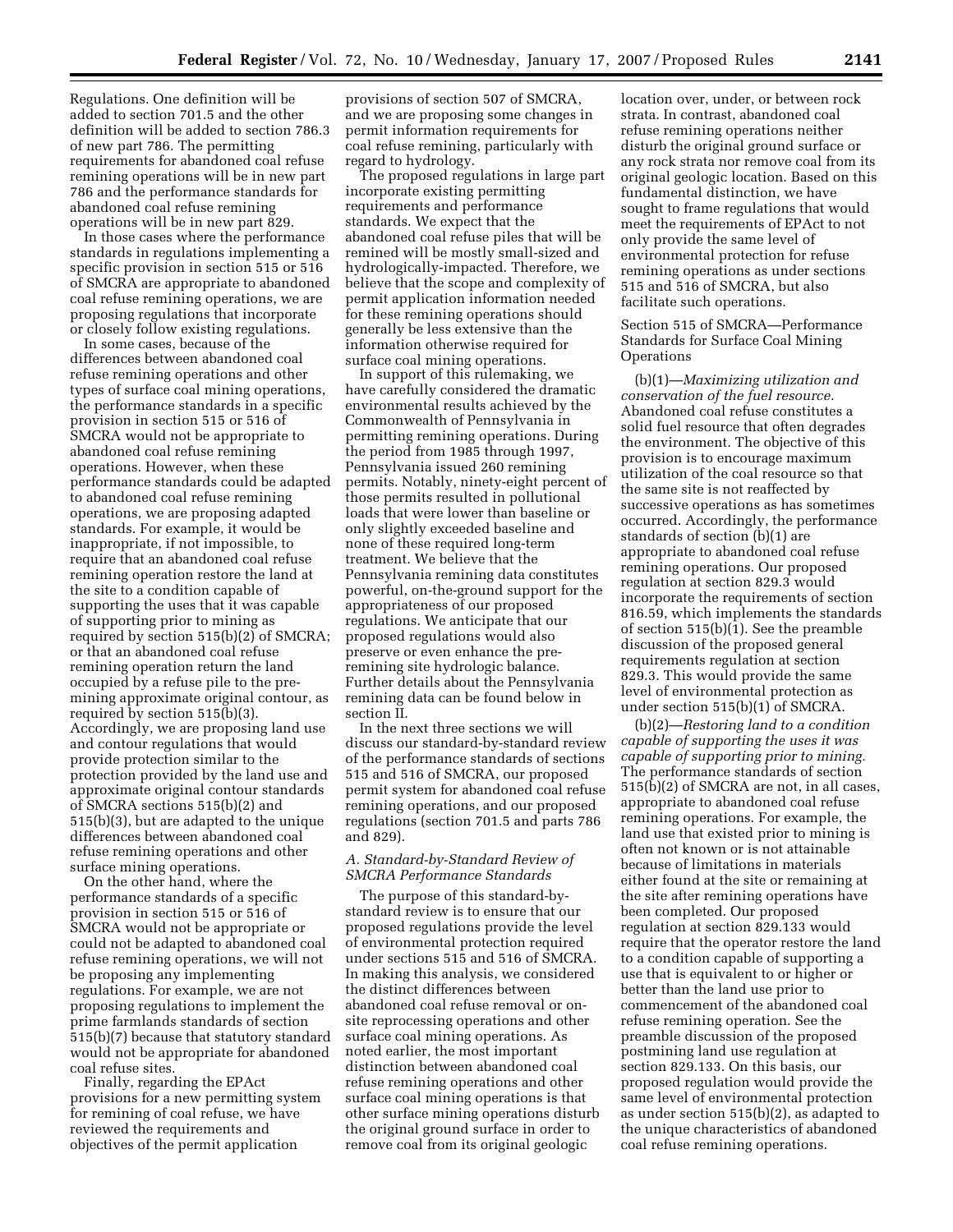(b)(3)—*Restoring approximate original contour.* Not all the performance standards of section (b)(3) are appropriate to abandoned coal refuse remining operations. For example, the approximate original contour standard would not be appropriate because the amount of material left after an abandoned coal refuse remining operation has been completed may be more or less than that needed to achieve approximate original contour. This is especially true in light of the high likelihood that prior mining activities have also been conducted at the site. In many cases, it may be impossible to determine the original contour of the site. Thus, we are not proposing regulations to implement the approximate original contour provision of section 515(b)(3). However, the backfilling and grading standards of section 515(b)(3) are adaptable to abandoned coal refuse remining operations. Our proposed regulation at section 829.102 would require that grading achieve stability, minimize erosion, and support the designated postmining land use. See the preamble discussion of the proposed grading regulation at section 829.102. Thus, this proposed regulation would provide the same level of environmental protection as under section 515(b)(3), as adapted to the unique characteristics of abandoned coal refuse remining operations.

(b)(4)—*Stabilizing and protecting surface.* The performance standards of section 515(b)(4) of SMCRA are clearly appropriate to abandoned coal refuse remining operations except for their topsoil requirements. Our proposed regulation at section 829.95 would incorporate the requirements of section 816.95, which implements section (b)(4), except that we would provide for the use of vegetative-support material instead of topsoil because of the common absence of topsoil at abandoned coal refuse remining sites. See the preamble discussion of the proposed surface stabilization regulation at section 829.95. On this basis, our proposed regulation would provide the same level of environmental protection as under section 515(b)(4), adapted to the unique characteristics of abandoned coal refuse remining operations.

(b)(5) and (6)—*Removing, storing, and restoring topsoil or most suitable material for supporting vegetation.* The performance standards of sections (b)(5) and (b)(6) are clearly appropriate to abandoned coal refuse remining operations except for the topsoil requirements for the reason cited in the section discussion of (b)(4). Our proposed regulation at section 829.22

would incorporate language analogous to the provisions of section 816.22 which implement the statutory standards, except that section 829.22 refers to vegetation-support material rather than topsoil. See the preamble discussion of the proposed regulation on soils and other vegetation-support material at section 829.22. On this basis, our proposed regulation would provide the same level of environmental protection as under sections 515(b)(5) and (b)(6), adapted to the unique characteristics of abandoned coal refuse remining operations.

(b)(7)—*Restoring prime farmland.*  Refuse sites will not qualify as prime farm land nor will any overburden be removed. Accordingly, the performance standards of section (b)(7) are not appropriate to abandoned coal refuse remining operations. Thus, we are not proposing regulations to implement the prime farmland provisions of section 515(b)(7).

(b)(8)—*Retaining permanent impoundments.* Many abandoned coal refuse sites contain slurry impoundments. Some of those are high hazard structures or could become so if impounded fine refuse was removed and replaced with water. Other slurry impoundments, particularly in flat areas of the Midwest, are relatively shallow. In these latter cases, allowing ponds and wetlands to develop following refuse removal would be an environmental benefit and would facilitate refuse removal. The performance standards of section (b)(8) are, therefore, appropriate to abandoned coal refuse remining operations. Our proposed regulation at section 829.49 would incorporate the requirements of sections 816.49 and .56, which implement the statutory standards, and would specify two circumstances in which permanent impoundments may be retained. See the preamble discussion of the proposed impoundments regulation at section 829.49. On this basis, our proposed regulation would provide the same level of environmental protection as under section 515(b)(8), adapted to the unique characteristics of abandoned coal refuse remining operations.

(b)(9)—*Conducting auger mining.* We will not allow auger mining in conjunction with abandoned coal refuse remining operations. Accordingly, the performance standards of section (b)(9) would not be appropriate to abandoned coal refuse remining operations. Thus, we are not proposing regulations analogous to the auger mining provisions of section 515(b)(9).

(b)(10)—*Minimizing disturbance to the prevailing hydrologic balance.* Most of the performance standards of section

515(b)(10) of SMCRA are clearly appropriate to abandoned coal refuse remining operations. However, the requirement to restore recharge capacity is not appropriate for refuse remining operations, because these operations neither remove or replace overburden nor remove or disturb strata that serve as aquifers. Our proposed regulation would incorporate the requirements of sections 816.13 and 816.41 through 816.57, which implement section (b)(10). See our preamble discussion of the hydrologic balance standards in proposed sections 829.3, 829.13, and 829.41, 829.45, 829.46, and 829.49. We are also proposing to add at section 786.3 a definition for ''Best Management Practices'' (BMPs), and in section 786.15(b) we are proposing that the regulatory authority may authorize an applicant for a refuse removal permit to use BMPs. These BMPs provisions would provide that the regulatory authority may allow a removal operation to use a range of actions that have proved effective in other remining settings to prevent or mitigate water quality problems and to control sediment. These BMPs might be in addition to or in lieu of actions that are otherwise called for under applicable performance and reclamation standards. On this basis, our proposed regulation would provide the same level of environmental protection as under section 515(b)(10), adapted to the unique characteristics of abandoned coal refuse remining operations.

(b)(11), (13), (14), & (f)—*Disposing of coal waste.* In remining operations, these standards are appropriate only for the redeposition of coal refuse generated during on-site reprocessing operations or the sorting and sizing of refuse material handled during removal operations. Our proposed regulations at sections 829.3, 829.81, and 829.89 would incorporate the requirements of section 816.87 for burning and burned waste, most of the requirements of sections 816.81, 816.83, and 816.84 for coal mine waste, and the requirements of 816.89 for noncoal mine waste. These existing regulations implement sections 515(b)(11), (13), (14), & (f) of SMCRA. The proposed rule reflects the distinct differences between abandoned coal refuse remining operations and other surface coal mining operations. See the preamble discussion of the proposed coal waste regulations at sections 829.3, .81, and .89. On this basis, our proposed regulations would provide the same level of environmental protection as under sections 515(b)(11), (13), (14), & (f), adapted to the unique characteristics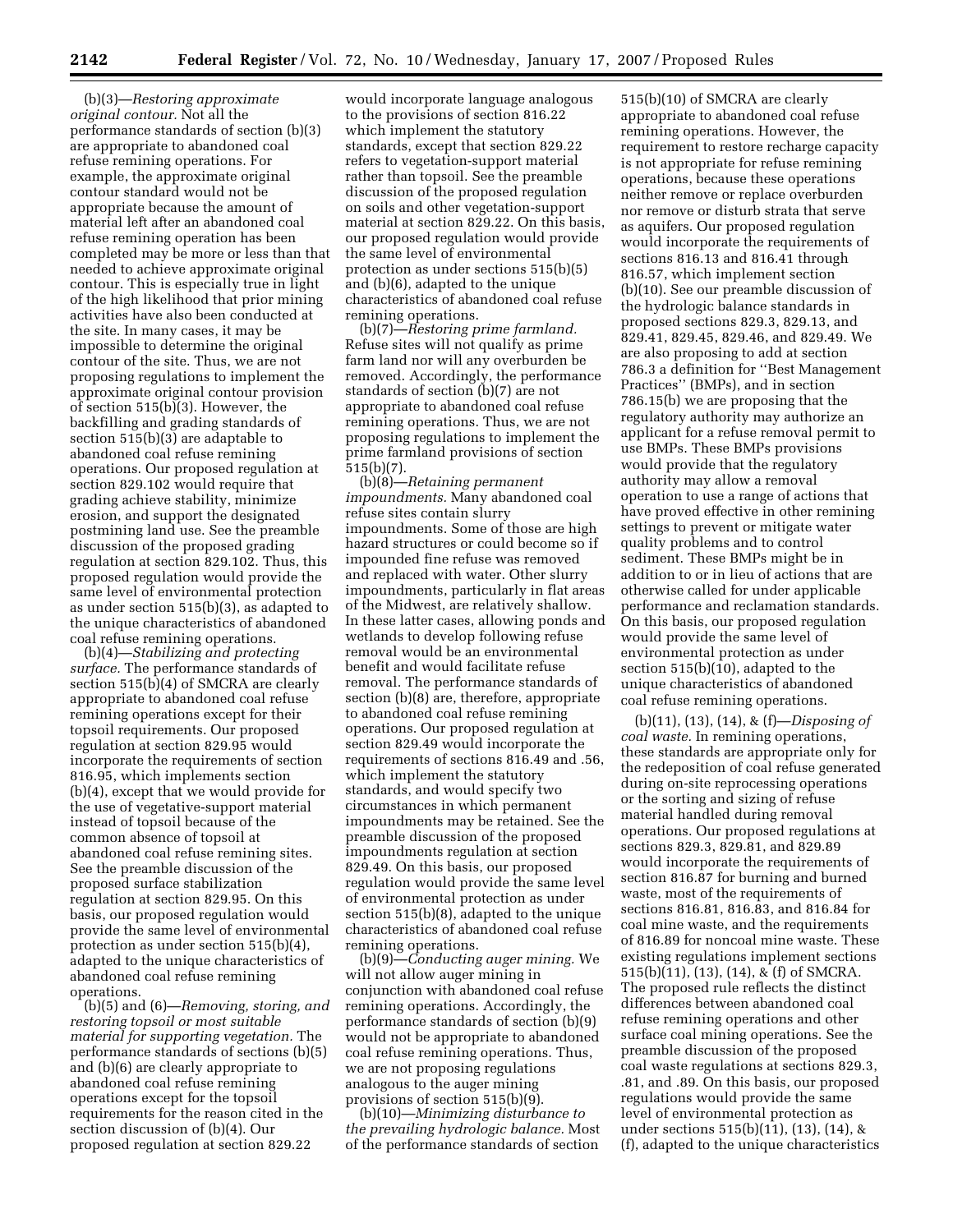of abandoned coal refuse remining operations.

(b)(12)—*Mining within five hundred feet from underground mines.* The performance standards of section (b)(12) are appropriate to abandoned coal refuse remining operations. Our proposed regulations at section 829.3 would incorporate by reference section 816.79, which implements these statutory standards. See the preamble discussion of the proposed general requirements regulation at section 829.3. On this basis, our proposed regulations would provide the same level of environmental protection as under section 515(b)(12).

(b)(15)—*Using explosives.* Abandoned coal refuse remining operations will rarely involve the use of explosives. Nonetheless, it is appropriate to require any use of explosives in abandoned coal refuse remining operations to comply with the performance standards of section 515(b)(15) of SMCRA. Our proposed regulations at section 829.3 would incorporate by reference sections 816.61 through 816.68, which implement the statutory standards. See the preamble discussion of the proposed general requirements regulation at section 829.3. On this basis, our proposed regulations would provide the same level of environmental protection as under section 515(b)(12).

(b)(16)—*Contemporaneous reclamation.* The performance standards of section 515(b)(16) of SMCRA are clearly appropriate to abandoned coal refuse remining operations, except for the variance for concurrent surface and underground mining activities. Coal refuse remining operations will not involve both surface and underground mining. Our proposed regulations would incorporate the language of section 816.100, which implements the statutory standards, without the variance cited above. Our proposed regulations would also contain the additional requirement of a reclamation schedule. See the preamble discussion of the proposed contemporaneous reclamation regulation at section 829.100. On this basis, our proposed regulations would provide the same level of environmental protection as under section 515(b)(16), adapted to the unique characteristics of abandoned coal refuse remining operations.

(b)(17) and (18)—*Access roads.* The performance standards of sections (b)(17) and (b)(18) are appropriate to abandoned coal refuse remining operations. Our proposed regulations would incorporate the language of sections 816.150 and .151, which implement the statutory standards. See the preamble discussion at section

829.3. On this basis, our proposed regulations would provide the same level of environmental protection as under sections 515(b)(17) and (b)(18).

(b)(19) and (20)—*Revegetation.* The performance standards of sections (b)(19) and (b)(20) are generally appropriate to abandoned coal refuse remining operations except for the requirement for diverse vegetation, which will not be attainable at almost all abandoned coal refuse sites because of the lack of topsoil. Nonetheless, at some abandoned coal refuse piles, vegetation has naturally reestablished itself to completely cover the site. Other sites have sparse vegetation consisting of a few annual weeds, and still others have remained completely barren for decades. Our proposed regulation at section 829.111 would require a vegetative cover sufficient to stabilize the land surface to prevent erosion regardless of the cover, or lack thereof, that existed prior to the abandoned coal refuse remining operation. At sites where some vegetative cover exists, our proposed regulation would require a final cover no less extensive than that existing prior to the redisturbance. Our proposed regulation would also adopt the revegetation timing and mulching requirements of sections 816.111(b)–(d), 816.113 and 816.114, and the revegetation success requirements of section  $816.116(c)(1)$  through  $(4)$ , which implement the major requirements of the statutory standards. See the preamble discussion of the proposed revegetation regulation at section 829.111. On this basis, our proposed regulation would provide the same level of environmental protection as under sections 515(b)(19) and (b)(20), adapted to the unique characteristics of abandoned coal refuse remining operations.

(b)(21)—*Protecting off-site areas.* The performance standards of section 515(b)(21) of SMCRA are appropriate to abandoned coal refuse remining operations. Our proposed regulations would apply, with some revision, the requirements of sections 816.81, 816.102, and 816.106, which implement the statutory standards. For the reasons set out in the preamble discussion of proposed section 829.102, the proposed rule would not apply the requirements of sections 816.104 and 816.105. In addition, our proposed regulations would assure the stability of the toe of the refuse pile, and thus provide protection equivalent to the relevant prohibitions of section 816.107, by not allowing remining operations on steep slopes to prematurely remove refuse from the toe of such piles. See the preamble discussion of the proposed

grading regulation at section 829.102 for a more detailed comparison with the existing rules implementing section 515(b)(21) of SMCRA. On this basis, our proposed regulations would provide the same level of environmental protection as under section 515(b)(21), adapted to the unique characteristics of abandoned coal refuse remining operations.

(b)(22)—*Spoil disposal.* Abandoned coal refuse remining operations will not create spoil. Therefore, the performance standards of section (b)(22) are not appropriate to abandoned coal refuse remining operations. Thus, we are not proposing regulations to implement the spoil disposal provisions of section 515(b)(22).

(b)(23)—*Other criteria necessary to achieve reclamation.* This general section is appropriate for abandoned coal refuse remining operations, and our proposed regulations contain other requirements, discussed above, that address conditions encountered at abandoned coal refuse sites. On this basis, our proposed regulations would provide the same level of environmental protection as under section 515(b)(23), adapted to the unique characteristics of abandoned coal refuse remining operations.

(b)(24)—*Fish and wildlife protection.*  The performance standards of section (b)(24) are appropriate to abandoned coal refuse remining operations. Our proposed regulations would incorporate by reference section 816.97, which implements the statutory standards. In addition, we are proposing a change that would add a definition of BMPs and allow their use in combating water quality and sediment problems at abandoned coal refuse sites. Protection of water quality is important in protecting fish and wildlife, because of the importance of water quality for fish and wildlife and their habitats. See the preamble discussion of the proposed general requirements regulation at section 829.3, which incorporates by reference existing regulations at section 816.97. See also preamble discussion of proposed definition of ''BMPs'' at new section 786.3. On this basis, our proposed regulations would provide the same level of environmental protection as under section 515(b)(24), adapted to the unique characteristics of abandoned coal refuse remining operations.

(b)(25)—*Providing an undisturbed natural barrier.* These provisions, which address mining coal from its original geologic location, are not appropriate for abandoned coal refuse remining operations because abandoned coal refuse remining operations will not mine coal in its original geologic location. Further, an undisturbed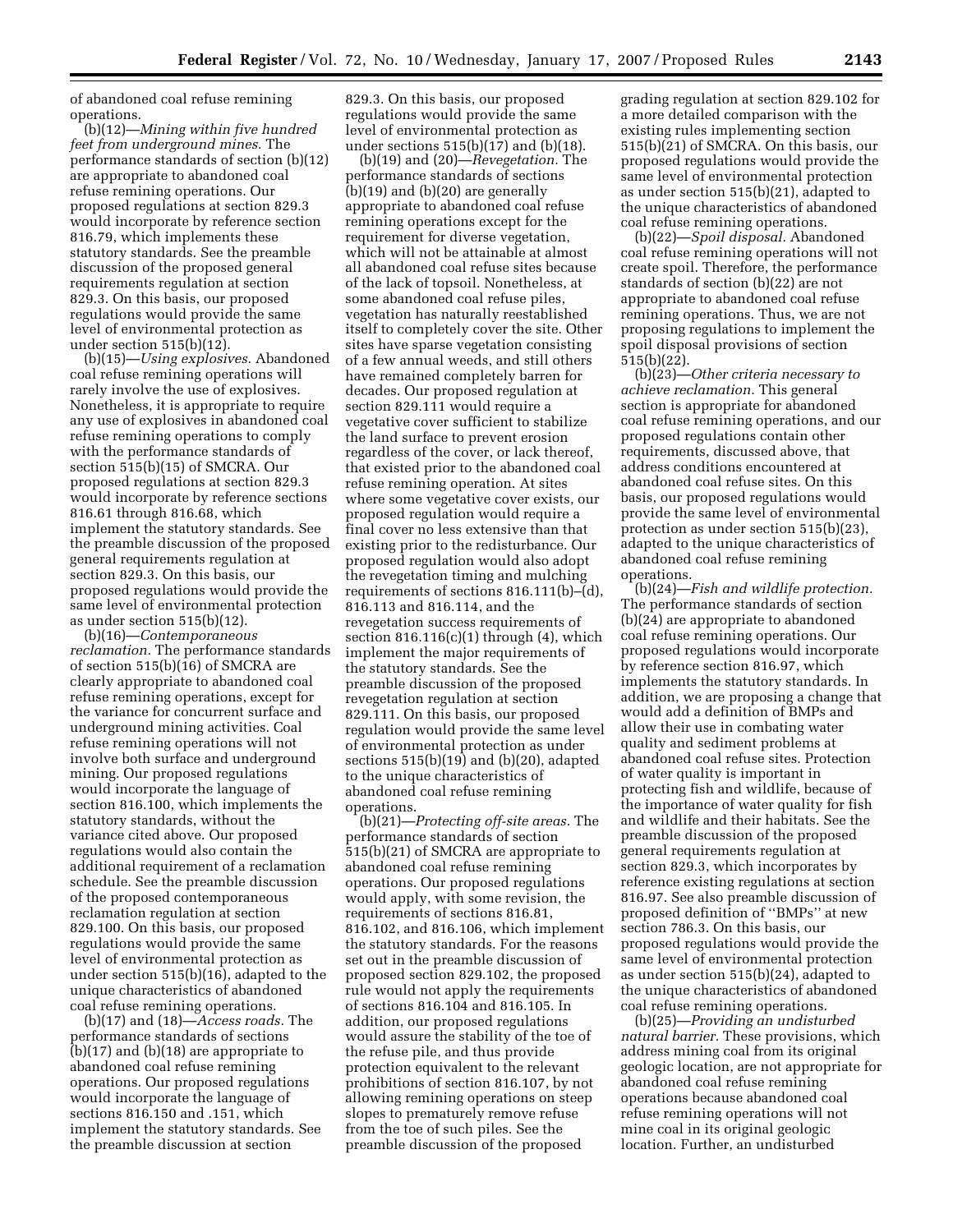natural barrier typically does not exist around coal refuse piles. Thus, we are not proposing regulations to implement the natural barrier provisions of section 515(b)(25).

(c)—*Mountaintop removal mining.*  These provisions, which address mining coal from its original geologic location, are not appropriate for abandoned coal refuse remining operations because abandoned coal refuse remining operations will not mine coal in its original geologic location. Thus, we are not proposing regulations to implement the mountaintop removal provisions of section 515(c).

(d)—*Steep slope mining.* These provisions, which address mining coal from its original geologic location, are not appropriate for abandoned coal refuse remining operations because abandoned coal refuse remining operations will not mine coal in its original geologic location. Our proposed regulations would, however, add specific requirements for abandoned coal refuse remining operations and regrading on steep slopes. See the preamble discussion of the proposed grading regulation at section 829.102. On this basis, our proposed regulations would provide for a higher level of environmental protection than that provided under section 515(d), adapted to the unique characteristics of abandoned coal refuse remining operations.

(e)—*Postmining land use variances.*  As explained above in the discussion of section 515(b)(2), the land use that existed prior to mining is commonly not known, or is not attainable because of limitations in material at the abandoned refuse site either before or after remining operations are completed. Our proposed regulation at section 829.133 would require that the operator restore the land to a condition capable of supporting uses that are the same as or higher or better than the land use prior to commencement of the abandoned coal refuse remining operation. See the preamble discussion of the proposed postmining land use regulation at section 829.133. On this basis, our regulation would provide the same level of environmental protection as under section 515(e), adapted to the unique characteristics of abandoned coal refuse remining operations.

# Section 516 of SMCRA—Performance Standards for Underground Mining **Operations**

(b)(1) and (c)—*Preventing subsidence damage.* This provision is not appropriate for abandoned coal refuse remining operations. These operations

do not involve underground mining and do not cause subsidence.

(b)(2) and (3)—*Seal portals and other openings.* Because abandoned coal refuse remining operations may uncover or otherwise encounter mine openings or drill holes, this section has limited applicability to such operations. Our proposal would incorporate with limited modifications sections 817.13 through 817.15, which implement this statutory requirement. See the preamble discussion of the proposed casing and sealing regulation at section 829.13. On this basis, our regulation would provide the same level of environmental protection as under section 516(b)(2) and (3), adapted to the unique characteristics of abandoned coal refuse remining operations.

(b)(4) and (5)—*Mine waste.* See earlier discussion for sections 515(b)(11) and  $(13)$ 

(b)(6)—*Revegetation.* See earlier discussion for section 515(b)(19).

(b)(7)—*Protecting off-site areas.* See earlier discussion for section 515(b)(21).

(b)(8)—*Fire hazards.* See earlier discussion for section 515(b)(14).

(b)(9)—*Hydrologic balance.* See earlier discussion for section 515(b)(10). (b)(10)—*Access roads, etc.* See earlier

discussion for section 515(b)(17).

(b)(11)—*Fish and wildlife.* See earlier discussion for section 515(b)(24).

(b)(12)—*Locating new drift mine portals to prevent gravity discharges.*  This section is not appropriate for abandoned coal refuse remining operations. These operations do not construct drift mine portals, and thus do not cause gravity discharges from those portals.

## *B. Special Permit System for Abandoned Coal Refuse Remining Operations*

The EPAct authorizes the development of separate permit systems for abandoned coal refuse remining operations based on the distinct differences between such operations and other surface coal mining operations. Within this framework, proposed part 786, Requirements for Permits for Abandoned Coal Refuse Remining Operations, would specify permit information requirements for coal refuse removal and coal refuse onsite reprocessing operations. The proposed part would include changes to some of the permit information requirements at part 779, Surface Mining Permit Applications—Minimum Requirements for Information on Environmental Resources, and part 780, Surface Mining Permit Applications— Minimum Requirements for Reclamation and Operation Plan. In the

next section of this discussion, we discuss the reasons we are proposing a single permit system at part 786 for both refuse removal and on-site reprocessing operations; the provisions of proposed part 786; and our rationale for any differences between the provisions of proposed part 786 and those of parts 779 and 780.

#### *C. Proposed Regulations*

The regulatory provisions proposed in this rulemaking are intended to implement the requirements of section 2503(e) of the EPAct, codified at 30 U.S.C. 1251a. The proposed regulations include (1) A new definition in section 701.5 of ''abandoned coal refuse remining operations,'' distinguishing between those operations that reprocess the abandoned coal refuse on-site and those operations that remove the refuse; (2) a new definition in section 786.3 of ''BMPs'' as activities and practices that can be used with abandoned coal refuse remining operations to prevent or reduce chemical or sediment pollution to surface and ground water; (3) a new part 786 that would specify the permit information requirements for individual abandoned coal refuse remining operations; and (4) a new part 829 that would establish the performance standards appropriate to abandoned coal refuse remining operations permitted under part 786.

The proposed permit information requirements in part 786 parallel the existing surface coal mining permit information requirements in parts 779 and 780. The proposed permit information required in proposed part 786 will enable the regulatory authority to determine whether the applicant can comply with the performance standards proposed in part 829. The proposed performance standards in part 829 are, in turn, based on the surface coal mining performance standards in parts 816 and 817.

The proposed regulations in parts 786 and 829 apply to coal refuse remining operations conducted at an abandoned coal refuse site. They do not apply to the off-site reprocessing of abandoned coal refuse already regulated under section 785.21 and part 827, Coal Preparation Plants not Located Within the Permit Area of a Mine.

During the development of the proposed regulations, we considered the appropriateness of developing separate sets of permitting requirements for abandoned coal refuse removal and for on-site reprocessing operations. However, our consideration of this issue did not identify sufficient differences between the requirements applicable to removal and on-site reprocessing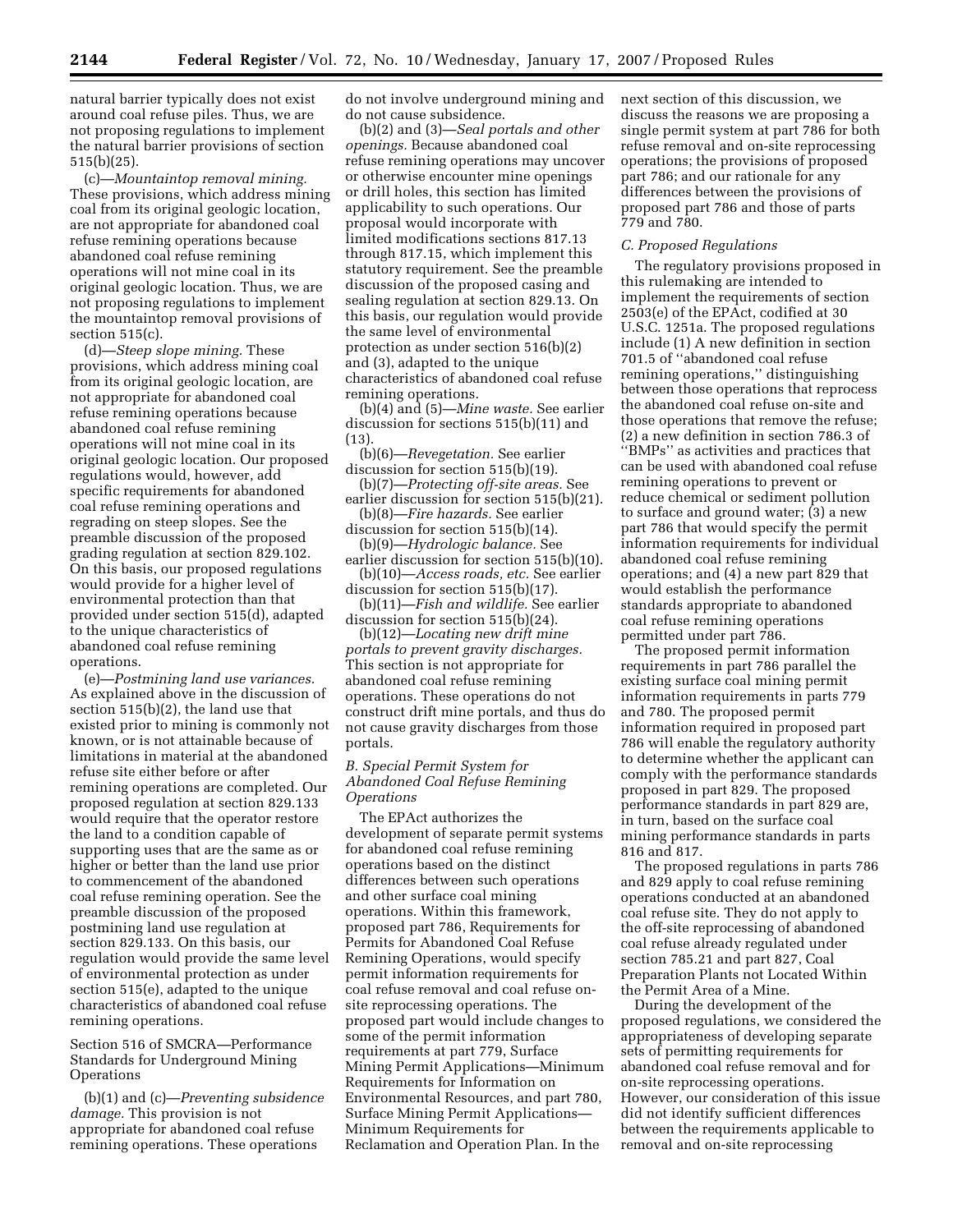operations to warrant separate sets of requirements for these two types of refuse operations. Therefore, the proposed regulations provide for the issuance of ''abandoned coal refuse remining operations'' permits that may include either refuse removal or on-site reprocessing operations, or both.

For the most part, the proposed permitting regulations in part 786 and the proposed performance standards in part 829 apply equally to both refuse removal and on-site reprocessing operations. However, some of the requirements in each part have been designed specifically for either removal or on-site reprocessing operations. For example, the proposed part 786 groundwater baseline requirements for refuse removal operations are different from those for reprocessing operations. For permits that include both removal and on-site reprocessing operations, the baseline requirements for the removal portion of the operation must be satisfied for the removal area and the area adjacent to it. Similarly, the baseline requirement for the on-site reprocessing portion of the operation must be satisfied for both the area containing the on-site reprocessing support facilities, such as the processing equipment, ponds, and reprocessing waste structures, as well as the adjacent area. Where an area adjacent to an onsite reprocessing operation overlaps the removal portion of the permit, or its adjacent area, the reprocessing baseline requirements apply to the overlap area. In these cases, both the reprocessing areas and removal areas would be covered under one permit.

#### *Section 701.5 Definitions*

Abandoned Coal Refuse Remining **Operations** 

We propose to add a definition of ''abandoned coal refuse remining operations'' that identifies the refuse sites that are eligible for mining under the regulations proposed in part 786 and part 829 as those lands that would otherwise be eligible for expenditure under sections 404 and  $402(g)(4)$  of SMCRA. The proposed definition then describes the principal characteristics of abandoned coal refuse reprocessing operations and removal operations, which are the two types of remining operations identified in the EPAct. Finally, the definition states that the term ''abandoned coal refuse remining operations'' does not encompass the removal of refuse for non-fuel uses.

Section 2503(e) of the EPAct, 30 U.S.C. 1251a, directs the Secretary of the Interior by regulation to establish environmental protection performance

and reclamation standards, and separate permit systems for two types of operations: (1) Those that reprocess abandoned coal refuse on-site (reprocessing operations) and (2) those that remove abandoned coal refuse from the site (removal operations). The statute further specifies that these regulations and separate permit systems will apply to such operations on ''lands that would otherwise be eligible for expenditure under section 404 and section 402(g)(4) of [SMCRA].'' The lands referred to are ones that are eligible for expenditure from the AML fund established under Title IV of SMCRA; *i.e.*, lands that were mined for coal or were affected by such mining and abandoned or left in an inadequate reclamation status prior to enactment of SMCRA and for which there is no continuing reclamation responsibility under State or other Federal laws.

Although the EPAct refers to the two types of operations, it does not explain how they differ. Accordingly, we have characterized ''reprocessing operations'' and ''removal operations'' in terms of the various activities typically associated with each type of operation.

For purposes of this rulemaking, the principal characteristic of ''reprocessing operations'' is the use of specific gravity or floatation methods to separate coal from waste material. These methods require the liberal use of water or other liquids to effect the separation of coal from waste material. The resultant discharge from a reprocessing operation will commonly be more acid (and possibly toxic) than the discharge expected from a removal operation. While the reprocessing of coal refuse leads to a significantly higher Btu in the refuse product, the residual coal content of refuse waste, although low, will vary depending on the separation mediums used. This waste, usually redeposited on site, will represent a large percentage of the original refuse that has just been processed. In addition, the redeposited waste will usually consist of an acidic mixture of fine-grained materials with high moisture content. As a result, the redeposited waste materials will often have altered particle cohesion and/or reduced shear strength that can tend towards slope instability.

Reprocessing operations also typically employ some form of on-site mechanical sorting or sizing prior to the liquid processing of refuse material. These sorting and sizing activities often involve the use of vibrating screens to eliminate larger non-coal objects such as tree limbs, rocks, machinery, etc., and then the use of crushers to reduce the refuse product to a size appropriate for the liquid processor. For purposes of

this rulemaking, the proposed description of reprocessing includes any on-site sorting and sizing activities.

The principal characteristic of ''removal operations'' is the activity of removing coal refuse from the site. As with reprocessing operations, the proposed description of removal operations includes any on-site mechanical sorting and sizing of refuse material to eliminate larger non-coal objects.

There are indirect environmental benefits associated with the on-site sorting and sizing of refuse at both reprocessing and removal operations. The waste product of sorting and sizing, which is invariably left on site, is mostly noncoal. Our proposed regulations would require that this waste material be placed in a stable configuration that would almost always be more environmentally secure than the abandoned refuse site was before remining. We also believe that the environmental impacts of controlled redeposition and reclamation of refuse that has been sorted or sized out would be preferable to the impacts that would result if operators simply mined around portions of a refuse pile and left those portions unreclaimed.

In almost all cases, the liquid discharge and solid waste of on-site reprocessing operations have a higher potential for causing negative groundand surface-water impacts and unstable slopes than would any of the activities associated with removal operations. This difference in potential for environmental harm is because removal operations, unlike reprocessing operations, neither introduce a new liquid discharge to the site nor redeposit on site a large volume of recently processed waste. Based on these important differences between the two types of operations, the proposed regulations would, for on-site refuse reprocessing operations, require additional permit information and more stringent performance standards concerning stability and hydrology than those required for removal operations.

Our proposed definition of ''abandoned coal refuse remining operations'' specifically excludes the removal of refuse for non-fuel uses. Activities such as the removal of refuse cinder (red dog) for road base or surfacing, the use of refuse for fill material, or for backstowing of underground mine works to prevent subsidence have never been regulated as surface coal mining operations nor would they be under the proposed regulations.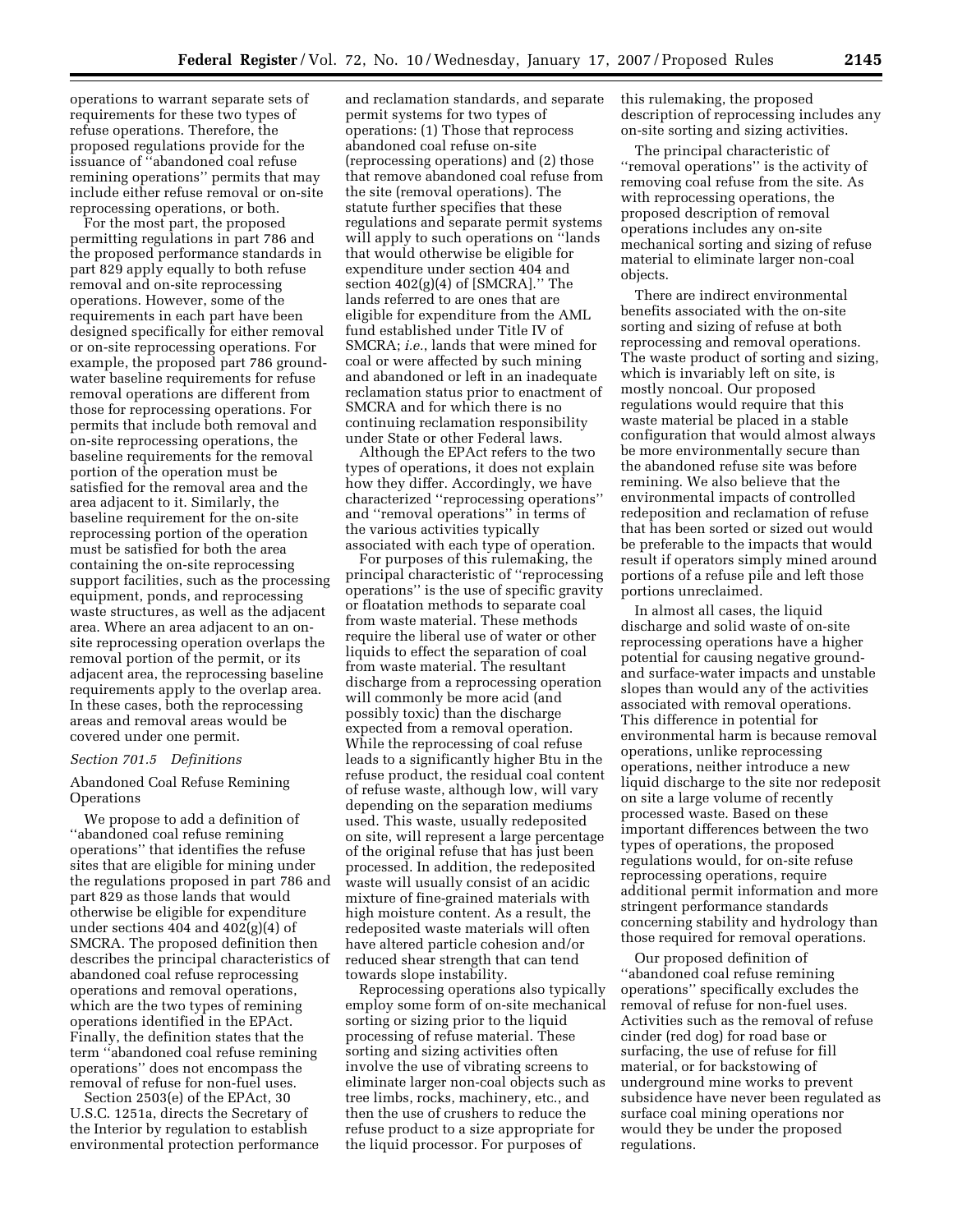# **Part 786—Requirements for Permits for Abandoned Coal Refuse Remining Operations**

Proposed part 786 specifies the minimum permit information that would be required for abandoned coal refuse remining operations, including information on (1) environmental resources that might be impacted or affected, and (2) mining operations and reclamation plans.

#### *Section 786.1 Scope*

In this section we explain that the purpose of part 786 is to set forth the requirements for obtaining a permit for abandoned coal refuse remining operations. We also explain the use of the pronouns ''we'', ''our'', and ''us'' that refer to the regulatory authority and the pronouns ''you'' and ''your'' that refer to the applicant and operator. We use these pronouns throughout this part in order to make the regulations more readable.

# *Section 786.2 Objectives*

In this section we explain that our objective is to ensure that the permit applicant obtains a permit to conduct abandoned coal refuse remining operations in accordance with the requirements of SMCRA, as amended by the EPAct.

#### *Section 786.3 Definitions*

#### Best Management Practices (BMPs)

We are proposing to add a definition of BMPs at proposed section 786.3. The definition would be used solely for the purpose of abandoned coal refuse remining operations, and would include any number of activities, operating and maintenance procedures, practices, or prohibition of practices that have as their goal preventing or reducing chemical pollution to surface and ground water and controlling excessive sediment concentrations to surface water. EPA defines BMPs in a similar manner at 40 CFR 122.2, and in EPA's December, 2001, publication ''Coal Remining—Best Management Practices Guidance Manual.'' (EPA publication 821–B–01–010).

Our objective in allowing the use of BMPs with abandoned coal refuse remining operations is to broaden the tools, subject to regulatory authority approval, available for controlling sediment and AMD at these sites. The proposed use of BMPs with abandoned coal refuse remining operations has substantial basis: (1) The EPA publication cited above, which acknowledges the importance of using BMPs to address acid mine drainage problems associated with coal mining

activities, presents information on hydrologic, geochemical and sediment control BMPs, efficiencies of the BMPs, and costs for installing specific BMPs; (2) BMPs is a term that now, within the mining industry, has a widespread history and acceptance, finding application in the reduction and/or prevention of chemical pollution to surface and ground water with particular emphasis on AMD, a phenomenon commonly associated with abandoned coal refuse operations; and (3) BMPs have been developed and used in many commercial and industrial applications to control runoff and reduce sedimentation as well as to minimize erosion and sedimentation during silviculture operations. These applications of BMPs have direct transferability to mining activities where erosion and sedimentation are also a concern. For these reasons, we believe our proposed reliance on BMPs will similarly prove to be both economical for operators and environmentally effective in dealing with existing or potential environmental problems, as thoroughly documented in the above referenced EPA publication.

Our proposed use of BMPs as approved sediment control measures is subject to an important condition. Our 1983 rulemaking at § 816.46(b)(2) required that all surface drainage from a disturbed area be passed through a ''siltation structure,'' which by definition at section 701.5 includes a sedimentation pond, a series of sedimentation ponds, or other treatment facilities. This requirement of § 816.46(b)(2) for siltation structures was adopted to implement the mandate of sections 515(b)(10)(B) and 516(b)(9)(B) of SMCRA to use the best technology currently available (BTCA) to prevent additional contributions of suspended solids outside of the permit area. However, in response to the successful challenge of § 816.46(b)(2), we suspended the siltation structure requirement (51 FR 41961; November 20, 1986). As a result of that suspension, RAs had to determine on a case-by-case basis whether siltation structures or other sediment control measures would constitute BTCA. Under our proposed regulations, for those BMPs that would constitute sediment control measures, RAs will similarly have to determine whether the specific proposed BMP or combination of BMPs would constitute BTCA.

#### *Section 786.10 Information Collection*

Proposed § 786.10 contains information on the Office of Management and Budget's approval of the information collection requirements

of part 786. Part 786 sets forth the requirements for obtaining a permit for abandoned coal refuse remining operations. The requirements ensure that the permit applicant obtains a permit to conduct an abandoned coal refuse remining operation in accordance with the requirements of SMCRA, as amended by the EPAct. We estimate that there will be 16 new applicants per year and that each of the applicants will require approximately 469 hours and \$4,848 in non-wage costs to complete the information required by part 786. In addition, the 15 regulatory authorities will require approximately 230 hours with no additional non-wage costs to complete the information required by part 786.

# *Section 786.11 General Requirements*

Proposed § 786.11 provides that permits for abandoned coal refuse remining operations would be required to comply with the requirements of proposed part 786 and would be required to demonstrate that the operations will be conducted in compliance with the performance standards of proposed part 829. This section makes clear that the permit application requirements of parts 779, 780, 783, and 784 would not apply directly to abandoned coal refuse remining operations, but rather would apply only to the extent individual provisions are incorporated by reference or adapted by part 786.

#### *Section 786.12 Information on Environmental Resources*

Proposed § 786.12(a) addresses general and climatological information requirements. This paragraph would apply the requirements of §§ 779.11, 779.12, and 779.18.

Proposed § 786.12(b) addresses preremining vegetation information requirements. This paragraph specifies the requirements that would apply to coal refuse remining, instead of the requirements of § 779.19. The paragraph would require photographs and a narrative description of the typical vegetative cover at the refuse site. The photographs and narrative would have to be of sufficient detail to allow an estimate of vegetative ground cover and species diversity. Because most abandoned coal refuse sites have sparse vegetation and the vegetation found is usually volunteer and does not represent the original species diversity, we believe the proposed requirements are more suitable for abandoned coal refuse sites than the detailed vegetation mapping requirements of § 779.19. Furthermore, we believe that to prescribe precise measurements of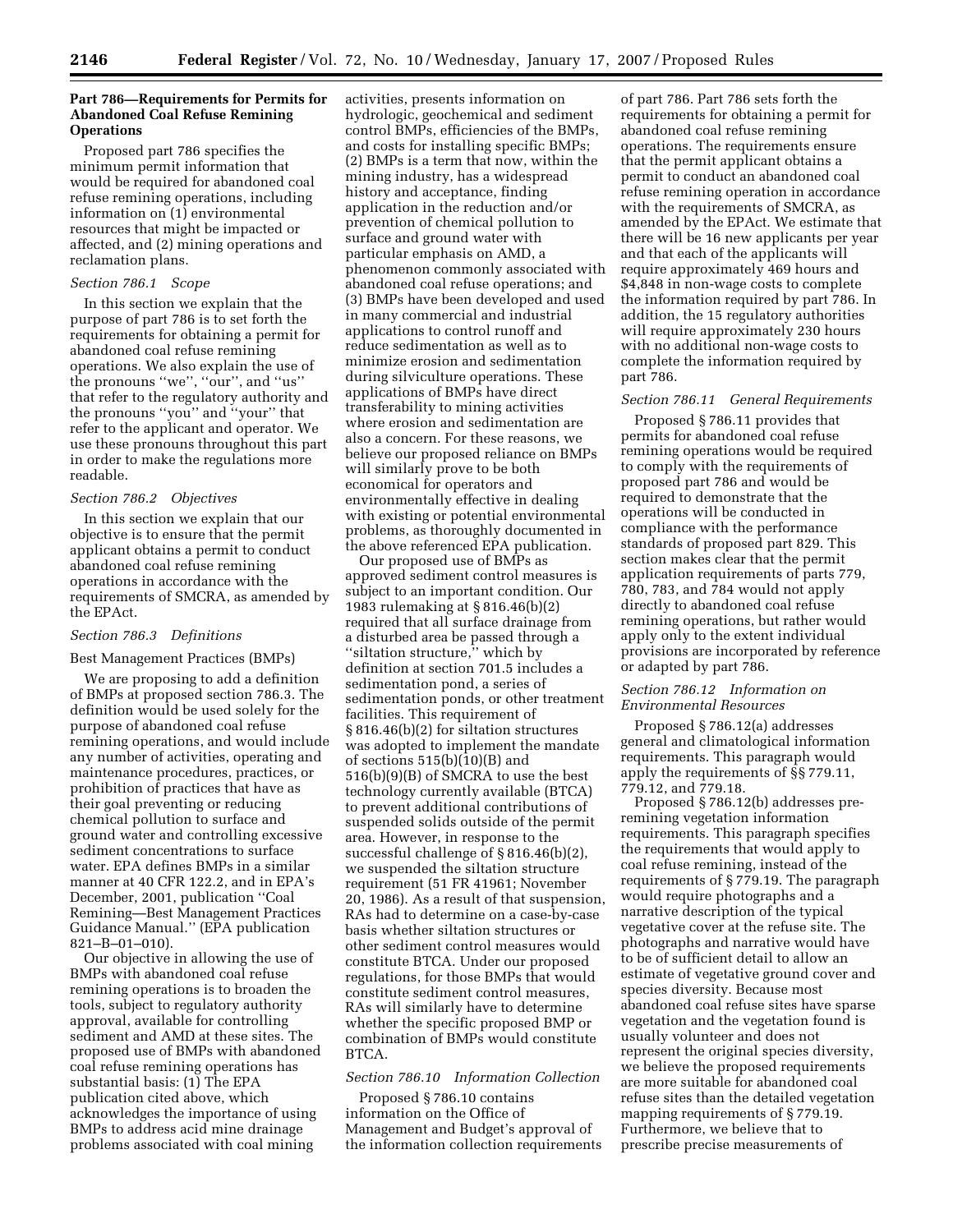vegetative cover and species diversity would be inappropriate for abandoned coal refuse sites because of the poor surface conditions found at most sites. The proposed requirements for photographs and narrative would ensure that the application adequately describes the pre-remining surface cover and would serve as a reference point for required reclamation.

Proposed § 786.12(c) addresses requirements for information on soil resources and other vegetation-support material and specifies the requirements that would apply to coal refuse remining instead of the requirements of § 779.21. This paragraph would require that the permit contain sufficient information on the soil or other vegetation-support material to enable us to determine if revegetation of the site can be achieved as required by the revegetation performance standards at § 829.111. We believe that the proposed regulation is more appropriate for abandoned coal refuse remining operations than § 779.21 which requires a soil map and other detailed quantitative soil information. As noted previously, abandoned coal refuse sites, unlike areas covered by the great majority of surface mining permits, do not have topsoil and usually have minimal vegetative cover. The information on soil resources and vegetation support proposed in this paragraph and in § 786.12(b) should provide ample information to assess the site revegetation potential.

Proposed § 786.12(d) would require the application to include the mapping information in § 779.24, except as follows:

1. Instead of the requirement in § 779.24(d) that maps show structures within 1000 feet of the operation, the proposed paragraph would require that maps show structures within 300 feet of the operation if blasting is not planned. The proposed 300-foot requirement corresponds to the 300-foot prohibition against mining contained in section 522(e) of SMCRA and § 761.11. Proposed section 786.12(d) would apply the 1000-foot map requirement in § 779.24(d) for operations that are expected to conduct blasting. The coverage to 1000 feet is appropriate for the evaluation of the anticipated blast design required by proposed § 786.13(c). Proposed section 786.12(d) would allow the map showing the additional coverage, *i.e.*, the structures in the area between 300 and 1000 feet, to be submitted with the anticipated blast design after permit issuance but prior to blasting's being conducted at the site. This provision for design submission is included because of the possibility that

the need for blasting may not have been anticipated at the time that the permit application was prepared.

2. Proposed  $\S$  786.12(d) does not include the requirement in § 779.24(f) that maps show proposed reference area boundaries for determining the success of revegetation. This requirement is not included in proposed § 786.12(d) because the proposed revegetation performance standards at § 829.111 would not require reference areas.

Proposed § 786.12(e) addresses cross sections, maps, and plans and would retain the requirements of § 779.25 except as follows:

1. Proposed § 786.12(e) would not apply the requirement of § 779.25(a)(3) that cross sections, maps, and plans show the coal and overburden strata. This requirement is not appropriate for abandoned coal refuse remining operations because such operations will not remove overburden strata or coal seams. Instead, the proposed regulation would require cross-sections illustrating the refuse site if the site is located on a steep slope (as defined at § 701.5). Requiring these cross sections only for steep slopes is consistent with the steep slope backfilling and grading requirements proposed at section 829.102 for abandoned coal refuse operations.

2. Proposed § 786.12(e) would not apply the requirement in § 779.25(a)(4) that maps show all coal crop lines and the ''strike and dip,'' *i.e.*, the direction and slant, of the coal to be mined. Because abandoned coal refuse remining operations will not mine coal seams, this requirement is not appropriate. Instead, the proposed regulation would require maps to show all coal outcrops within the permit area together with their strike and dip. This latter information is needed because coal seams may outcrop within the refuse area and affect ground-water movement.

3. Proposed § 786.12(e) would not apply the requirements in § 779.25(a)(6) for information on the location and extent of subsurface water, if encountered. Since abandoned coal refuse remining operations will only remove or reprocess refuse that has been relocated from other areas and will neither remove nor disturb strata that serve as aquifers for subsurface water, we do not believe that information as to the location and extent of subsurface water is necessary. However, the proposed regulation does apply the requirement in § 779.25(a)(7) that maps show surface water bodies including springs (seeps). We believe that the information on springs will provide appropriate information related to

potential ground-water flow systems, if such information is needed.

## *Section 786.13 Information on Operation Plans*

Proposed § 786.13 specifies the information that would be required in the operations plan. The following paragraphs discuss these requirements in detail.

Proposed § 786.13(a) concerning general requirements would apply the requirements of § 780.11 that are appropriate to abandoned coal refuse operations. The proposed paragraphs would require a description of the removal and on-site reprocessing activities to be conducted under the abandoned coal refuse remining permit as well as a description of associated equipment and facilities. Because the proposed requirements of § 786.13(a) would apply solely to ''abandoned coal refuse remining operations,'' as that term would be defined in section 701.5, the extraction of coal by auger, surface, and underground methods would not be authorized under permits for abandoned coal refuse remining operations.

Proposed § 786.13(b) concerning existing structures would apply the requirements of § 780.12. We believe that the requirements at § 780.12 should generally apply to permit applications for abandoned coal refuse remining operations. The proposed paragraph would require that the narrative identify whether structures are associated with removal or reprocessing operations.

Proposed § 786.13(c) concerning blasting would require a blasting plan in accordance with the regulations at § 780.13, whenever blasting is planned during the abandoned coal refuse remining operation.

Proposed § 786.13(d) concerning maps and plans would apply the requirements of section 780.14 except as follows:

1. Proposed section 786.13(d)(1) would apply the maps and plans requirements of section 780.14(a), except that, in lieu of the requirements of §§ 779.24 and 779.25 referenced in § 780.14(a), the requirements of § 786.12(d) and (e) would apply.

2. Proposed §§ 786.13 (d)(1) and (2) contain requirements almost identical to those of  $\S 780.14(b)(4)$  and  $(5)$  except that the proposed regulation reflects the fact that coal refuse would be utilized; that coal or refuse may be the usable product; that new ''spoil,'' as defined in § 701.5, would not be generated; and that vegetation-support material, rather than topsoil, would be used to reclaim the sites. Proposed paragraph (2)(ii) would also provide that the required maps and plans show the storage areas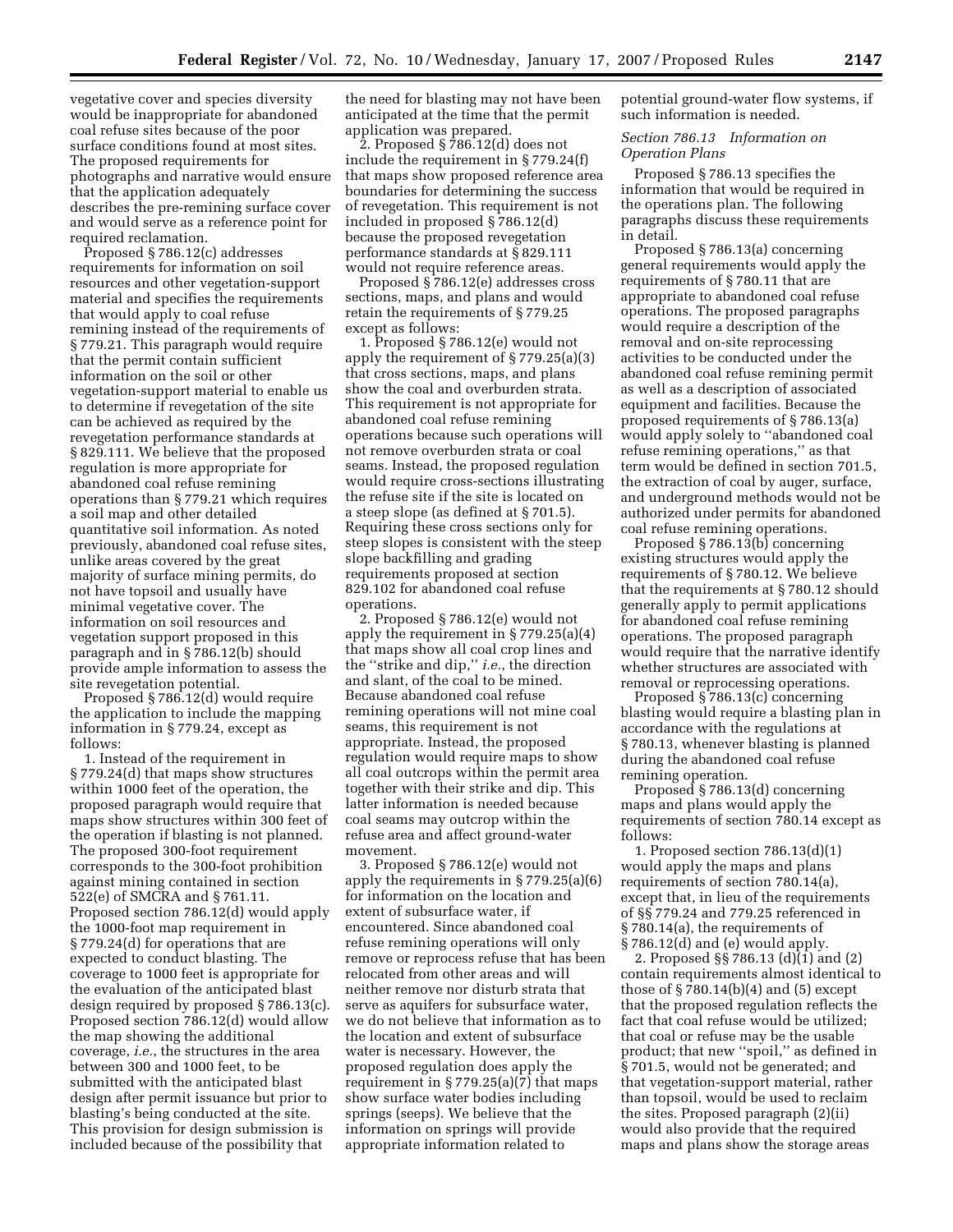for vegetative support material, ''rock waste'' (*e.g.*, road cut material), and combustible and noncombustible noncoal waste. This latter requirement corresponds to the proposed provision of § 829.89 that would allow disposal of noncombustible noncoal waste within refuse disposal areas. Proposed paragraph (2)(iii) would apply the requirements of § 780.14(b)(11) except for the requirement to show the location of excess spoil areas. The reference to excess spoil areas would not apply, because spoil will not be generated by abandoned coal refuse remining operations.

Proposed § 786.13(e) concerning requirements for an air pollution control plan would apply the requirements of § 780.15 except that, in lieu of the requirements of § 816.95 referenced in § 780.15, the requirements of § 829.95 would apply.

Proposed § 786.13(f) concerning fish and wildlife information would retain the requirements of § 780.16.

Proposed § 786.13(g) concerning protection of public parks and historic places would apply the requirements of § 780.31.

# *Section 786.14 Information on Reclamation Plans*

Proposed § 786.14 would establish the information that is required on plans for reclamation. The following paragraphs discuss these requirements in detail.

Proposed § 786.14(a) essentially would apply the general requirements of § 780.18 except that, in lieu of the requirements of part 816 referenced in section 780.18, the corresponding requirements of part 829 would apply. The proposed regulation would not require the same detail and specificity that is required by the existing regulations regarding revegetation information. Rather, the proposed regulation would require that the application include a plan for revegetation as required by proposed § 829.111. We believe this requirement would provide us more than adequate information to assess the proposed revegetation plan.

Proposed § 786.14(b) essentially would apply the requirements of section 780.23 concerning postmining land use, except those related to existing land capability and productivity and those related to the information needed to propose a postmining land use different from the premining land use. For the reasons discussed above in the evaluation of each performance standard in sections 515 and 516 of SMCRA, detailed information on existing land capability, productivity, production, and land use is

inappropriate to coal refuse remining operations. Proposed § 786.14(b) would, however, require a written description and photographs of existing land uses. The written description and photographs would describe and document both the existing land use and the location of any abandoned equipment and other noncoal mine waste left at the site. The proposed regulation would further require a detailed description of the proposed postmining land use and how it will be achieved. The proposed regulation would not apply the requirement of § 780.23(a) for a discussion of alternative land uses. Because the configuration of the abandoned refuse area before remining may not readily lend itself to a variety of postmining land uses after remining, we do not believe it is appropriate to require the permittee to expend the resources to identify such alternative uses. The proposed regulation would require that the plan be accompanied by any comments from the surface owner or State or local land use agencies that would have to initiate, implement, approve, or authorize the proposed land use. We believe this process would adequately identify any viable land use alternatives that exist.

Proposed § 786.14(c) would apply the requirements of § 780.25 for ponds, impoundments, banks, dams, and embankments. Therefore, to the extent such structures are included in the reclamation plan, they would be described in accordance with this section.

Proposed § 786.14(d) would apply the requirements of § 780.27 for mining near underground mines.

Proposed § 786.14(e) would apply the requirements of § 780.29 for diversions.

#### *Section 786.15 Information on Hydrology*

Section 786.15 would specify the information that is required on hydrology. The following paragraphs discuss those requirements in detail.

# *Section 786.15(a) Reprocessing Operations*

Proposed § 786.15(a)(1) would apply the requirements of § 780.21 for the following types of information: Sampling and Analysis methodology, section 780.21(a); baseline hydrologic information, § 780.21(b); baseline information for the cumulative impact area, § 780.21(c); modeling, § 780.21(d); alternative water sources, § 780.21(e); probable hydrologic consequences determinations, section 780.21(f); cumulative hydrologic impact assessments, § 780.21(g); ground-water

monitoring plans, section 780.21(i); and surface-water monitoring plans, § 780.21(j).

In addition, the requirements of § 780.21(h) pertaining to the hydrologic reclamation plan would be applied under proposed § 786.15(a)(2), with the exception of the requirement to restore approximate premining recharge capacity. Section 816.41(b)(2) does not require restoration of recharge capacity in coal mine waste disposal areas and fills. We believe that the restoration of recharge capacity is also not appropriate for areas affected by abandoned coal refuse remining operations.

### *Section 786.15(b) Removal Operations*

This proposed section would apply, with appropriate adaptations, the major requirements for hydrologic information and analysis of the regulations at § 780.21 regarding: (1) The probable hydrologic consequences (PHC) determination required by section 780.21(f); (2) the cumulative hydrologic impact assessment (CHIA) required by § 780.21(g); and (3) the hydrologic reclamation plan (HRP) required by § 780.21(h). In addition, this proposed section would require the identification of BMPs that are proposed to either mitigate hydrologic impacts or create hydrologic enhancements.

The proposed rule also would apply, with appropriate adaptations, the other supporting requirements of § 780.21, including hydrologic information and analysis regarding sampling and analysis methodology, § 780.21(a); baseline information including supplemental information, § 780.21(b); baseline cumulative impact area information, § 780.21(c); modeling, § 780.21(d); alternative water source information, § 780.21(e); ground-water monitoring plans, section 780.21(i); and surface-water monitoring plans, § 780.21(j).

As background on the hydrologic information and analysis required by the existing permit regulations, we would like to summarize how the PHC, HRP, and CHIA relate to each other. The purpose of the PHC is to identify impacts on the hydrologic balance and the purpose of the HRP is to identify mitigation measures that would reduce adverse impacts on that balance. The PHC and HRP are provided by the operator in the permit application. The purpose of the CHIA, which is in part based on the PHC, is to determine the cumulative hydrologic effects in a specified watershed from the proposed mining operation together with all other anticipated mining operations in that watershed. The CHIA is prepared by the regulatory authority for an area that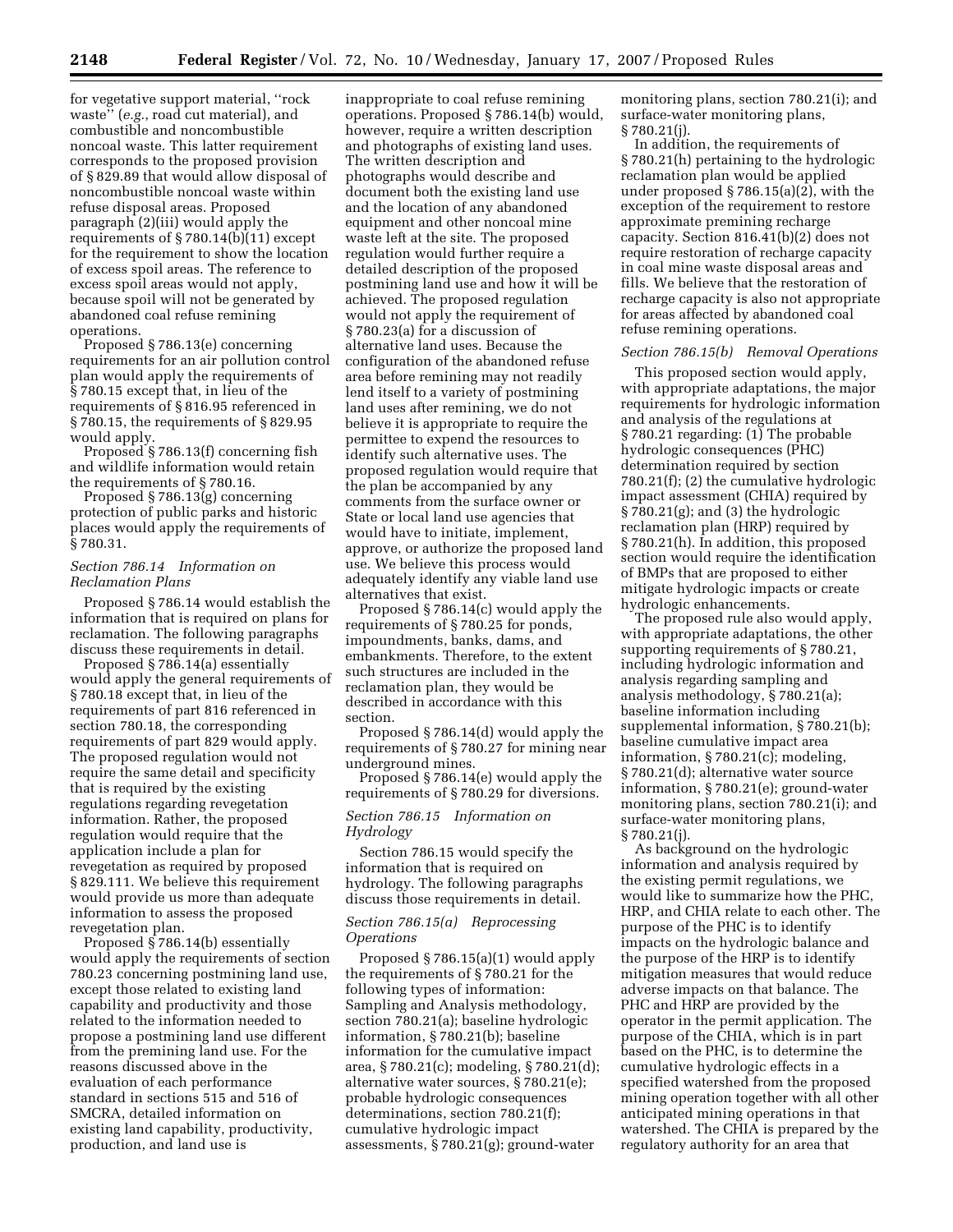includes the proposed permit area and is used in evaluating whether the operation has been designed to prevent material damage to the hydrologic balance outside the permit area.

With regard to the requirements for hydrologic information and analysis, our proposed regulations would differ from the above-referenced regulations in four principal ways. Our proposed regulations would (1) Provide for a narrative PHC and encourage the use of available data, including that required by a National Pollutant Discharge Elimination System (NPDES) permit, to satisfy baseline requirements for seasonal flow conditions; (2) require the PHC to estimate improvements and/or enhancements as well as negative impacts to the hydrologic balance caused by the operator; (3) require surface and ground-water monitoring plans (and associated monitoring data collected during the abandoned coal refuse remining operation) only in cases where the PHC estimates negative impacts to the hydrology; and (4) require the HRP to identify the BMPs that will be proposed for use during the operation. These four differences are discussed in more detail below.

The first way our proposed regulation differs from the existing regulation on hydrology is that our proposed regulation at § 786.15 $(b)(1)(iii)$  would initially allow for a narrative PHC, including its requirement for baseline information on seasonal variations, to be based on available data, as opposed to the current requirements for a PHC based on site-specific data. We believe that for most coal refuse sites sufficient hydrologic information and data already exist to satisfy the PHC requirements for baseline information. Thus, our proposed regulation provides that a narrative PHC can be based on existing hydrologic information derived from (1) Modeling and other techniques; (2) data and findings for the proposed site including relevant hydrologic information that might have been previously required to obtain a pointsource discharge permit under the NPDES program; or (3) other relevant remining operations. The proposed PHC would summarize probable hydrologic impacts or enhancements while providing support, generally in terms of available information and data, for any conclusions drawn. A PHC that contains an unsupported description of seasonal baseline variations or unsupported conclusions of probable hydrologic impacts or enhancements would not be acceptable.

When additional information or data are needed to support the PHC, we can request this information or data from the

applicant pursuant to proposed § 786.15(b)(1)(v), which allows us to request supplemental information if adverse impacts are identified in the PHC, and proposed § 786.15(b)(3), which allows us to require any additional information (including sitespecific hydrologic data) needed to ensure that the permit applicant will be able to comply with the performance standards of proposed part 829. Thus, whatever the initial level of hydrologic information and data submitted in the permit application, we have ample authority under the proposed regulations to request any additional information or data that is necessary to assess the applicant's conclusions as to probable hydrologic consequences.

The second way our proposed regulations would differ from existing regulations is that our proposed regulation at § 786.15(b)(1)(iv) would require in the PHC a description of the enhancement to local ground- and surface-water hydrology expected from the proposed coal refuse remining operation, with particular emphasis on decreased loads of pollutants achievable through improved water quality, decreased flow or infiltration of water, or some combination thereof.

The third way our proposed regulations would differ from the existing regulations is that our proposed regulations would not routinely require the operator either to develop monitoring plans for surface and ground water or to monitor surface and ground water during the abandoned coal refuse remining operation. The rationale for this approach and the conditions under which supplemental monitoring plans and monitoring data would be required are discussed below.

The major difference between abandoned coal refuse remining operations and other surface mining operations, with regard to the need for monitoring, is alluded to in section 517(b)(2) of SMCRA. That section requires monitoring of operations that disturb rock strata serving as aquifers that significantly ensure the hydrologic balance of water use. However, as previously noted, abandoned coal refuse remining operations will remove or reprocess only materials that have been relocated from other areas and placed on a refuse site. These operations will not disturb any strata that serve as aquifers, and thus the monitoring requirements of section 517(b)(2) should not apply.

Our proposed regulations would not routinely require monitoring plans (and associated monitoring data) for surface water and ground water. If, however, the PHC indicates probable adverse impacts

to the hydrologic balance, then proposed  $\S 786.15(b)(1)(v)$  would require compliance with the supplemental information requirements of § 780.21(b)(3) and the ground- and surface-water monitoring requirements of § 780.21(i) and (j). In this way, full monitoring would be assured whenever probable adverse hydrologic consequences are identified in the PHC.

The fourth way our proposed regulations differ from existing regulations is that proposed § 786.15(b)(3) would require that the HRP identify the specific BMPs to be used and any additional information we might require to ensure compliance with the performance standards of part 829. This requirement recognizes that the SMCRA regulatory authority always has the inherent authority to require additional information, including information pertaining to BMPs, if that information is needed to make a decision on a permit application.

In summary, we believe the approach that we have taken in our proposal with respect to baseline information, PHC and HRP requirements, and BMPs is reasonable and, at the same time, technically sound. Our belief is buttressed by the fact that the ground water and surface water at abandoned coal refuse sites are most often already adversely impacted. Abandoned coal refuse removal operations, therefore, could be reasonably expected to maintain or improve the existing hydrologic balance rather than adversely affect it, as indicated by statistical evidence presented below in summaries of data from the Pennsylvania regulatory program. Thus, our proposed regulations, which are intended to facilitate the remining of abandoned coal refuse piles and provide the same level of environmental protection as under sections 515 and 516 of SMCRA, reasonably could be expected to maintain or improve the hydrologic balance of abandoned coal refuse sites.

As noted, Pennsylvania has been a leader in promoting remining and in documenting the positive environmental effects of remining operations, and has a hydrologic remining data base that goes back to 1985. See Environmental Protection Agency, 2001, Coal Remining—Best Management Practices Guidance Manual, EPA–821–B–01–010, pp. 16– 18. This EPA manual reports that, of 260 remining permits issued by Pennsylvania through 1997, 98 percent resulted in pollutional loads that were either lower than baseline or only slightly exceeded baseline and did not require long-term treatment.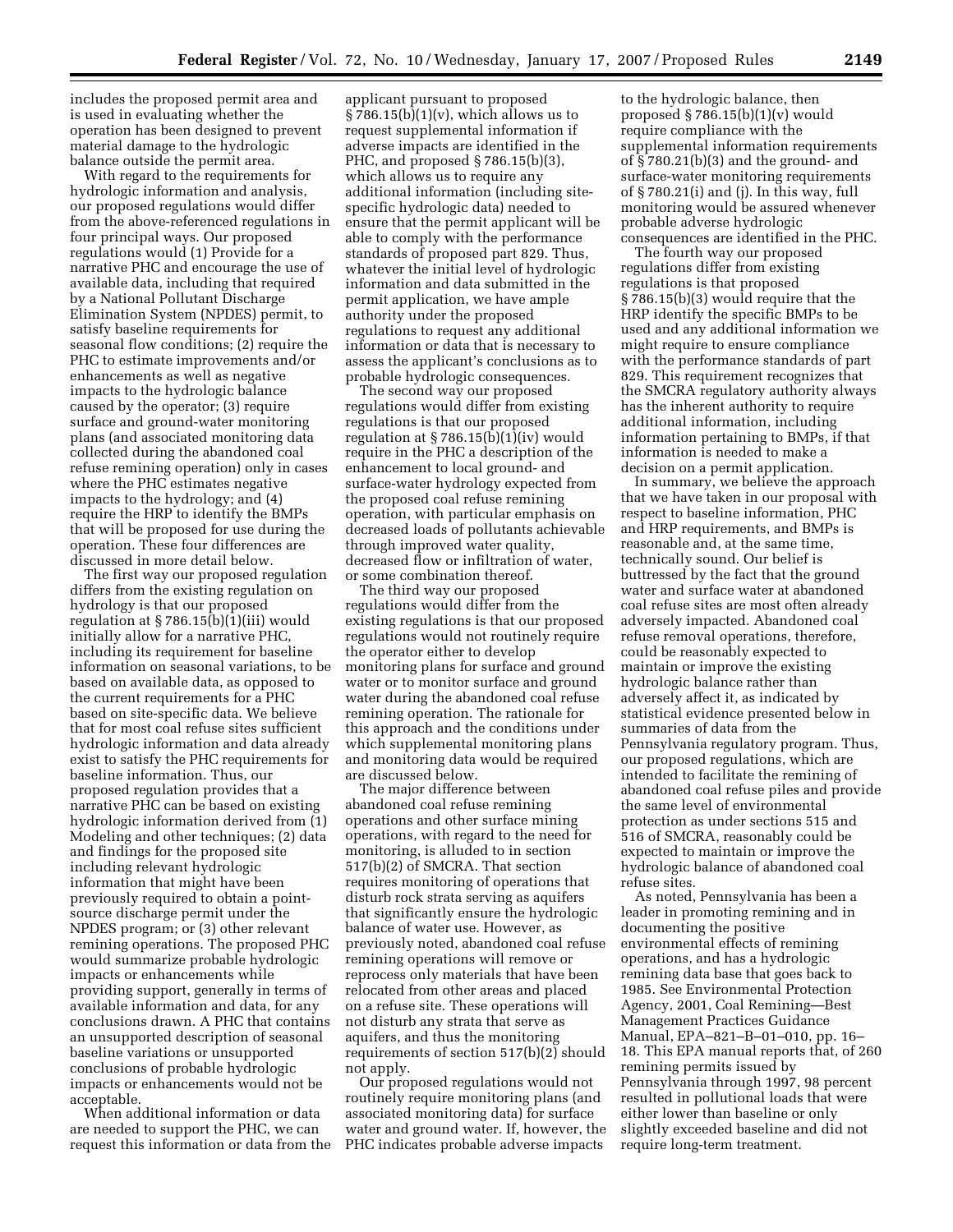Pennsylvania's database through 2003 contains hydrologic information on a total of over 300 remining operations. The two figures presented below are derived from information in that database for reclaimed sites and detail the environmental enhancements that can reasonably be expected from similar remining operations. According to staff of the Pennsylvania Department of Environmental Resources (personal communication with our staff, 2003),

the figures and the database from which these figures were prepared consist of remining sites permitted in Pennsylvania under the alternative effluent provisions of section 301(p) of the Clean Water Act, 33 U.S.C. 1311(p), popularly referred to as the ''Rahall amendment of 1987.'' The sites represent all types of remining categories including coal refuse operations covered by our proposed regulations.

One hundred of the sites, having about 230 acid discharges prior to the remining, have been fully reclaimed. Figure 1 shows that most of these 230 discharges were either eliminated, improved, or at least did not worsen with respect to acidity, iron and manganese (Mn) loads. Figure 2, which is a composite of the 230 discharges, shows a significant aggregate reduction in acid and sulfate loads after remining.

# **FIGURE 1**



# **FIGURE 2**

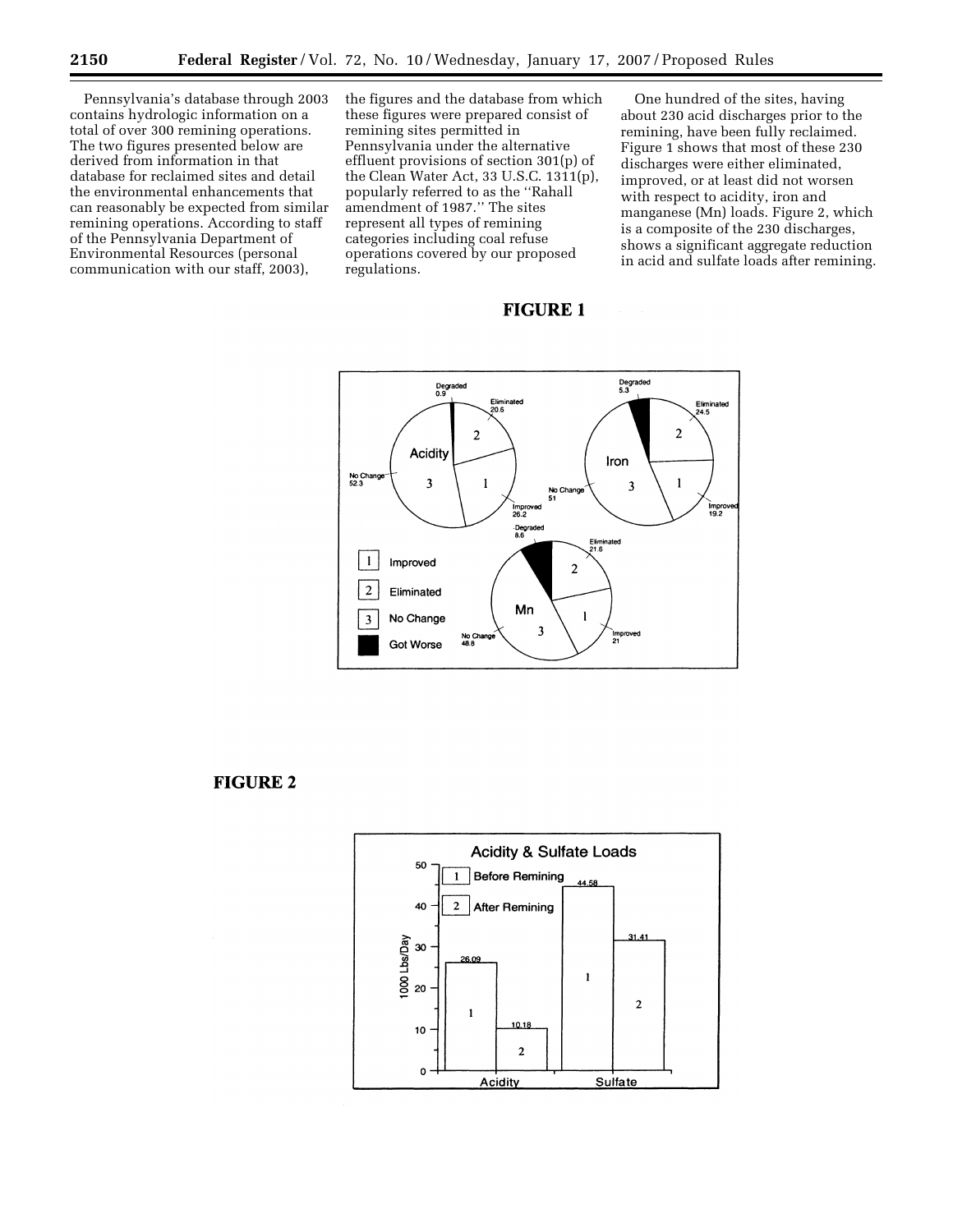# *Section 786.16 Geologic and Refuse Information*

Proposed § 786.16(a) would apply the requirements of sections 780.22(a)(1) and (3) that the permit application provide sufficient geologic data, if appropriate, and refuse data in sufficient detail to assist in determining the probable hydrologic consequences of the operation upon the quality and quantity of surface and ground water in the permit and adjacent areas, including the extent to which surface- and groundwater monitoring is necessary; whether the operation has been designed to prevent material damage to the hydrologic balance outside the permit area, and whether reclamation can be accomplished. The ''if appropriate'' caveat, which is not in the existing rule language, is included in the proposed language to expressly recognize that geologic data may not always be needed or helpful for coal refuse sites. The existing rule language does not require the submission of refuse data, but such information is clearly needed under the proposed rule. Proposed § 786.16(b) also would include the requirement of § 780.22(c) that authorizes us to request additional geologic and refuse data if deemed necessary to protect the hydrologic balance or meet the performance standards of this chapter. Section 780.22(c) does not require the submission of refuse data, but such information would be required under the proposed rule.

The proposed regulation would not apply the requirement of § 780.22(a)(2) for identifying all potentially acid- or toxic-forming strata. We do not believe it appropriate to retain this requirement because refuse piles are, by their very nature, potentially acid- or toxicforming; they are not homogenous and would, therefore, require extensive sampling in order to accurately map their chemical variations. Furthermore, the previously noted Pennsylvania study would strongly suggest that this identification is not needed because abandoned coal refuse remining operations, particularly removal operations, would be expected to maintain or improve site conditions.

The proposed regulation also does not retain the requirements of § 780.22(b) to provide a description of the geology down to the strata below the coal seam to be mined, or down to any acquifer below the coal seam to be mined that could be adversely impacted by mining. These requirements are not appropriate because abandoned coal refuse remining operations will not disturb or mine any strata, including ''coal seams.''

# *Section 786.17 Information on Roads, Support Facilities*

Proposed § 786.17 retains the requirements of § § 780.33 and 780.37 for roads, and the requirements of § 780.38 for support facilities.

#### Disposal of Excess Spoil

We have not proposed a counterpart in section 786 to the requirements of § 780.35 on excess spoil. The excess spoil requirements are not appropriate to abandoned coal refuse remining operations because, in order to mine the refuse, these operations will not remove overburden and, consequently, will not produce excess spoil.

## **Part 829—Special Permanent Program Performance Standards: Abandoned Coal Refuse Remining Operations**

Proposed part 829 contains special performance standards for abandoned coal refuse remining operations. As discussed below, many of the provisions in part 829 incorporate by reference the requirements of parts 816 and 817, or adapt them as appropriate.

#### *Section 829.1 Scope*

This proposed section would state that part 829 contains the performance standards established under the authority of the EPAct and SMCRA. Section 829.1 states that the standards of this part would apply to all abandoned coal refuse remining operations unless otherwise specified. Where specified, the standards would apply either to refuse removal operations or to on-site refuse reprocessing operations. We also explain the use of the pronouns ''we'', ''our'', and ''us,'' which refer to the regulatory authority and the pronouns ''you'' and ''your,'' which refer to the applicant and operator. We use pronouns throughout this part in order to make the regulations more readable.

# *Section 829.2 Objectives*

The objective of this part is to ensure that abandoned coal refuse remining operations are conducted in a manner that preserves and enhances environmental and other values following reclamation in accordance with the requirements of SMCRA, as amended by the EPAct.

#### *Section 829.3 General Requirements*

Proposed § 829.3 would require that any person intending to conduct abandoned coal refuse remining operations obtain a permit in accordance with part 786 and obtain a bond in accordance with subchapter J. Proposed § 829.3 specifies that any person who conducts abandoned coal

refuse remining operations would be subject to the existing requirements of: § 816.43—Diversions.

- § 816.47—Hydrologic balance:
- Discharge structures. § 816.57—Hydrologic balance: Stream
- buffer zones.
- § 816.59—Coal recovery.
- § 816.61—Use of explosives: General requirements.
- § 816.62—Use of explosives: Preblasting survey.
- § 816.64—Use of explosives: Blasting schedule.
- § 816.66—Use of explosives: Blasting signs, warnings and access control.
- § 816.67—Use of explosives: Control of adverse effects.
- § 816.68—Use of explosives: Records of blasting operations.
- § 816.79—Protection of underground mining.
- § 816.87—Coal mine waste: Burning and burned waste utilization.
- § 816.97—Protection of fish, wildlife, and related environmental values.
- § 816.131—Cessation of operations: Temporary.
- § 816.132—Cessation of operations: Permanent.
- § 816.150—Roads: General.
- § 816.151—Primary roads.
- § 816.180—Utility installation.
- § 816.181—Support facilities.

# *Section 829.10 Information Collection*

Proposed § 829.10 contains information on the Office of Management and Budget's approval of the information collection requirements of part 829. Part 829 sets forth the minimum environmental protection performance standards for abandoned coal refuse remining operations, and requires periodic submission of performance data or inspection surveys that relate to these operations. Proposed part 829 implements sections 515/516 of SMCRA, as amended by the EPAct. We estimate that each year, each of the 22 remining operators would require approximately 180 hours, depending on which requirements of §§ 829.3 and 829.81 are met, and \$200 per operator to complete the requirements of this part. In addition, for each of the 22 remining applications that would be reviewed, the regulatory authority would require 20 hours, with no nonwage costs, to review the information required by part 829.

# *Section 829.11 Signs and Markers*

Proposed § 829.11 retains the requirements of § 816.11 for signs and markers except that, in lieu of the requirements of § 816.22 referenced in § 816.11(f), our proposal would reference § 829.22, which applies to topsoil markers.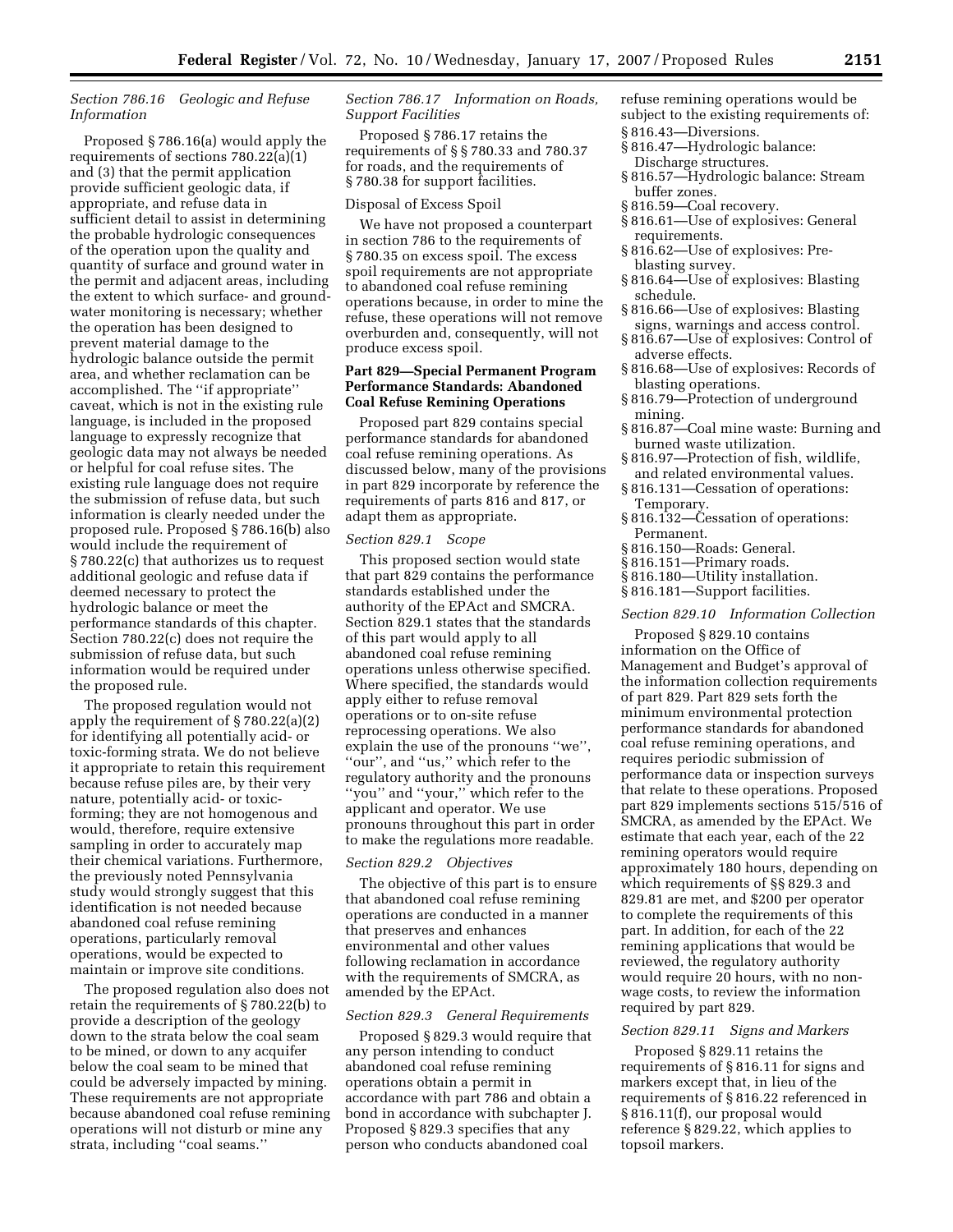### *Section 829.13 Casing and Sealing of Drill Holes, Portals, and Other Openings*

Proposed § 829.13 retains the requirements of §§ 817.13, 817.14, and 817.15 for the casing and sealing of holes and other openings that might be encountered except that, in lieu of the requirements of § 817.41 referenced in §§ 817.13 and 817.15 regarding the use of monitoring hole or other openings for water wells, the requirements of § 829.41 apply.

# *Section 829.22 Soils and Other Vegetation-Support Material*

Proposed § 829.22 would provide different requirements than those of § 816.22 for reasons discussed below. Under our proposed regulations, the operator would be required to select and manage vegetation-support materials to achieve a vegetative cover at least equal to the existing vegetative cover on the abandoned coal refuse site. Proposed § 829.22(b) would apply the requirement of  $\S 816.22(d)(4)$  for application of nutrients and soil amendments when necessary to establish the vegetative cover.

The proposed regulation, in part, includes requirements similar to those of § 816.22(b) and (e) which apply to surface mining operations where existing topsoil is not suitable to sustain vegetation. The proposed regulation would not apply the requirements of § 816.22(a), (c), and (d), which govern the removal, storage and redistribution of topsoil respectively, as most refuse piles have little, if any, retrievable topsoil. The proposed regulation at § 829.22, however, would provide us latitude, on a permit-specific basis, to require specific storage and redistribution plans for vegetationsupport material.

We believe the approach of proposed § 829.22 would reflect the soil conditions encountered at the great majority of abandoned coal refuse sites. An abandoned coal refuse site usually contains a variety of vegetation-support materials that, when enriched with soil amendments, would be more suitable for vegetative growth than if the vegetation-support materials were left in an unaugmented state. As an example, the operator may select weathered earth materials on the surface of the abandoned coal refuse pile or refuse site and add appropriate soil amendments to produce a material much more suitable for sustaining vegetative growth. In this regard, sub-surface materials or soil from off the refuse pile or refuse site may also be available and better suited for revegetation than the weathered surface materials often found on a refuse

pile or site. Under the proposed regulation, the refuse remining operator would identify, prior to permit approval, the vegetation-support material that will be used in reclamation. We recognize that sometimes acidic materials may be the only vegetation-support material available to an operator. In such situations, use of acid-tolerant vegetative species and the chemical treatment of the vegetative-support materials may be necessary to establish and sustain vegetative growth. The operator may use a certified soil scientist to certify that the proposed vegetation-support material is equal to or better than that existing on the abandoned coal refuse site. This certification is not, however, proposed as a requirement.

# *Section 829.41 Hydrologic-Balance Protection*

Proposed § 829.41(a), which would apply to on-site reprocessing operations, would apply most of the requirements of § 816.41, hydrologic-balance protection; and § 816.42, hydrologic balance: water quality standards and effluent limitations. The proposed rule would not apply the requirement in § 816.41(b)(2) to restore recharge capacity. Also, in lieu of the requirements of § 780.21(h) referenced in § 816.41, the proposed rule would apply the requirements of § 786.15(a)(2).

Because the washing processes associated with on-site reprocessing operations often have comparable impacts on surface and ground water systems to those caused by other surface coal mining operations, our proposed rule would retain existing hydrologic balance performance standards. The sole exception is the requirement to restore recharge capacity. This requirement is not appropriate to reprocessing operations because they neither remove nor replace overburden, nor remove or disturb strata that serve as aquifers. Therefore, reprocessing does not involve actions that necessitate restoration of recharge capacity.

Proposed § 829.41(b)(1) applies to refuse removal operations and would apply most of the principal provisions of § 816.41, except for the requirement of § 816.41(b)(2) to restore recharge capacity. We believe it is not appropriate to require restoration of recharge capacity for sites of removal operations, because, like underground mines, removal operations do not remove or replace overburden. In order to ensure consistency of requirements related to abandoned coal refuse remining operations, the proposed regulation also would apply the groundand surface-water monitoring requirements of proposed part 786 instead of those in § 816.41.

The proposed regulations generally would prohibit discharge of waste and water, into underground mine works. These requirements are similar to the requirements of § 816.41(i)(2). However, discharges from removal operations into underground works may in some cases be appropriate. Therefore, proposed § 829.41(b)(iv) would authorize discharges into underground mine works if we approve the discharge and the operator demonstrates that the operation would meet the following requirements of § 816.41(i): The permit would include baseline ground-water and geologic information to describe the hydrologic and geologic conditions associated with the underground mine works; the PHC would address the impacts that the discharges will have on ground- and surface-water users; the hydrologic reclamation plan would include measures to remediate potential impacts to ground- and surface-water users; and provision would be made for monitoring ground- and surface-water systems.

#### *Section 829.45 Hydrologic Balance: Sediment Control Measures*

Proposed § 829.45 would apply the sediment control requirements of § 816.45 except that, in lieu of the requirements of §§ 816.102 and 816.111(b) referenced in § 816.45, the requirements of §§ 829.102 and 829.111 would apply. See the discussion below of §§ 829.102 and 829.111.

### *Section 829.46 Hydrologic Balance: Siltation Structures*

Proposed § 829.46 would apply the requirements of § 816.46 for siltation structures with the exception of § 816.46(b)(2), which is currently suspended. Also, in lieu of the requirements of §§ 816.42 and 816.49 referenced in section 816.46, the requirements of §§ 829.41(b) and 829.49 would apply. See the discussion infra of §§ 829.41(b) and 829.49.

#### *Section 829.49 Impoundments*

Proposed § 829.49 would apply the requirements of §§ 816.49 and 816.56 for impoundments and the rehabilitation of sedimentation ponds, diversions, impoundments, and treatment facilities except that, in lieu of § 780.25 as referenced in § 816.49, the requirements of proposed § 786.14(c), would apply. Furthermore, proposed § 829.49(b) would allow the retention of permanent impoundments on reclaimed coal refuse in only two circumstances. First, the proposed rule would allow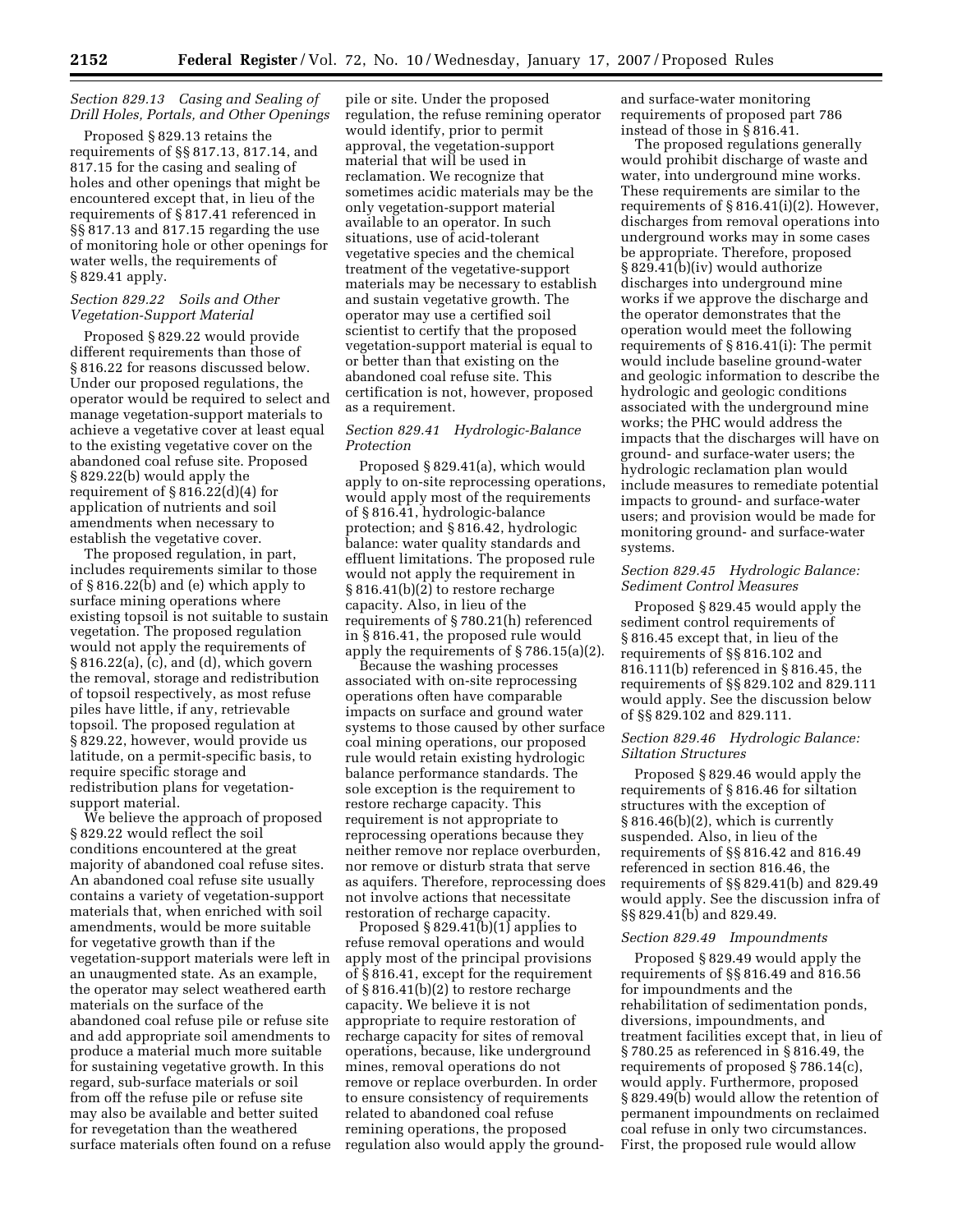retention of impoundments that do not have a retaining embankment (*e.g.*, dugout type impoundments). Second, the proposed rule would allow the retention of impoundments on non-steep slope locations if the impounding structures meet the requirements of § 816.49. A retained structure that meets the requirements of § 816.49 would be suitable for the approved postmining land use, such as a wetland.

#### Excess Spoil

The proposed rule would not apply the excess spoil requirements of §§ 816.71 through 816.74. Because abandoned coal refuse remining operations will not remove overburden in order to extract the refuse, they will not generate spoil. Proposed § 829.102 would address the grading requirements appropriate to rock and refuse disposal.

#### *Section 829.81 Redeposition and Handling of Coal Mine Waste and Coal Refuse Piles*

Proposed § 829.81 would apply most of the requirements of § 816.81, 816.83, and 816.84 for coal mine waste. Proposed § 829.81(a) would specify that we may, on a site-specific basis, alter the ''design certification'' and ''foundation'' standards of § 816.81(c) and (d), and the inspection requirements of § 816.83(c). We are proposing this provision because abandoned coal refuse remining operations may occur on refuse sites with different refuse characteristics, and for different sites different refuse requirements may be appropriate. For example, some refuse remining operations may result in total removal of refuse from the site and others may result in small amounts of waste being left behind that can be graded into the surrounding terrain with little effect on site stability. Still other operations may result in relatively significant amounts of material being left on the site that would need to be configured during reclamation as a mound or refuse pile. And even within the same site, different aggregations of refuse material may have different physical characteristics and, following weathering, different stability characteristics. For example, cohesion is an important factor in slope stability analyses and resulting safety factors. Most pre-SMCRA coal refuse material has weathered extensively, resulting in finer clay-like particle sizes and increased cohesion. However, some refuse material has not weathered extensively, so rock sizes are coarse and the refuse may have little or no cohesion.

Because of the wide range in refuse material composition and weathering, as

well as the varying amount of refuse material that may remain on the site following reclamation, we believe that the regulatory authority should have the latitude, on a site-specific basis, to allow alternate design and foundation standards for handling and redeposition of coal refuse. The regulatory authority could, for example, require safety factors ranging from 1.3–1.5 in lieu of requiring the same value in all cases. For these same reasons, detailed site inspections by a professional engineer or other specialist may not be warranted in every case. We believe that the regulatory authority can best decide, on a site-specific basis, the needed amount of detail in the inspection, the required inspection frequency, and/or the necessary qualifications of the inspector.

Proposed § 829.81(b) would provide that refuse waste deposited adjacent to the refuse site (i.e., next to the site where the coal refuse was originally deposited) must comply with the standards of §§ 816.81 through 816.84. We believe these standards are appropriate because such adjacent disposal would create new coal refuse disposal structures.

Proposed § 829.81(c) authorizes the underground disposal of coal refuse waste only when the requirements of both section 816.81(f) and proposed § 829.41(b)(1)(i) are met. The rationale for limiting the underground disposal of waste solely to refuse removal operations is addressed above in the preamble discussion of proposed § 829.41.

Proposed § 829.81(d) would not apply the 4-foot cover requirement of § 816.83(c)(4), because adequate amounts of nontoxic and noncombustible cover material are generally not available on abandoned coal refuse sites. However, proposed § 829.102, does require that any remaining refuse from an abandoned coal refuse remining operation must be covered with sufficient noncombustible and nontoxic material to prevent sustained combustion. Section 829.81(d) would allow us to approve site-specific variations in the amount and type of cover material used, to prevent sustained combustion and support vegetation.

Proposed § 829.81(e) would not apply the vegetation removal requirement of  $\S 816.83(c)(1)$  or the permanent impoundment prohibition of § 816.83(c)(3), because these two topics are addressed in proposed §§ 829.22 and 829.49, respectively.

For placement of coal mine waste, proposed § 829.81(f) would apply the requirements of § 816.83(c); except that,

in lieu of the requirements of § 816.22 referenced in § 816.83(c), the requirements of proposed section 829.22 would apply in order to ensure consistency of requirements related to abandoned coal refuse remining operations.

## *Section 829.89 Disposal of Noncoal Mine Waste*

Proposed § 829.89(a) would apply the requirements of §§ 816.89(a) and (b) for the disposal of noncoal mine wastes with one exception. In lieu of the requirements of §§ 816.111 through 816.116 referenced in section 816.89(b), the operation would be required to comply with the cover and vegetation requirements of proposed § 829.111.

Proposed §§ 829.89(b) and (c), in lieu of the requirements of § 816.89(c), would authorize the disposal of noncombustible noncoal mine waste, including coal combustion wastes, within the refuse pile if the disposal will not adversely affect final site reclamation or public health and safety. This provision recognizes the possible benefits of bringing noncombustible alkaline wastes to the site as well as the probability of encountering large pieces of abandoned equipment or machinery, and would allow on-site disposal of both. We expect that the regulatory authority would require the applicant to provide an analysis of any noncombustible wastes proposed to be disposed at the site and that the regulatory authority would use this analysis to determine that the disposal would not adversely affect final site reclamation or public health and safety.

# *Section 829.95 Stabilization of Surface Areas*

Proposed § 829.95 would apply the provisions of § 816.95 concerning the stabilization of surface areas except that the section has been reworded to reflect that vegetation-support material, instead of topsoil, would be used to repair rills and gullies.

## *Section 829.99 Slides and Other Damage*

Proposed § 829.99 would apply the requirements of § 816.99(b) concerning operator responsibilities if a slide should occur. The proposed rule would not apply § 816.99(a), which requires the retention of an undisturbed natural barrier. The barrier requirement generally applies to contour and mountaintop removal mining operations that backfill spoil on the mined-out bench. This barrier provision, however, is not appropriate to abandoned coal refuse remining operations because these operations do not remove in-place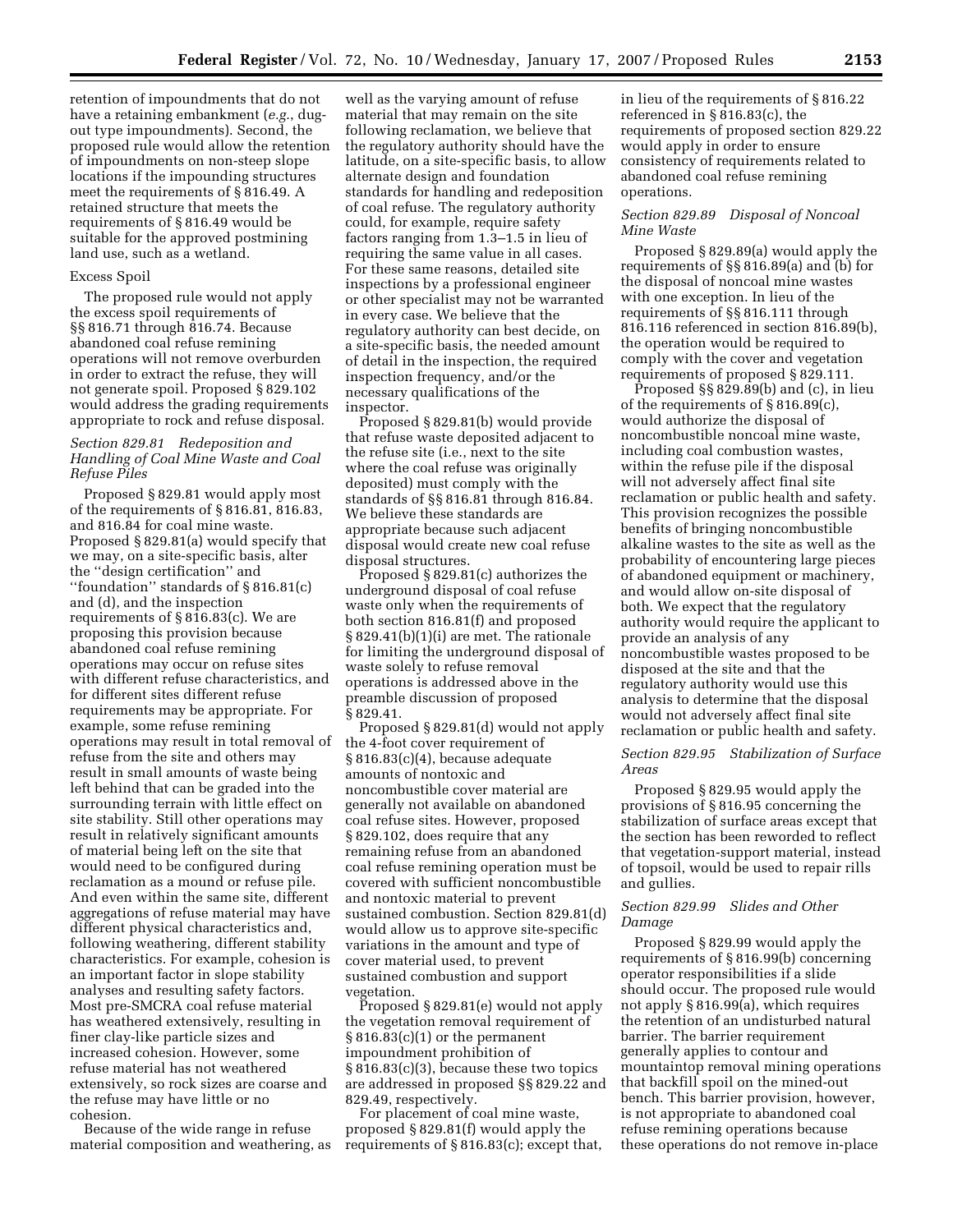rock in order to extract the refuse. Consequently, the opportunity for the retention of an undisturbed natural barrier does not exist.

# *Section 829.100 Contemporaneous Reclamation*

Proposed § 829.100 would apply the requirement of § 816.100 to reclaim the disturbed area as contemporaneously as practicable with the abandoned coal refuse remining operation. In addition, the proposed rule would require the permit to establish a schedule for the contemporaneous reclamation of the site.

During the formation of this rulemaking, personnel from OSM, the States, industry and the environmental community visited numerous abandoned coal refuse sites throughout the country. Some of these sites had been remined and reclaimed or were in the process of being reclaimed. Other partially remined sites had been abandoned and left unreclaimed. In order to minimize the amount of land left unreclaimed if a site permitted under this rule is abandoned, we are proposing that the permit contain a schedule defining contemporaneous reclamation. A schedule would make it possible for the regulatory authority to verify that reclamation is proceeding in a timely fashion and to take prompt action if there is a question about abandonment.

# *Section 829.102 Grading*

As discussed below, proposed § 829.102 would apply, with some revision, many of the requirements of § 816.102, and would provide different requirements than those of §§ 816.106 and 816.107. The proposed rule would not retain the requirements of §§ 816.102(k), 816.104 and 816.105 because they pertain to removal of thin and thick overburden, mountaintop removal, and variances from approximate original contour (AOC). These standards all address removal and replacement of overburden and, as discussed above, overburden removal does not occur in abandoned coal refuse remining operations.

Proposed § 829.102 also would not apply the requirements of § 816.102(a)(1) and (k) for approximate original contour (AOC), the requirements of § 816.102(b) and (d) for excess spoil and the placement of spoil outside the permit, or the requirements of § 816.102(i) for permanent impoundments. It is not appropriate to require AOC for a remined refuse pile site, because the amount of spoil, rock waste, and refuse remaining after refuse remining may be either less than or

greater than the amount needed to make the site closely resemble the general surface configuration of the land prior to the original placement of the refuse.

Because abandoned coal refuse remining operations will not remove overburden to extract the refuse, ''spoil,'' as defined in § 701.5, will not be generated by these operations. Rather, these operations may encounter existing spoil left by the abandoned mine operation. See the definition of ''spoil'' in section 701.5, which would encompass any existing spoil encountered at an abandoned coal refuse site. The proposed references to ''rock waste'' would refer to rock produced from such activities as road construction and highwall stabilization.

More specifically, proposed § 829.102(a) would require that grading be done in accordance with the redeposition handling requirements of proposed section 829.81. Proposed § 829.102(a) also would require that grading activities be completed according to the reclamation plan schedule required by proposed § 786.14(a).

Proposed § 829.102(b) would apply the requirements of § 816.102(a) except for the requirement to achieve AOC. As discussed above, a requirement to achieve AOC is not appropriate because the land surface and elevations of abandoned coal refuse remining sites have already been altered from their original pre-mined conditions, and refuse remining does not remove overburden. Proposed § 829.102(b) would apply the 1.3 static safety factor that is required by § 816.102(a)(3) and 816.102(e).

The proposed rule would not apply the requirements of § 816.102(b), (c), and (d), which primarily relate to spoil. As noted above, spoil will not be generated by abandoned coal refuse remining operations. The requirement of § 816.102(c) to compact waste where advisable is duplicative of § 816.81(a), which would be applied to abandoned coal refuse remining operations by proposed § 829.81(a).

Proposed § 829.102(c) would allow land adjacent to the refuse remining site to be graded to conform to the remining site. This paragraph further requires that vegetation-support material from the adjacent area be removed and stored prior to such grading so that it will be available for future use at both sites.

Proposed § 829.102(d) would apply the requirements of section 816.102(f) concerning covering or treating both exposed coal seams and combustible material to prevent sustained combustion. The requirement of § 816.102(f) to cover acid- and toxicforming material would be addressed by proposed § 829.41.

Proposed § 829.102(e), (f), and (g) would generally apply the requirements of sections 816.102(g), (h) and (j). The permanent impoundments requirements of section 816.102(i) would be addressed at § 829.49 and would not be addressed in section 829.102.

Proposed § 829.102(h) would apply the principal elements of § 816.106. Under this proposed provision, highwalls and other mining-related rock cuts encountered or uncovered during refuse remining operations would be eliminated to the extent technically practicable given available backfill material and stability considerations. Such rock cuts may exist in refuse sites located in valley fills, hillside areas, and strip cuts. The proposed paragraph would require that available spoil, rock waste, or refuse from the abandoned coal refuse site disturbed by the operation would be used to eliminate rock cuts in a safe manner consistent with achieving site stability. Proposed § 829.102(h) does not contain an ''other reasonably available spoil'' provision comparable to that found in § 816.106(b)(1) concerning elimination of highwalls. This provision was not included because it could involve disturbance and potential destabilization of previously mined areas adjacent to those where the refuse remining will occur. While grading of adjacent areas may be necessary in some instances for stability purposes, it may not be desirable to disturb those areas in other instances, solely to obtain backfill material.

Proposed § 829.102(i) would apply to remining of abandoned coal refuse sites located on steep slopes. Unlike § 816.107(c), this paragraph would not prohibit disturbing land above the highwall, and would allow us to authorize up-slope disturbances when warranted for diversions or other operations-related activities. Proposed § 829.102(i)(1), which prohibits placing specified materials on the downslope below the elevation of the refuse site, would be consistent with the prohibitions in § 816.107(b) against placing materials on the downslope. Proposed § 829.102(i) would impose additional requirements to minimize the potential that refuse remining activities on steep slopes will result in unstable conditions. More specifically, proposed § 829.102(i)(2)(i) would require refuse on steep slopes to be removed in horizontal lifts, i.e., in horizontal layers, starting at the top of the refuse pile. Proposed  $\S 829.102(i)(2)(ii)$  further would prohibit the removal of the toe of the refuse until the removal of refuse by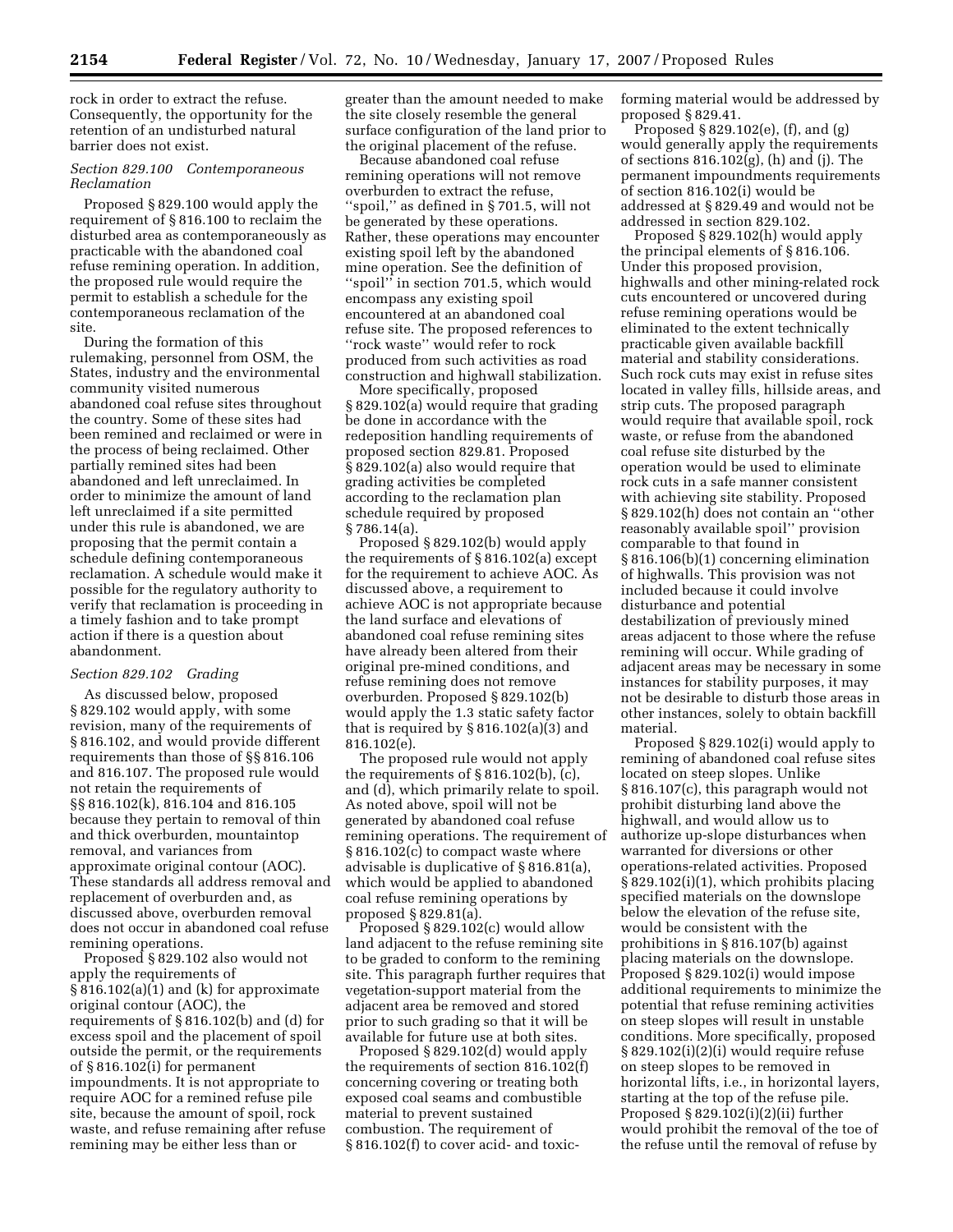horizontal lifts progresses down to that level. Because alternate extraction methods may be necessary for some refuse remining sites, proposed § 829.102(i)(3) would allow us to waive the requirements of  $\S 829.102(i)(2)(i)$ and (ii) if the permit demonstrates, on the basis of stability analyses, that the alternate methods would not result in unstable conditions during refuse remining.

# *Section 829.111 Revegetation, Standards for Success, and Bond Liability Period*

Proposed § 829.111 would require compliance with the revegetation requirements of §§ 816.111(b)–(d), 816.113, and 816.114, while establishing revegetation success standards and responsibility periods that differ from those of § 816.116.

Proposed § 829.111(a) generally would retain the requirements of § 816.111(a), with the exception of the requirement for a diverse vegetative cover. Because of limitations often found in the quality of the soil or other surface materials at abandoned coal refuse sites, proposed paragraph (a) would not include the requirement of § 816.111(a)(1) to achieve a diverse cover on regraded areas and all other disturbed areas. For sites that are currently barren or sparsely vegetated, the proposal would require that the operator establish sufficient vegetation to stabilize the surface area. Such stabilization of the surface area should be attainable using surface materials found at the site, augmented by soil amendments and, where necessary, by additional soil brought in from borrow areas. This requirement for sufficient vegetation to stabilize the surface area is comparable to existing requirements for AML refuse reclamation projects. Proposed § 829.111(b) and (c) would require that the operator stabilize the surface from erosion in accordance with proposed § 829.95 and establish a vegetative cover no less than that which existed on the site prior to the abandoned coal refuse remining operation. In our field review of abandoned coal refuse sites, we found that many sites had little or no ground cover. When there was ground cover at these sites, the cover most often consisted of only a few species. Other abandoned coal refuse sites were reforested with a full tree canopy or contained wetlands with an extensive cover of marsh vegetation, often of a single species that developed on slurry ponds. In light of these observations, the proposed rule would require that erosion be stabilized and a vegetative cover be established that is no less than

that encountered at the site prior to remining.

Proposed § 829.111(d) would incorporate § 816.116(c), which establishes the revegetation responsibility period and contains certain related requirements pertaining to the evaluation of revegetation success, with two modifications. As proposed, the rule would establish a revegetation responsibility period of two full years after the last year of augmented seeding, fertilizing, irrigating or other work for areas with an average annual precipitation greater than 26.0 inches. The responsibility period would be five full years after the last year of augmented seeding, fertilizing, irrigating or other work for areas with an average annual precipitation equal to or less than 26.0 inches.

At present,  $§ 816.116(c)(2)$  contains two responsibility periods for areas with an average annual precipitation greater than 26.0 inches. Under paragraph (c)(2)(i), the period is five full years after the last year of augmented seeding, fertilizing, irrigating or other work; but paragraph  $(c)(2)(ii)$  reduces that period to two full years for lands eligible for remining if those lands are included in a permit issued under 30 CFR 785.25. Similarly, § 816.116(c)(3) currently contains two responsibility periods for areas with an average annual precipitation equal to or less than 26.0 inches. Under paragraph (c)(3)(i), the period is ten full years after the last year of augmented seeding, fertilizing, irrigating or other work; but paragraph (c)(3)(ii) reduces that period to five full years for lands eligible for remining if those lands are included in a permit issued under 30 CFR 785.25.

The shortened revegetation responsibility periods in paragraphs (c)(2)(ii) and (c)(3)(ii) of § 816.116 correspond to a provision in section 2503(b) of the Energy Policy Act of 1992 that added similar language to section 515(b)(20) of SMCRA as an incentive for remining operations.

#### *Section 829.133 Postmining Land Use*

Proposed § 829.133 would provide different requirements for postmining land use than those of § 816.133 which sets forth detailed criteria for determining premining uses of the land as well as detailed criteria for alternative postmining land uses. In lieu of these existing provisions, the proposed rule would require that all areas disturbed by abandoned coal refuse remining operations be restored to a condition capable of supporting the uses or higher or better uses than those that existed at the abandoned coal

refuse site prior to commencement of the refuse remining operations.

Our proposal to require that the operator restore the abandoned coal refuse site to a condition capable of supporting an equivalent or higher or better use than that which existed before the remining operation is a function of the physical characteristics typically encountered at abandoned coal refuse sites. Most abandoned coal refuse sites pose environmental problems and are eligible for reclamation and acid mine drainage abatement under the Abandoned Mine Land Reclamation Fund. The range of environmental and safety problems typically found at these sites includes acid mine drainage and acid ponds, dust and erosion, unstable conditions, slides, lack of topsoil, refuse fires, etc. Many of these sites are little more than ''moonscapes'' where the existing vegetative cover is dramatically less than what one would ordinarily expect from an undeveloped land use. In such cases, the cost-effective postmining land use options available to the site are extremely limited. Accordingly, our proposed rule would require the site at least to be stabilized and covered with vegetation that would grow in available vegetative-support material and in a manner similar to the reclamation done under the AML program. In some cases, revegetation will involve planting wetland species, whereas in other cases, acid-tolerant species will be planted as the only species capable of achieving revegetation. In all cases, the site must be restored to a condition capable of supporting at least an equivalent use or a higher or better use than that which existed at the time of the abandoned coal refuse remining operation.

#### **III. Public Comment Procedures**

*Electronic or Written Comments:* If you submit written comments, they should be specific, confined to issues pertinent to the proposed regulations, and explain the reason for any recommended change(s). We appreciate any and all comments, but those most useful and likely to influence decisions on the final regulations will be those that either involve personal experience or include citations to and analyses of SMCRA, its legislative history, its implementing regulations, case law, other pertinent State or Federal laws or regulations, technical literature, or other relevant publications.

Except for comments provided in an electronic format, you should submit three copies of your comments if possible. We cannot ensure that comments received after the close of the comment period (see **DATES**) or at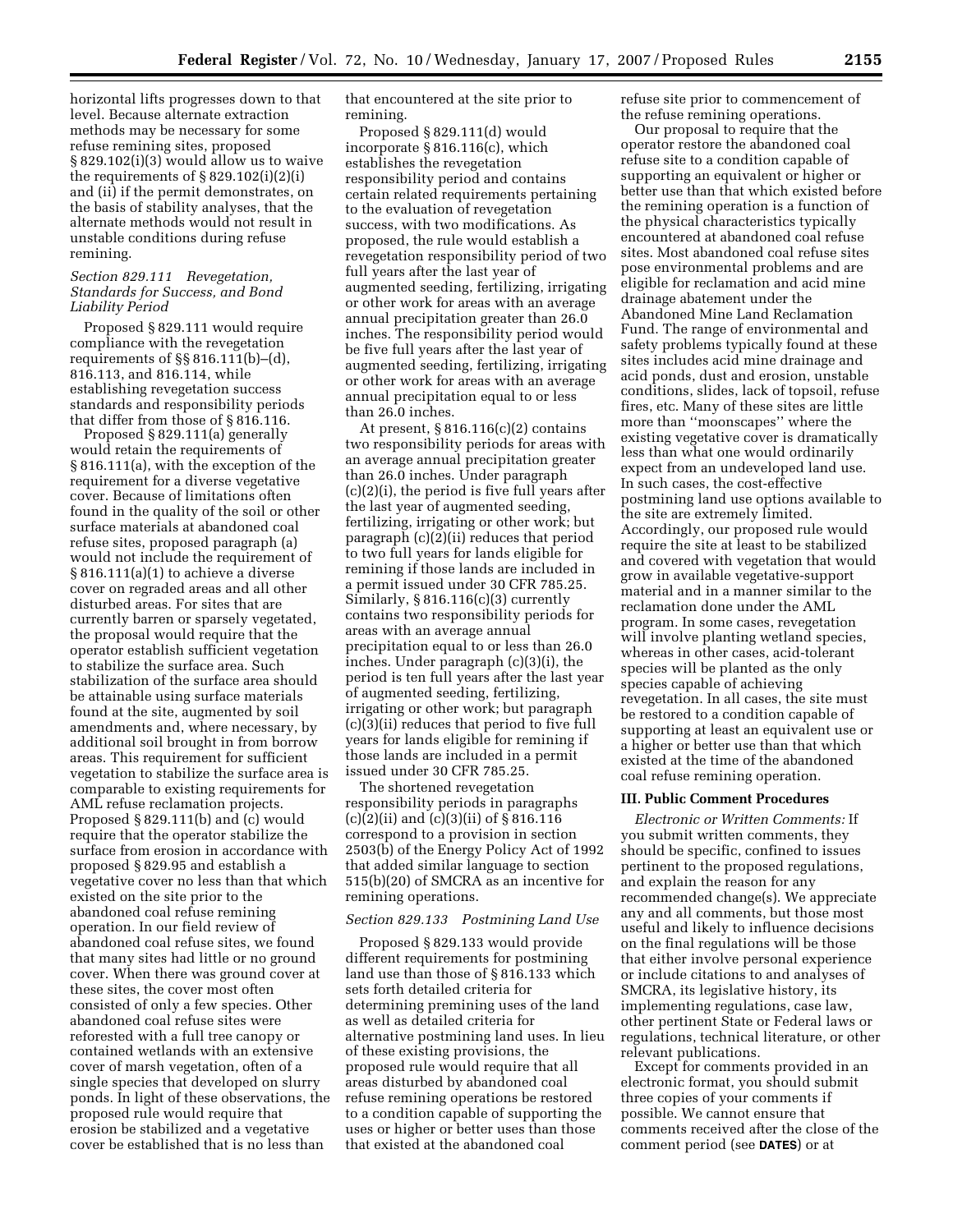locations other than those listed above (see **ADDRESSES**) will be considered or included in the Administrative Record.

*Availability of Comments:* Our practice is to make comments, including names and home addresses of respondents, available for public review during regular business hours at the OSM Administrative Record Room (see **ADDRESSES**). Individual respondents may request that we withhold their home address from the rulemaking record, which we will honor to the extent allowable by law. There also may be circumstances in which we would withhold from the rulemaking record a respondent's identity, to the extent allowed by law. If you wish us to withhold your name and/or address, you must state this prominently at the beginning of your comment and you must submit your comment by regular mail, not by e-mail. We will make all submissions from organizations or businesses, and from individuals identifying themselves as representatives or officials of organizations or businesses, available for public inspection in their entirety.

*Public hearings:* We will hold a public hearing on the proposed regulations upon request only. The time, date, and address for any hearing will be announced in the **Federal Register** at least 7 days prior to the hearing.

Any person interested in participating at a hearing should inform Andy DeVito (see **FOR FURTHER INFORMATION CONTACT**), either orally or in writing by 4:30 p.m., Eastern time, on February 7, 2007. Any disabled individual who requires special accommodation to attend a public hearing should also contact Andy DeVito so that appropriate arrangements can be made.

If no one has contacted Mr. DeVito to express an interest in participating in a hearing by that date, a hearing will not be held. If only one person expresses an interest, a public meeting rather than a hearing may be held, with the results included in the Administrative Record.

The public hearing will continue on the specified date until all persons scheduled to speak have been heard. If you are in the audience and have not been scheduled to speak and wish to do so, you will be allowed to speak after those who have been scheduled. We will end the hearing after all persons scheduled to speak and persons present in the audience who wish to speak have been heard. To assist the transcriber and ensure an accurate record, we request, if possible, that each person who testifies at a public hearing provide us with a written copy of his or her testimony.

#### **IV. Procedural Matters**

*What Are the Effects of This Rule on Federal Program States and on Indian Lands?* 

The proposed revisions, if adopted, will apply through cross-referencing in those States with Federal programs: California, Georgia, Idaho, Massachusetts, Michigan, North Carolina, Oregon, Rhode Island, South Dakota, Tennessee, and Washington. The Federal programs for these States appear at 30 CFR parts 905, 910, 912, 921, 922, 933, 937, 939, 941, 942, and 947, respectively. The proposed regulations, if adopted, will also apply through cross-referencing to abandoned coal refuse remining operations on Indian lands, because we will amend the regulations in parts 750 and 785 for the purpose of incorporating by reference parts 786 and 829 into the programs for Indian lands and the Federal program States. Comments are specifically solicited as to whether unique conditions exist in any of these Federal program States or on Indian lands relating to this proposal that should be reflected either as changes to the national regulations or as specific amendments to any or all of the Federal programs or the Indian lands program.

# *How Will This Rule Affect State Programs?*

Following publication of the final regulations, we will evaluate the State programs approved under section 503 of SMCRA to determine if any changes in those programs may be necessary. When we determine that a State program should be amended, the particular State will be notified in accordance with the provisions of 30 CFR 732.17. On the basis of the proposed regulations, we have made a preliminary determination that States may adopt similar regulations if they choose to, but we will not require them to amend their programs.

Section 529 of SMCRA authorizes the Secretary to promulgate separate regulations for anthracite coal mines. That provision is implemented through § 785.11 for permitting requirements and part 820 for performance standards. The Federal regulatory requirements essentially incorporate the anthracite program of the Commonwealth of Pennsylvania. That program, therefore, applies to anthracite culm banks and refuse piles. No change to § 785.11 or part 820 is considered necessary to apply these proposed regulations to anthracite refuse sites. Once proposed regulations for abandoned coal refuse remining operations are finalized, Pennsylvania may modify its anthracite

program in accordance with part 732 to incorporate the provisions provided herein in order to facilitate the removal and/or reprocessing of anthracite refuse sites.

## *Executive Order 12866—Regulatory Planning and Review*

These regulations are considered significant and are subject to review by the Office of Management and Budget under Executive Order 12866.

a. The regulations may raise novel legal or policy issues, which is the reason why they are considered significant under Executive Order 12866.

b. The regulations would not create a serious inconsistency or otherwise interfere with an action taken or planned by another agency.

c. The regulations would not alter the budgetary effects of entitlements, grants, user fees, or loan programs or the rights or obligations of their recipients.

d. The regulations will not have an effect of \$100 million or more on the economy. They will not adversely affect in a material way the economy, productivity, competition, jobs, the environment, public health or safety, or State, Tribal, or local governments or communities. The proposed regulations will not have an adverse economic impact on the coal industry or State regulatory authorities. This determination is based on the fact that the proposed regulations will facilitate the removal and/or reprocessing of coal refuse piles, abandoned prior to the enactment of SMCRA, by private industry for use as fuel for electric power generation. Coal refuse removal and reprocessing operations conducted under the new regulations are by choice. It is expected that such operations will result in significant positive benefits, both tangible and intangible. The benefits of such operations include:

# Elimination of Health and Safety Problems

Serious health and safety problems are associated with refuse disposal sites. These problems include:

Refuse piles placed on hillsides, such as exist throughout Appalachia, may be unstable and slip, resulting in landslides.

Refuse is often easily combustible because of its significant coal content. As a result, burning refuse banks have been serious problems, both in terms of the noxious fumes emitted and the potential for fires spreading to adjacent areas and to nearby residences. Most of the burning piles have been reclaimed using AML Fund monies, but unreclaimed refuse piles have the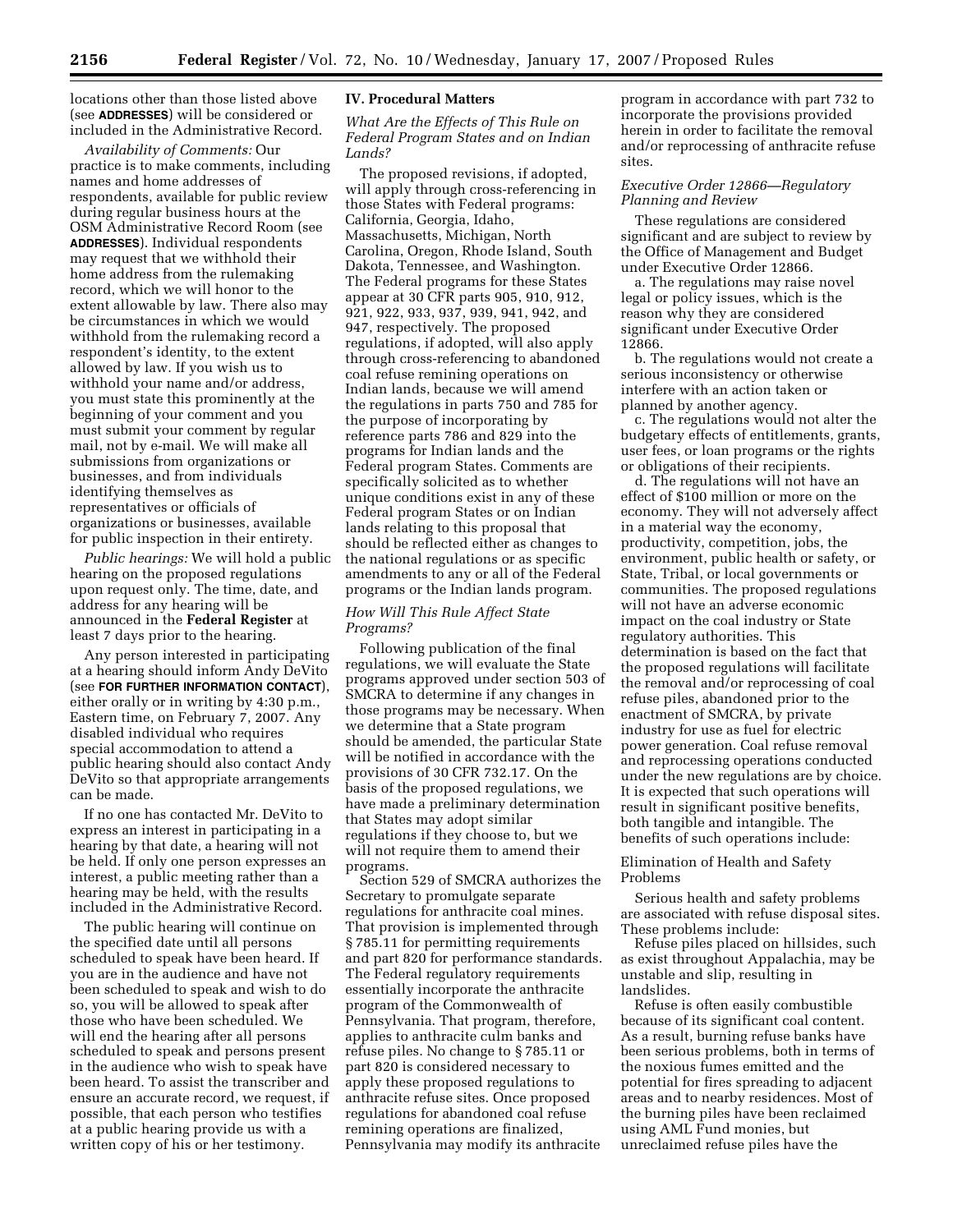potential for catching on fire and becoming a hazard.

Refuse piles are attractive for off-road vehicle use which, because of the piles' unstable and steep slopes, can result in injury and even death.

Automobile accidents have been reported where dirt and rock have washed across highways from an adjacent abandoned refuse pile.

Many of these hazards will be eliminated by the removal and reclamation of the refuse piles that will be facilitated by the proposed regulations.

#### Elimination or Reduction of Existing Ongoing Environmental Problems

Refuse pile removal, followed by grading and revegetating the site, will eliminate or significantly reduce environmental problems associated with such piles including (1) Acid drainage and pollution of adjacent streams resulting from the large amounts of pyritic materials that are often present; (2) uncontrolled erosion resulting in stream siltation and downstream flooding; and (3) diminished aesthetic qualities.

#### Establishment of Vegetative-Support Material and Vegetative Cover

There is generally little or no topsoil existing on the surface of abandoned refuse sites. Typically, the topsoil was either buried or lost during the original refuse placement. Vegetation may be sparse and vary widely throughout the site. Removal of refuse material followed by reclamation of the site would allow identification of more suitable vegetation-support materials such as weathered earth or sub-surface materials that, with appropriate soil amendments, would be more suitable for vegetative growth than the existing vegetation-support materials without soil amendments. OSM recognizes that sometimes acidic materials are the only vegetation-support material available to an operator. In such situations, use of acid-tolerant vegetative species may be necessary in addition to surface treatment with chemicals. The end result would be establishment of a vegetative cover sufficient to prevent erosion and sedimentation, and compatible with a higher land use.

#### Recovery of Lost Coal Values

Refuse piles may have a carbon content ranging from a low of 27.5 percent to a high of 98.9 percent of the original coal values that were mined. Recovery of these formerly ''lost'' coal values, either by reprocessing or by directly burning the refuse, in a sense increases the nation's coal resources.

Since the percentage of recoverable coal varies widely, we are, for computation purposes, assuming that the coal refuse, on average, contains from 5,000 to 8,000 Btu/lb, or about half the Btu value of bituminous coal. Therefore, the 9 million tons of refuse projected to be recovered/utilized annually represents, theoretically, at least 4.5 million tons of coal that could be added to the coal reserve base each year.

Reclamation Without Recourse to Limited Abandoned Mine Land Funds

Available data on reclaiming refuse sites indicates that the average reclamation costs will range from \$200 to \$70,000 per acre. These data also indicate that, depending on its size and configuration, a refuse pile contains approximately 40,000 tons of refuse per acre. Assuming that the analysis provided in the previous paragraph is reasonable, the 9 million tons of refuse projected to be recovered annually equates to 222 acres reclaimed annually. Reclamation costs for these 222 acres are estimated, using an average cost of \$14,797 per acre, to be \$3.3 million. Therefore, there is the potential for an estimated annual savings of \$3.3 million in AML fund expenditures because government will be relieved of most reclamation costs for sites remined under the proposed regulations.

# Increased Employment

It is projected that refuse burning power plants will be fueled by 20–22 refuse removal/reprocessing operations that will be active at any given time. Four categories of employees that will be working at either the co-generation stations or the refuse recovery operations have been identified. These categories include the construction workers for building new power generating stations; the power plant employees; refuse removal/reprocessing operation employees; and truck drivers.

# Increased and Improved Variety of Potential Land Uses

Land use alternatives for these reclaimed sites could include, for example, returning the site to a forest, grassy field, or wildlife habitat that existed prior to mining; or creating areas that will allow residential or commercial development, or construction of parks, ball fields, gun clubs or other sports facilities.

Numerous examples of these uses for former refuse sites abound throughout the coal regions. It is expected that such uses will be enhanced by the proposed regulations.

Enhancement of Local Quality of Life and Adjacent Property Values

Removal or reprocessing these refuse sites will have a significant synergistic effect in that, by eliminating the attendant health, safety, and environmental problems, land use alternatives at the site will increase, the quality of life in nearby communities will be improved, and, it is anticipated, adjacent property values will often be enhanced.

#### Costs Associated With the Rule

Once fully implemented, the annual costs of this rule is estimated to be approximately \$624,000 per year. That figure is based on an assumption that approximately 16 permit applications will be submitted each year under this rule and that it will cost each applicant \$28,000 to prepare a permit application, and \$11,000 for a regulatory authority to review and approve the application. Costs resulting from the rule would include the following:

• *Industry costs.* We estimate that annually, approximately 16 companies will apply for permits under these regulations. The estimated cost to prepare a permit application under the proposed regulations is approximately \$28,000 per applicant. This estimate is based on the burden hours associated with the regulatory wage hour requirements in the rule multiplied by industry compliance costs of \$60.00 per hour. See the burden hour tables below in the section on the Paperwork Reduction Act. Permit applicant costs would be covered by the profits derived from the sale of the coal removed.

• *State Costs.* There would be costs to those States that decide to issue equivalent State regulations. We estimate that approximately 7–10 States may voluntarily decide to promulgate equivalent State regulations. Fifty percent of State costs would be covered by the annual regulatory grant to the State from the Federal government. Costs would vary by State; however, grants to the States do not have per regulation cost breakdown. We can estimate that it will cost a State approximately \$4500 to promulgate regulations and submit a State program amendment to OSM. This estimate is based on the burden hours associated with the regulatory requirements in 30 CFR 732.17 for submitting a State program amendment. The State cost is then reduced by 50 percent to \$4,500 as a result of the annual regulatory grant given to the State by OSM. In addition, it will cost States approximately \$11,000 to review and approve an application submitted under the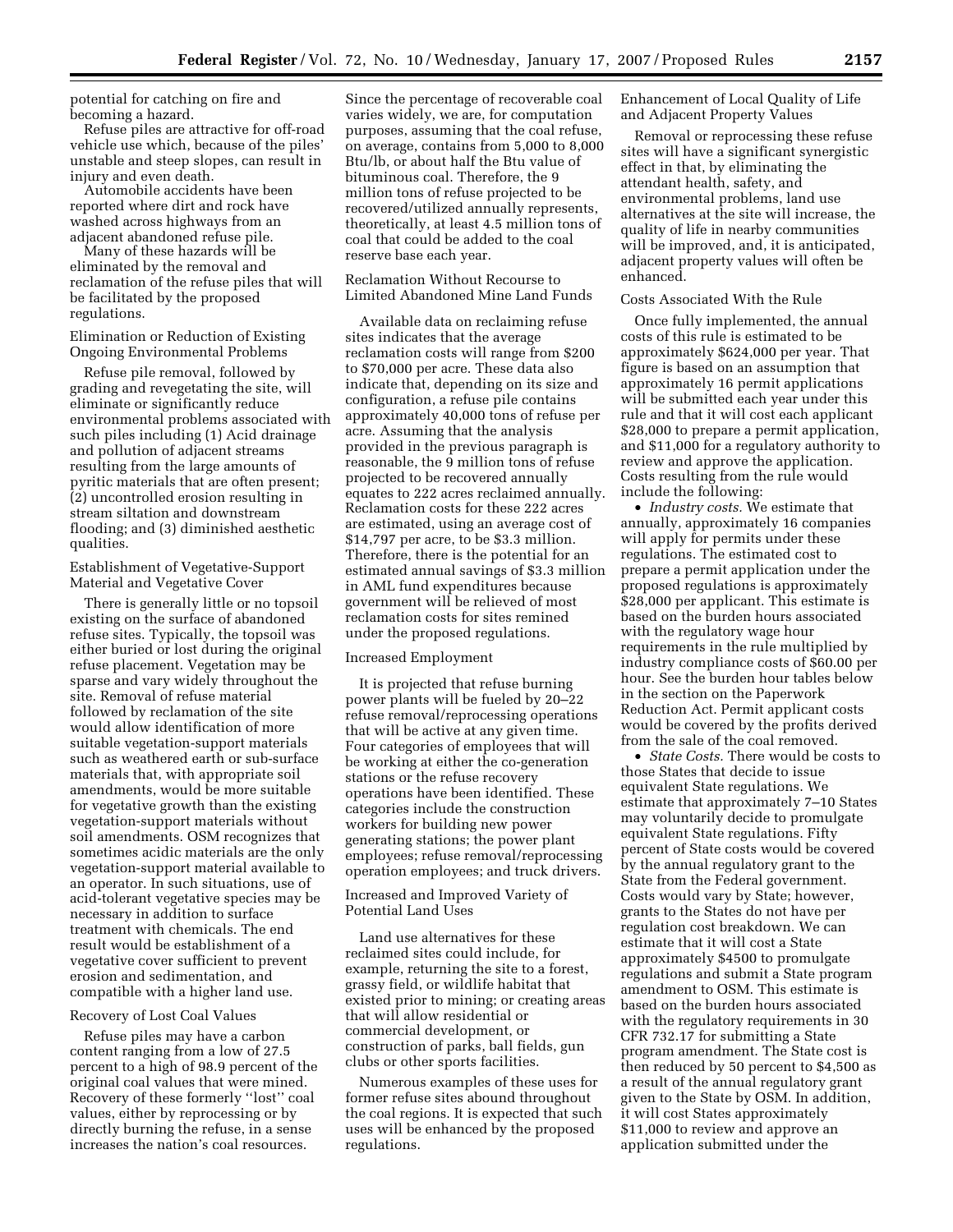proposed regulations. This estimate is based on the burden hours associated with the regulatory requirements in the rule multiplied by State compliance costs of \$45.00 per hour. See the burden hour tables below in the section on the Paperwork Reduction Act.

• *Federal Costs.* There would be costs to the Federal government in reviewing and approving submitted State program amendments. Data for FY 2005, available from OSM's cost accounting system, indicates that the average cost to process a proposed State program amendment is approximately \$830.00 and for a final rule, \$6,120. If 10 States were to submit proposed and final State program amendments the cost to the Federal Government would be approximately \$130,700 (10 × [\$830 +  $\overline{$6,120}$  = \$130,700).

# *Regulatory Flexibility Act*

The Department of the Interior certifies that these regulations will not have a significant economic impact on a substantial number of small entities under the Regulatory Flexibility Act (5 U.S.C. 601 *et seq.*). For the reasons previously stated, the proposed regulations will not have an adverse economic impact on the coal industry or State regulatory authorities. Further, the regulations will not produce adverse effects on competition, employment, investment, productivity, innovation, or the ability of United States enterprises to compete with foreign-based enterprises in domestic or export markets.

#### *Small Business Regulatory Enforcement Fairness Act*

For the reasons previously stated, the regulations are not considered ''major'' under 5 U.S.C. 804(2), the Small Business Regulatory Enforcement Fairness Act. The regulations:

a. Do not have an annual effect on the economy of \$100 million or more.

b. Will not cause a major increase in costs or prices for consumers, individual industries, Federal, State, or local government agencies, or geographic regions.

c. Do not have significant adverse effects on competition, employment, investment, productivity, innovation, or the ability of U.S.-based enterprises to compete with foreign-based enterprises for the reasons stated above.

#### *Unfunded Mandates*

These regulations do not impose an unfunded mandate on State, Tribal, or local governments or the private sector of more than \$100 million per year. The regulations do not have a significant or unique effect on State, Tribal, or local governments or the private sector. A statement containing the information required by the Unfunded Mandates Reform Act (2 U.S.C. 1501 *et seq.*) is not required.

#### *Executive Order 12630—Takings*

In accordance with Executive Order 12630, the regulations do not have takings implications to require a takings implication analysis.

## *Executive Order 12988—Civil Justice Reform*

In accordance with Executive Order 12988, the Office of the Solicitor has determined that the regulations do not unduly burden the judicial system and that they meet the requirements of sections 3(a) and 3(b)(2) of the Order.

## *Executive Order 13132—Federalism*

In accordance with Executive Order 13132, the regulations do not have Federalism implications sufficient to warrant the preparation of a Federalism Assessment for the reasons discussed above.

## *Executive Order 13175—Consultation and Coordination With Indian Tribal Governments*

In accordance with Executive Order 13175, we have evaluated the potential effects of these regulations on Federallyrecognized Indian tribes and have determined that the proposed additions

of parts 786 and 829 would not have substantial direct effects on the relationship between the Federal Government and Indian tribes, or on the distribution of power and responsibilities between the Federal Government and Indian Tribes.

## *Executive Order 13211—Actions Concerning Regulations That Significantly Affect Energy Supply, Distribution, or Use*

These regulations are not considered a significant energy action under Executive Order 13211. The proposed additions of parts 786 and 829 would not have a significant effect on the supply, distribution, or use of energy.

## *Paperwork Reduction Act*

In accordance with 44 U.S.C. 3507(d), OSM has submitted the information collection and recordkeeping requirements of 30 CFR parts 786 and 829 to the Office of Management and Budget (OMB) for review and approval.

# 30 CFR Part 786

*Title:* Requirements for Permits for Abandoned Coal Refuse Remining Operations—30 CFR part 786.

*OMB Control Number:* 1029–XXX1. *Summary:*Proposed 30 CFR part 786 sets forth the requirements for obtaining a permit for abandoned coal refuse remining operations. The requirements would ensure that the permit applicant obtains a permit to conduct an abandoned coal refuse remining operation in accordance with the requirements of the Surface Mining Control and Reclamation Act of 1977 (SMCRA), as amended by the Energy Policy Act of 1992 (EPAct).

*Bureau Form Number:* None. *Frequency of Collection:* Once.

*Description of Respondents:* 16 Surface coal mining permit applicants and 15 State regulatory authorities.

*Total Annual Responses:* 31. *Total Annual Burden Hours:* 10,542.

# SUMMARY ANNUAL BURDEN TO RESPONDENTS FOR 30 CFR 786

| Section   | Number<br>of applicants | Hours<br>per<br>applicant | Number of<br><b>States</b> | Hours per<br>State | Total<br>hours<br>requested |
|-----------|-------------------------|---------------------------|----------------------------|--------------------|-----------------------------|
|           | 16                      | 25                        | 15                         |                    | 475                         |
|           | 16                      |                           | 15                         |                    | 287                         |
| 786.12(d) | 16                      | 16                        | 15                         |                    | 346                         |
| 786.12(e) | 16                      | 35                        | 15                         | 20                 | 860                         |
| 786.13(a) | 16                      | 15                        | 15                         |                    | 315                         |
| 786.13(b) | 16                      | 8                         |                            | 158                |                             |
| 786.13(c) |                         |                           |                            |                    | 12                          |
| 786.13(d) |                         | 40                        | 15                         | 20                 | 940                         |
| 786.13(e) |                         |                           |                            |                    | 8                           |
| 786.13(f) | 16                      |                           | 15                         |                    | 188                         |
|           | 16                      |                           | 15                         |                    | 188                         |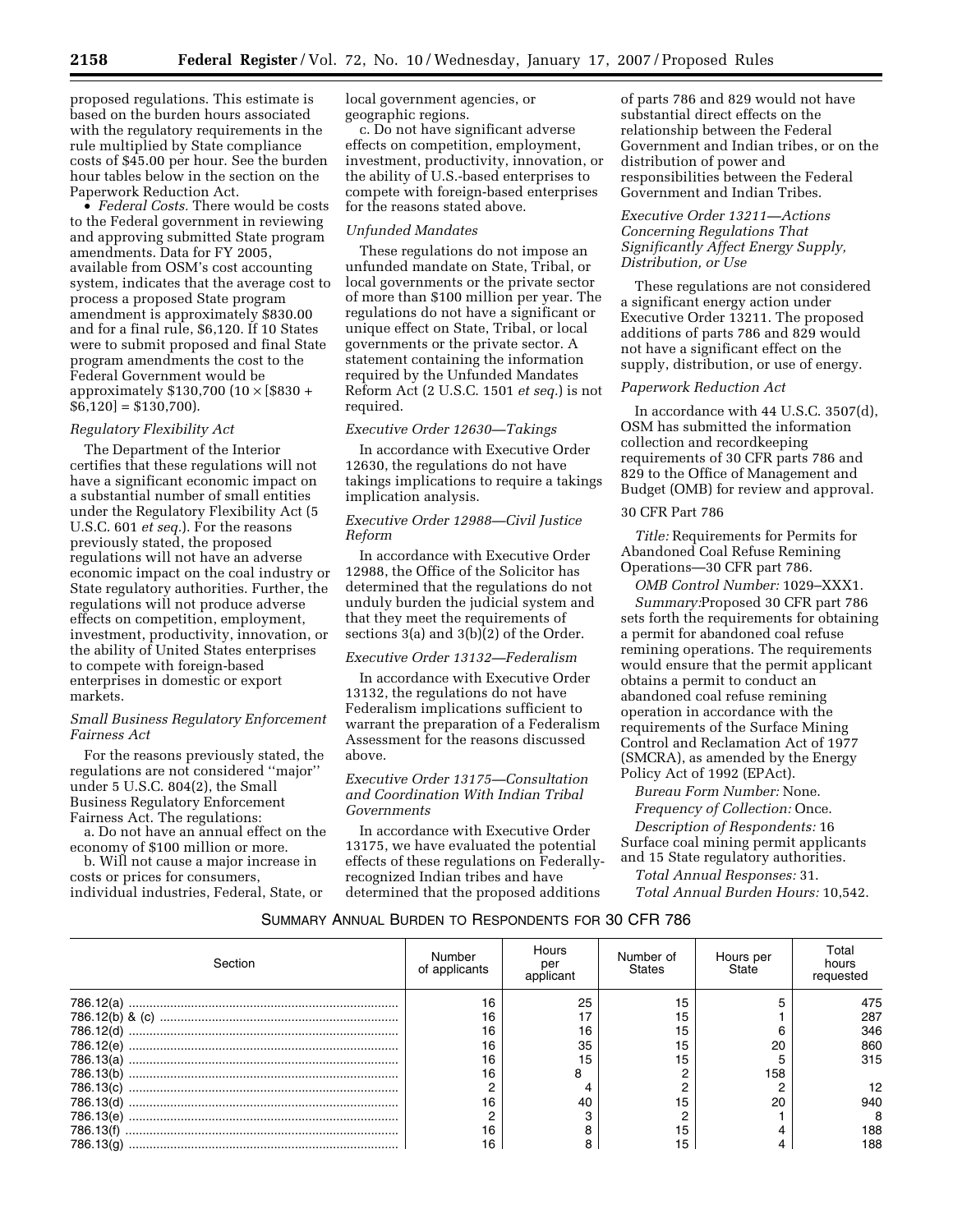| Section   | Number<br>of applicants | Hours<br>per<br>applicant | Number of<br><b>States</b> | Hours per<br>State | Total<br>hours<br>requested |
|-----------|-------------------------|---------------------------|----------------------------|--------------------|-----------------------------|
| 786.14(a) | 16                      | 60                        | 15                         | 40                 | 560. ا                      |
| 786.14(b) | 16                      | 10                        | 15                         |                    | 235                         |
| 786.14(c) | 16                      | 25                        | 15                         | 10                 | 550                         |
| 786.14(d) | 8                       | 30                        | 8                          |                    | 280                         |
| 786.14(e) | 16                      | 30                        | 15                         | 20                 | 780                         |
|           | 16                      | 75                        | 15                         | 50                 | 950,                        |
|           | 16                      | 30                        | 15                         | 20                 | 780                         |
|           | 16                      | 30                        | 15                         | 10                 | 630                         |
|           |                         |                           |                            |                    | 0.542                       |

# SUMMARY ANNUAL BURDEN TO RESPONDENTS FOR 30 CFR 786-Continued

Total Non-Wage Burden Costs:

\$77,560.

# SUMMARY ANNUAL NON-WAGE COST TO RESPONDENT FOR 30 CFR 786

| Section | Number of<br>applicants | Cost per<br>applicant | Total costs |
|---------|-------------------------|-----------------------|-------------|
|         | 16                      | 50                    | 800         |
|         | 16                      | 50                    | 800         |
|         | 16                      | 50                    | 800         |
|         | 16                      | 50                    | 800         |
|         | 16                      | 50                    | 800         |
|         | 16                      | 50                    | 800         |
|         | 2                       | 100                   | 200         |
|         | 16                      | 120                   | 1.920       |
|         | 2                       | 20                    | 40          |
|         | 16                      | 100                   | 1,600       |
|         | 16                      | 200                   | 3,200       |
|         | 16                      | 600                   | 9.600       |
|         | 16                      | 25                    | 400         |
|         | 16                      | 300                   | 4.800       |
|         | 8                       | 25                    | 200         |
|         | 16                      | 145                   | 2,320       |
|         | 16                      | 2.000                 | 32,000      |
|         | 16                      | 1.000                 | 16.000      |
|         | 16                      | 30                    | 480         |
| Total   |                         |                       | 77.560      |

# 30 CFR part 829

Title: Special Permanent Program Performance Standards-Abandoned Coal Refuse Remining Operations-30 CFR part 829.

OMB Control Number: 1029–XXX2. Summary: Proposed 30 CFR part 829 sets forth the minimum environmental

protection performance standards and would require periodic submission of performance data or inspection surveys that would apply to abandoned coal refuse remining operations. These regulations would implement sections 515 and 516 of SMCRA, as amended by EPAct.

Bureau Form Number: None. Frequency of Collection: Once and quarterly.

Description of Respondents: 22 Surface coal mining operators and 22 State regulatory authorities.

Total Annual Responses: 44.

Total Annual Burden Hours: 4,372.

# SUMMARY ANNUAL BURDEN TO RESPONDENTS FOR 30 CFR 829

| Section | Number of<br>operators | Hours per<br>operator | Number of<br>states | Hours per<br>state | Гоtal<br>hours |
|---------|------------------------|-----------------------|---------------------|--------------------|----------------|
| ۍ.      | ററ<br>ے                |                       | 22                  |                    | 2,200          |
| (i)     | ററ                     | 16                    |                     |                    | 352            |
| (iii    |                        |                       | 22                  | 20                 | 440            |
| (vi)    |                        | 120                   |                     |                    | 480            |
| (vii    |                        |                       |                     |                    | 16             |
| (ix     |                        | 50                    |                     |                    | 200            |
| (x)     |                        | 10                    |                     |                    | 48             |
| (xii)   | ററ                     | 10                    |                     |                    | 264            |
| (xiv    |                        | 16                    |                     |                    | 64             |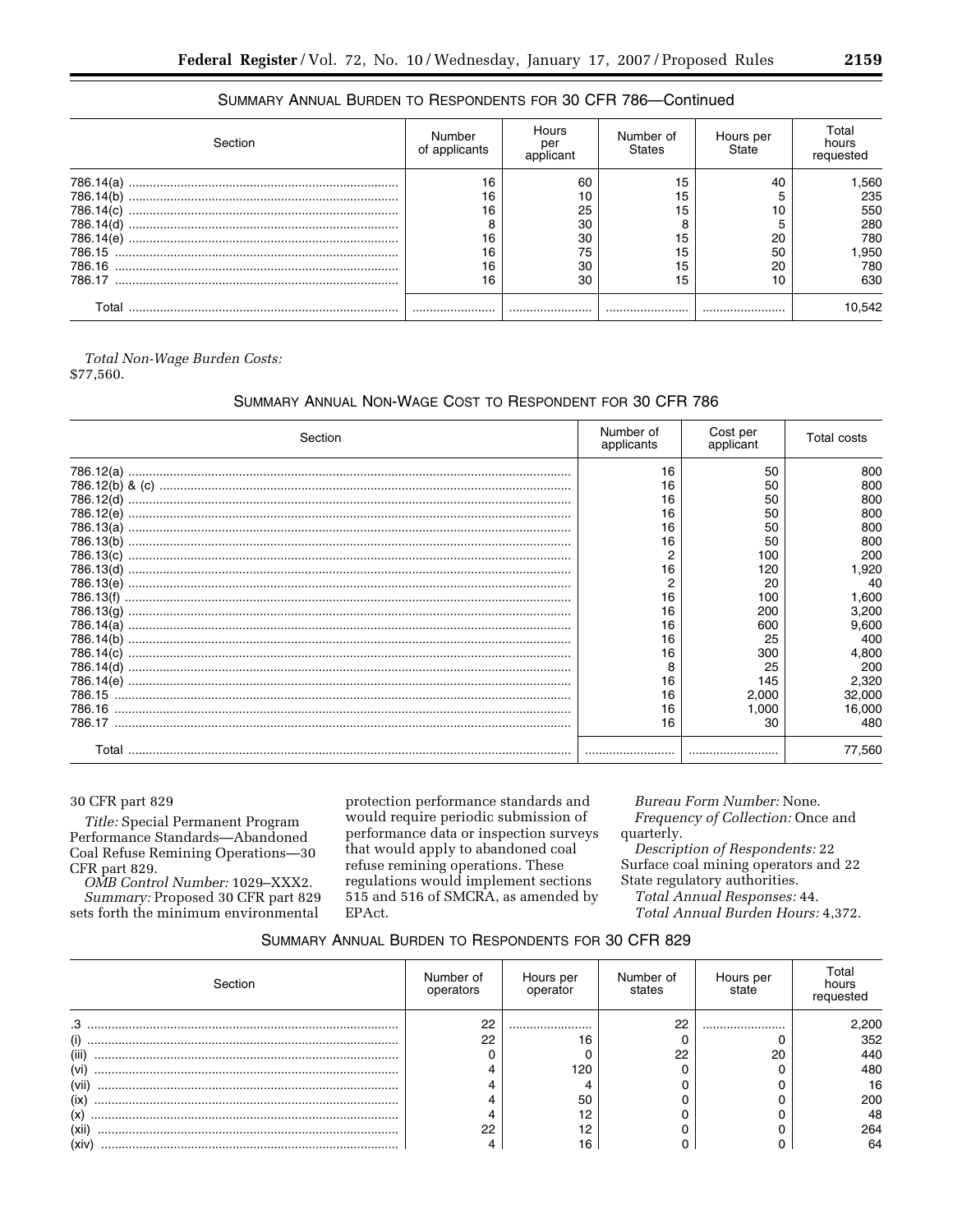| ection                      | Number of<br>operators | Hours per<br>operator | Number of<br>states | Hours per<br>state | Total<br>hours<br>requester |
|-----------------------------|------------------------|-----------------------|---------------------|--------------------|-----------------------------|
| (xvii)<br>.41<br>.49<br>.81 | 22<br>22<br>22         | 80<br>16              |                     |                    | 330<br>,760<br>352<br>60    |
| ⊺otal                       |                        |                       |                     |                    | 4,372                       |

# SUMMARY ANNUAL BURDEN TO RESPONDENTS FOR 30 CFR 829—Continued

*Total Non-Wage Burden Costs:*  \$4,400.

# SUMMARY OF ANNUAL NON-WAGE COST TO RESPONDENTS FOR 30 CFR 829

| Section | Number of<br>operators | Cost per<br>operator | Number of<br>states | Cost per<br>state | Total<br>non-wage<br>costs<br>requested |
|---------|------------------------|----------------------|---------------------|-------------------|-----------------------------------------|
| .3      | 22                     | 150                  |                     |                   | 3,300                                   |
| .41     |                        |                      |                     |                   | $\Omega$                                |
| .49     | 22                     | 50                   |                     |                   | 1,100                                   |
| .81     |                        |                      |                     |                   | $\Omega$                                |
| ™otal   |                        |                      |                     |                   | 4,400                                   |

Comments are invited on:

(a) Whether the proposed collection of information is necessary for the proper performance of OSM and State regulatory authorities, including whether the information will have practical utility;

(b) The accuracy of OSM's estimate of the burden of the proposed collection of information;

(c) Ways to enhance the quality, utility, and clarity of the information to be collected; and

(d) Ways to minimize the burden of collection on the respondents.

Under the Paperwork Reduction Act, OSM must obtain OMB approval of all information and recordkeeping requirements. No person is required to respond to an information collection request unless the form or regulation requesting the information has a currently valid OMB control (clearance) number. These numbers appear in §§ 786.10 and 829.10. To obtain a copy of OSM's information collection clearance requests, explanatory information, and related forms, contact John A. Trelease at (202) 208–2783 or by e-mail at *jtreleas@osmre.gov.* 

By law, OMB must respond to OSM's request for approval within 60 days of publication of these proposed regulations, but may respond as soon as 30 days after publication. Therefore, to ensure consideration by OMB, you must send comments regarding these burden estimates or any other aspect of these information collection and

recordkeeping requirements by February 16, 2007, to the Office of Management and Budget, Office of Information and Regulatory Affairs, Attention: Interior Desk Officer, via e-mail to *OIRA*\_*DOCKET@omb.eop.gov*, or via facsimile to (202) 395–6566. Also, please send a copy of your comments to John A. Trelease, Office of Surface Mining Reclamation and Enforcement, Room 210—SIB, 1951 Constitution Ave, NW., Washington, DC 20240, or electronically to *jtreleas@osmre.gov.* 

# *National Environmental Policy Act*

We have prepared a draft environmental assessment (EA) of the proposed regulations as required by the procedures implementing the National Environmental Policy Act of 1969 (NEPA). We have made a tentative determination that the proposed regulations would enhance reclamation of abandoned coal refuse piles while guaranteeing environmental protection to the same level provided under sections 515 and 516 of SMCRA. We anticipate that a finding of no significant impact will be made for the final regulations in accordance with our procedures under NEPA. The EA is on file in the OSM Administrative Record at the address specified previously (see **ADDRESSES**). The EA will be completed and a finding made on the significance of any resulting impacts before we publish the final regulations.

# *Clarity of This Regulation*

Executive Order 12866 requires each agency to write regulations that are easy to understand. We invite your comments on how to make the proposed regulations easier to understand, including answers to questions such as the following: (1) Are the requirements in the proposed regulations clearly stated? (2) Do the proposed regulations contain technical language or jargon that interferes with its clarity? (3) Does the format of the proposed regulations (grouping and order of sections, use of headings, paragraphing, etc.) aid or reduce their clarity? (4) Would the regulations be easier to understand if they were divided into more (but shorter) sections (a ''section'' appears in bold type and is preceded by the symbol ''§ '' and a numbered heading; for example, § 786.11)? (5) Is the description of the proposed regulations in the **SUPPLEMENTARY INFORMATION** section of this preamble helpful in understanding the proposed regulations? (6) What else could we do to make the proposed regulations easier to understand? Send a copy of any comments that concern how we could make the proposed regulations easier to understand to: Office of Regulatory Affairs, Department of the Interior, Room 7229, 1849 C Street, NW., Washington, DC 20240. You may also email the comments to this address: *Exsec@ios.doi.gov.*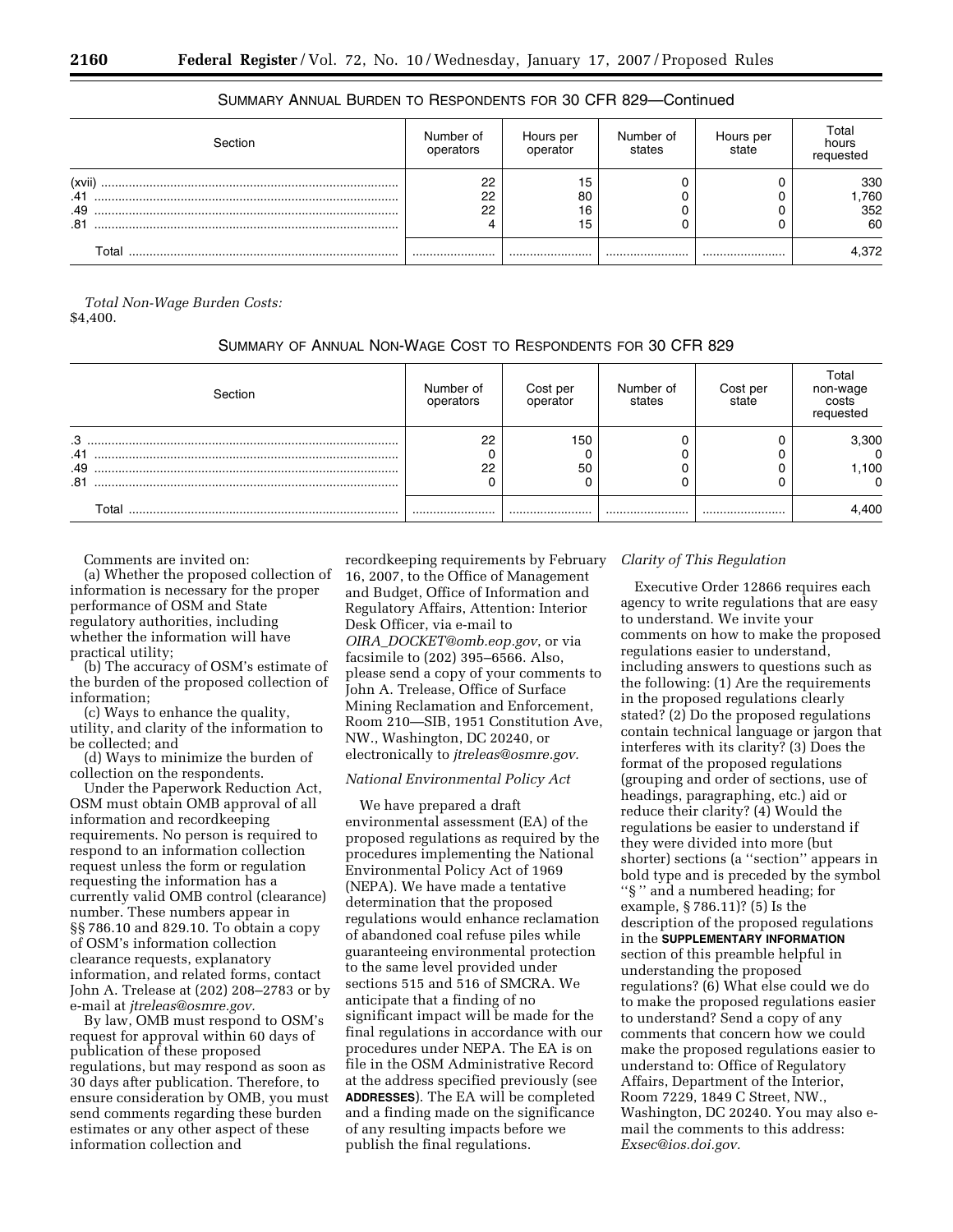#### **List of Subjects**

#### *30 CFR Part 701*

Law enforcement, Surface mining, Underground mining.

#### *30 CFR Part 786*

Reporting and recordkeeping requirements, Surface mining, Underground mining.

# *30 CFR Part 829*

Reporting and recordkeeping requirements, Environmental protection, Surface mining.

Dated: May 19, 2006.

#### **Julie A. Jacobson,**

*Deputy Assistant Secretary, Land and Minerals Management.* 

For the reasons discussed in the preamble, the Office of Surface Mining proposes to amend 30 CFR Chapter VII as set forth below:

# **PART 701—PERMANENT REGULATORY PROGRAM**

1. The authority citation for part 701 continues to read as follows:

**Authority:** 30 U.S.C. 1201 *et seq.*  2. Section 701.5, is amended by adding alphabetically the definition of ''abandoned coal refuse remining operations'' to read as follows:

#### **§ 701.5 Definitions.**

\* \* \* \* \*

*Abandoned coal refuse remining operations* means those surface mining activities for the on-site reprocessing of abandoned coal refuse and for the removal of abandoned coal refuse on lands that would otherwise be eligible for expenditure under section 404 and section  $402(g)(4)$  of the Act. Reprocessing operations include on-site activities that separate the coal from waste material using specific gravity or floatation methods, as well as activities that use mechanical means to sort and size the refuse material prior to separation. Removal operations include on-site activities that remove refuse from the site as well as those activities that use mechanical means to sort and size the refuse material prior to its removal. The term ''abandoned coal refuse remining operations'' does not encompass the removal of refuse for non-fuel uses.

\* \* \* \* \* 3. Add part 786 to read as follows:

# **PART 786—REQUIREMENTS FOR PERMITS FOR ABANDONED COAL REFUSE REMINING OPERATIONS**

Sec. 786.1 Scope.

# 786.2 Objectives.

786.3 Definitions.

- 786.10 Information collection.
- 786.11 General requirements. 786.12 Information on environmental
- resources.<br>786.13 Inform
- 786.13 Information on operation plans. Information on reclamation plans.
- 786.15 Information on hydrology.
- 
- 786.16 Information on geology and refuse. Information on roads and support facilities.

**Authority:** 30 U.S.C. 1201 *et seq.* 

#### **§ 786.1 Scope.**

This part sets forth requirements for obtaining a permit for abandoned coal refuse remining operations. Unless otherwise specified in this part, the requirements of this part apply to removal and reprocessing operations. As used throughout this part, the pronouns "we", "our", and "us" refer to the regulatory authority and the pronouns ''you'' and ''your'' refer to the applicant and operator.

#### **§ 786.2 Objectives.**

The objective of this part is to ensure that you obtain a permit to conduct your abandoned coal refuse remining operations in accordance with the requirements of the Surface Mining Control and Reclamation Act of 1977, as amended by the Energy Policy Act of 1992.

# **§ 786.3 Definitions.**

As used in this part, the term: *Best management practices (BMPs)*  means schedules of activities, operating and maintenance procedures, treatment requirements, practices or prohibition of practices that have as their goal preventing or reducing chemical pollution to off-site surface or ground water, and controlling excessive sediment concentrations to off-site surface water.

# **§ 786.10 Information collection.**

The collections of information contained in part 786 have been approved by the Office of Management and Budget (OMB) under 44 U.S.C. 3501 *et seq.* and assigned clearance number 1029–XXX1. We will use the information collected to determine if a permit to conduct abandoned coal refuse remining operations should be issued and to ensure that such operations are conducted in accordance with the requirements of Act. A federal agency may not conduct or sponsor, and you are not required to respond to, a collection of information unless it displays a currently valid OMB control number. Response is required to obtain a benefit in accordance with Public Law 95–87. Send comments regarding

burden estimates or any other aspect of this collection of information, including suggestions for reducing the burden, to the Office of Surface Mining Reclamation and Enforcement, Information Collection Clearance Officer, Room 210–SIB, 1951 Constitution Avenue, NW., Washington, DC 20240.

#### **§ 786.11 General requirements.**

An abandoned coal refuse remining operation, as defined in § 701.5 of this chapter, includes both reprocessing operations and removal operations. If you intend to conduct an abandoned coal refuse remining operation, then you must submit a permit application that contains the information required by subchapter G except that part 786 applies in lieu of the information required for surface mining activities under parts 779 and 780 of this chapter, or the information required for underground mining activities under parts 783 and 784 of this chapter. Your permit application must also demonstrate that the operation will be conducted in compliance with the performance standards of part 829 of this chapter. You may not begin a remining operation until we have issued you a permit.

#### **§ 786.12 Information on environmental resources.**

(a) *General and climatological information.* Your permit application must include the information required under §§ 779.11, 779.12, and 779.18 of this chapter.

(b) *Vegetation information requirements.* Your permit application must contain photographs and a written description of the vegetative cover prior to redisturbance. The photographs and written description must be in sufficient detail to estimate the vegetative ground cover and species diversity on the abandoned coal refuse site.

(c) *Soil resources and other vegetation-support material information requirements.* Your permit application must provide information about soil or other vegetation-support material for the permit area, and the adjacent area if required, that is sufficient to assure us that suitable soil materials will be available to achieve the vegetative cover and species diversity approved in the reclamation plan.

(d) *Maps: general requirements.* Your permit application must include the information required under § 779.24 of this chapter except as follows:

(1) If you do not plan to blast, in lieu of the information required by § 779.24(d) of this chapter, you must provide the location, with identification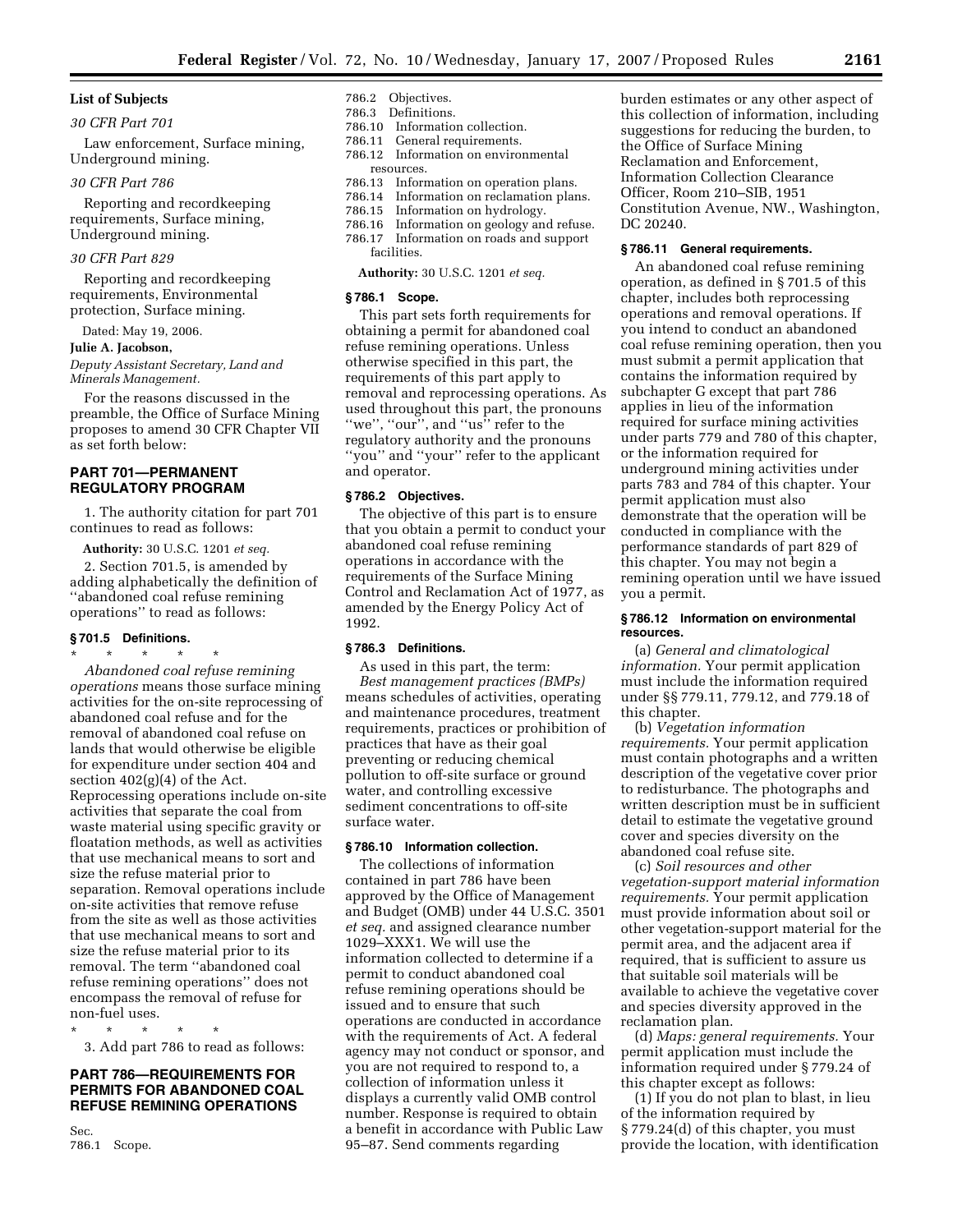of the current use, of all buildings on and within 300 feet of the proposed permit;

(2) If you plan to blast, you must provide the location, with identification of the current use, of all buildings on and within 1000 feet of the proposed permit area, provided that this additional map coverage may be submitted with the anticipated blast design required in § 816.61 of this chapter; and

(3) The requirements of § 779.24(f) of this chapter, do not apply.

(e) *Cross sections, maps, and plans.*  Your permit application must include the information required under § 779.25 of this chapter, except as follows:

(1) For operations on steep slopes, instead of the information required by § 779.25(a)(3) of this chapter, you must include typical cross sections showing the projected ground line underlying the refuse, adjacent ground line, and the surface of the refuse;

(2) Instead of the information required by § 779.25(a)(4) of this chapter, you must include cross sections, maps, and plans that show the coal crop lines and the strike and dip of coal seams that outcrop within the proposed permit area; and

(3) The requirements of § 779.25(a)(6) of this chapter do not apply.

## **§ 786.13 Information on operation plans.**

(a) *General requirements.* Your permit application must contain a description of the abandoned coal refuse remining operations proposed to be conducted during the life of the operations within the proposed permit area. At a minimum, you must include the following:

(1) A narrative description of the type and method of proposed engineering techniques, the anticipated annual and total tonnage of refuse removed and/or reprocessed, and the major equipment to be used for all aspects of those operations; and

(2) Separate narratives for removal operations and reprocessing operations. Your narratives must identify the facilities associated with those operations and explain the construction, modification, use, maintenance, and removal of the facilities associated with removal operations and with reprocessing operations (unless retention of such facilities is necessary for the postmining land use as specified in part 829 of this chapter). The facilities include:

(i) Dams, embankments, and other impoundments;

(ii) Refuse handling, storage, and transportation areas and structures;

(iii) Refuse and noncoal waste screening, removal, handling, storage, transportation, and disposal areas and structures;

(iv) Reprocessing equipment and associated facilities;

(v) Removal equipment and associated facilities; and

(vi) Water and air pollution control facilities.

(b) *Existing structures.* Your permit application must include the information required under § 780.12 of this chapter. The description of existing structures must indicate whether the structures are associated with removal operations or with reprocessing operations.

(c) *Blasting.* Your permit application must include information required under § 780.13 of this chapter if you plan to blast during the abandoned coal refuse remining operation.

(d) *Maps and plans.* Your permit application must contain maps and plans as follows:

(1) Maps and plans that show the lands proposed to be affected throughout the life of the operation and any change in a facility or feature to be caused by the proposed operation, if the facility or feature was identified by the maps and plans required by paragraphs (d) and (e) of § 786.12.

(2) Maps and plans that delineate removal areas and reprocessing areas must include the information required by § 780.14 of this chapter, except as follows:

(i) Instead of the information required by § 780.14(b)(4) of this chapter, the maps and plans must show the areas for storing, sorting, sizing and blending of coal refuse; the areas for reprocessing refuse; any waste redisposal areas associated with a refuse removal or onsite reprocessing operation; and the areas for loading the refuse product or coal for sale;

(ii) Instead of the information required by  $\S 780.14(b)(5)$  of this chapter, the maps and plans must show the storage areas for vegetation-support material, rock waste, noncombustible noncoal waste, and combustible noncoal waste;

(iii) Instead of the information required by § 780.14(b)(11) of this chapter, the maps and plans must show the location of each sediment pond and permanent water impoundment, coal reprocessing waste bank, coal reprocessing waste dam, or embankment;

(3) The preparation and certification requirements of § 780.14(c) of this chapter apply to the maps and plans prepared in accordance with this paragraph.

(e) *Air pollution control plan.* Your permit application must contain the information required by § 780.15 of this chapter, except that the fugitive dust control plan required by § 780.15(b)(2) of this chapter must comply with the requirements of § 829.95 of this chapter, instead of the requirements of § 816.95 of this chapter.

(f) *Fish and wildlife information.* Your permit application must contain the information required by § 780.16 of this chapter.

(g) *Protection of public parks and historic places.* Your application must contain the information required by § 780.31 of this chapter.

#### **§ 786.14 Information on reclamation plans.**

(a) *General requirements.* Your permit application must contain a plan for reclamation of the lands within the proposed permit area, showing how you will comply with section 515 of the Act, subchapter K of this Chapter, and the environmental protection performance standards of the regulatory program. The plan must include, at a minimum, all of the information for the proposed permit area as follows:

(1) A detailed timetable for the completion of each major step in the reclamation plan;

(2) A detailed estimate of the cost of reclamation of the proposed operations that we require to be covered by a performance bond under subchapter J of this chapter, with supporting calculations for the estimate;

(3) A plan for grading, soil stabilization, and compacting, with contour maps or cross sections that show anticipated final surface configuration of the proposed permit area, in accordance with § 829.102 of this chapter;

(4) A plan for removal, storage, and redistribution of soil or other vegetationsupport material that meets the requirements of § 829.22 of this chapter. We may require chemical and physical analyses, field-site trials, or greenhouse tests if we determine them necessary or desirable for demonstrating the suitability of the vegetation-support materials;

(5) A plan for revegetation as required by § 829.111 of this chapter, including mulching techniques that you plan to use and measures you propose for determining revegetation success;

(6) A description of the measures that you will use for maximizing the use and conservation of solid fuel resources as required in § 816.59 of this chapter;

(7) A description of measures that you will use for ensuring that all debris, acid-forming and toxic-forming materials, and materials constituting a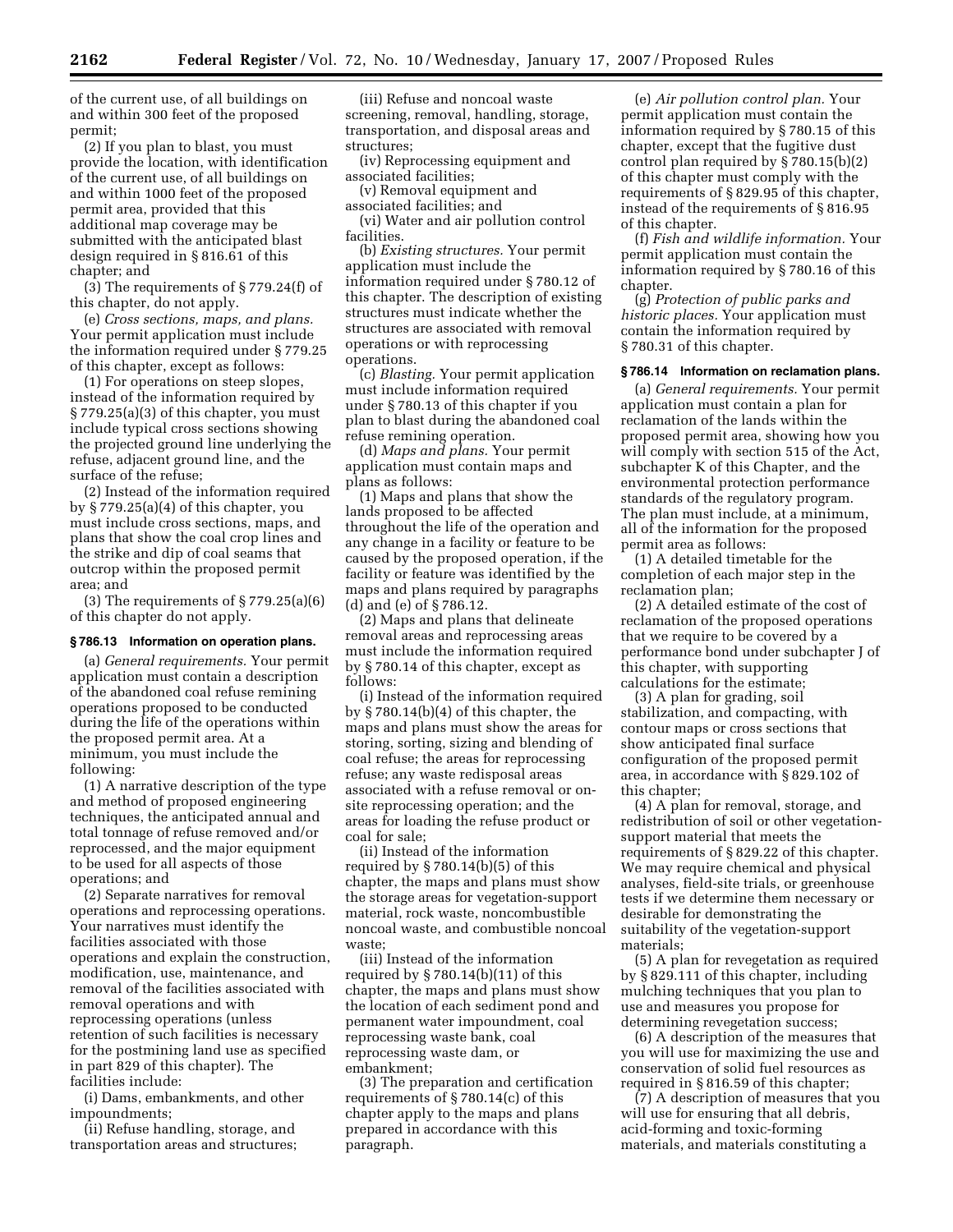fire hazard are disposed of in accordance with the requirements of §§ 829.89 and 829.102 of this chapter, and a description of contingency plans that you will use to preclude sustained combustion of such materials;

(8) A description, including appropriate cross sections and maps, of the measures that you will use to seal or manage any mine openings, and to plug, case, or manage exploration holes, other bore holes, wells, and other openings occurring within the proposed permit area, in accordance with § 829.13 of this chapter, and

(9) A description of steps that you will take to comply with the applicable requirements of the Clean Air Act (42 U.S.C. 7401 *et seq.*), the Clean Water Act (33 U.S.C. 1251 *et seq.*), and other applicable Federal and State air and water quality laws and regulations and health and safety standards.

(b) *Postmining land use.* Your application must contain a narrative description of the existing land uses, with photographs, and a plan describing the proposed use, following reclamation, of the land within the proposed permit area. You must also include in your plan a copy of any comments regarding the proposed postmining land use made by persons who hold equitable or legal title to the surface of the proposed permit area, or made by State or local agencies that would have to initiate, implement, approve, or authorize the proposed use of the land following reclamation. The description of the proposed land use must explain:

(1) How you will achieve the proposed postmining land use and the necessary support activities that you will need to achieve this land use; and

(2) The consideration that you have given to making all of the proposed abandoned coal refuse remining operations consistent with surface owner plans and applicable State and local land use plans and programs.

(c) *Ponds, impoundments, banks, dams, and embankments.* Your application must contain the plans required under § 780.25 of this chapter. These plans must be consistent with the requirements of part 829 of this chapter.

(d) *Surface mining near underground mining.* If your abandoned coal refuse remining operation is within 500 feet of an underground mine, your application must describe the measures that you will use to comply with § 816.79 of this chapter.

(e) *Diversions.* Your application must contain descriptions, including maps and cross sections, of stream channel diversions and other diversions that you will construct within the proposed

permit area to comply with § 816.43 of this chapter.

# **§ 786.15 Information on hydrology.**

(a) *Reprocessing operations.* Your application for a reprocessing operation must contain:

(1) All of the information required under  $\S 780.21$ (a) through (g) and (i) through (j) of this chapter; and

(2) A hydrologic reclamation plan with maps and descriptions, indicating how you plan to meet the relevant requirements of § 829.41 of this chapter. The plan must be specific to the local hydrologic conditions and must address any potential adverse impacts to the hydrologic balance identified in the probable hydrologic consequences (PHC) determination required by § 780.21(f). You must include preventive and remedial measures and the steps you will take during refuse removal and reclamation through bond release to:

(i) Minimize disturbances to the hydrologic balance within the permit and adjacent areas;

(ii) Prevent material damage outside the permit area;

(iii) Meet applicable Federal and State water quality laws and regulations; and

(iv) Protect the rights of present water users;

(v) Avoid acid or toxic drainage; (vi) Prevent, to the extent possible using the best technology currently available, additional contributions of suspended solids to stream flow;

(vii) Provide water-treatment facilities when needed;

(viii) Control drainage; and

(ix) Protect or replace rights of present water users.

(b) *Removal Operations.* (1) Your application for a removal operation must meet the following requirements for hydrologic information and analysis:

(i) A determination of the probable hydrologic consequences (PHC), as required by § 780.21(f), of expected enhancements or adverse impacts to the hydrologic balance on or off the permit area that may result from the coal refuse removal operation and subsequent reclamation;

(ii) Any data you collect for the PHC determination must comply with the requirements for sampling and analyses of § 780.21(a) of this chapter;

(iii) You may prepare a narrative PHC determination based on existing relevant hydrologic information. For example, you may derive the required baseline descriptions of seasonal flow rates from modeling and other techniques, as provided by § 780.21(d) of this chapter, from data and findings of other mining operations in the area,

or even from point-source discharge permits obtained under the National Pollutant Discharge Elimination System (NPDES);

(iv) A discussion of expected enhancements of the local hydrologic balance on or off the permit area, including discussion of the decreased loads of pollutants achievable through improved water quality, decreased flow, or infiltration of water, or some combination thereof. You must support this discussion with data from paragraphs  $(b)(1)(ii)$  or  $(b)(1)(iii)$  of this section and identification of the Best Management Practices (BMPs) that you propose under paragraph (b)(3) of this section.

(v) The supplemental information requirements in § 780.21(b)(3) of this chapter and the ground- and surfacewater monitoring plan requirements of §§ 780.21(i) and (j) of this chapter will apply if the PHC identifies adverse impacts to the hydrologic balance on or off the permit area. Also, if the PHC identifies adverse impacts to legitimate water uses, the requirements of § 780.21(e) of this chapter pertaining to alternative water source information will apply.

(2) We must comply with the requirements of § 780.21(g) for a cumulative hydrologic impact assessment.

(3) You must include a hydrologic reclamation plan (HRP) with maps and descriptions and identification of specific BMPs, including sediment control measures, and any additional information that we may require in order to ensure compliance with the requirements of subchapter K, part 829.

(4) You must monitor discharges as required by a National Pollutant Discharge Elimination System permit obtained under 40 CFR part 434.

#### **§ 786.16 Information on geology and refuse.**

(a) Your application must include geologic information, if appropriate, and refuse information in sufficient detail to assist us in determining the probable hydrologic consequences of the operation upon the quality and quantity of surface and ground water in the permit and adjacent areas, including the extent to which ground- and surfacewater monitoring is necessary; whether reclamation can be accomplished; and whether the operation has been designed to prevent material damage to the hydrologic balance outside the permit area.

(b) We may require the collection and analysis of additional refuse or geologic information if we determine it to be necessary to protect the hydrologic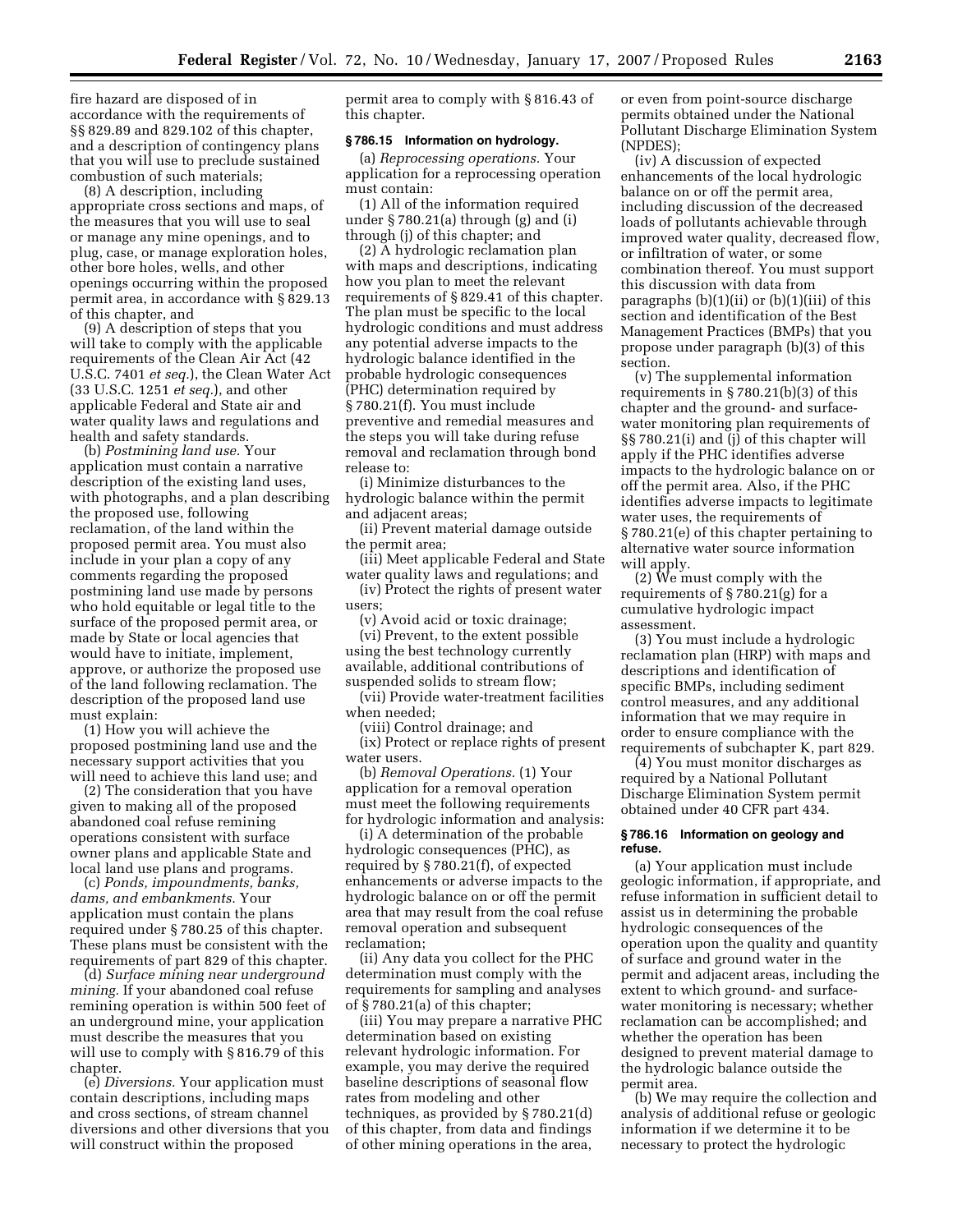balance or to meet the performance standards of this chapter.

#### **§ 786.17 Information on roads and support facilities.**

(a) *Relocation or use of public roads.*  Your application must contain the information required by § 780.33 of this chapter.

(b) *Road systems.* Your application must contain the information required by § 780.37 of this chapter, and must be in accordance with § 816.150 of this chapter.

(c) *Support facilities.* Your application must contain the information required by § 780.38 of this chapter, and must be in accordance with § 816.181 of this chapter.

4. Part 829 is added to read as follows:

# **PART 829—SPECIAL PERMANENT PROGRAM PERFORMANCE STANDARDS-ABANDONED COAL REFUSE REMINING OPERATIONS**

- Sec.<br>829.1 Scope.
- 829.2 Objectives.
- 829.3 General requirements.
- 829.10 Information collection.
- 829.11 Signs and markers.
- 829.13 Casing and sealing of drill holes, portals or other openings.
- 829.22 Soils and other vegetation-support material.
- 829.41 Hydrologic-balance protection.
- 829.45 Hydrologic-balance protection: Sediment control measures.
- 829.46 Hydrologic-balance protection: Siltation structures.
- 829.49 Impoundments.
- 829.81 Redeposition and handling of coal
- mine waste, and coal refuse piles. 829.89 Disposal of noncoal mine wastes.
- 829.95 Stabilization of surface areas.
- 829.99 Slides and other damage.
- 829.100 Contemporaneous reclamation.<br>829.102 Grading.
- Grading.
- 829.111 Revegetation, standards for
- success, and bond liability period. 829.133 Postmining land use.

**Authority:** 30 U.S.C. 1201 *et seq.* 

#### **§ 829.1 Scope.**

This part sets forth special environmental protection performance standards for abandoned coal refuse remining operations. Unless otherwise specified in this part, the requirements of this part apply to removal and reprocessing operations. As used throughout this part, the pronouns "we", "our", and "us" refer to the regulatory authority and the pronouns ''you'' and ''your'' refer to the applicant and operator.

# **§ 829.2 Objectives.**

This part is intended to ensure that you conduct your abandoned coal refuse remining operations in a manner that

preserves and enhances environmental and other values in accordance with the Surface Mining Control and Reclamation Act of 1977, as amended by the Energy Policy Act of 1992.

#### **§ 829.3 General requirements.**

(a) If you intend to conduct abandoned coal refuse remining operations, you must obtain a permit in accordance with part 786 of this chapter and comply with the bond and insurance requirements of subchapter J of this chapter.

(b) You must conduct your operation in accordance with the following

- requirements of part 816 of this chapter:
	- (1) § 816.43 Diversions.

(2) § 816.47 Hydrologic balance: Discharge Structures.

- (3) § 816.57 Hydrologic Balance:
- Stream buffer zones.

(4) § 816.59 Coal Recovery.

(5) § 816.61 Use of explosives: General requirements.

- (6) § 816.62 Use of explosives: Pre-
- blasting survey. (7) § 816.64 Use of explosives:
- Blasting schedule.

(8) § 816.66 Use of explosives: Blasting signs, warnings, and access control.

- (9) § 816.67 Use of Explosives: Control of adverse effects.
- (10) § 816.68 Use of Explosives: Records of blasting operations.
- (11) § 816.79 Protection of
- underground mining. (12) § 816.87 Coal mine waste:
- Burning and burned waste utilization. (13) § 816.97 Protection of fish,
- wildlife, and related environmental values.
- (14) § 816.131 Cessation of operations: Temporary.
- (15) § 816.132 Cessation of
- operations: Permanent.
	- (16) § 816.150 Roads.
	- Roads: Primary.
	- (18) § 816.180 Utility installations.

(19) § 816.181 Support facilities.

(c) In addition, you must conduct

your operations in accordance with the requirements of this part.

# **§ 829.10 Information collection.**

The collections of information contained in part 829 have been approved by the Office of Management and Budget under 44 U.S.C. 3501 *et seq.*  and assigned clearance number 1029- XXX2. We will use the information collected to ensure that permittees conducting abandoned coal refuse remining operations will meet appropriate performance standards. A federal agency may not conduct or sponsor, and you are not required to respond to, a collection of information

unless it displays a currently valid OMB control number. Response is required to obtain a benefit in accordance with Public Law 95–87. Send comments regarding burden estimates or any other aspect of this collection of information, including suggestions for reducing the burden, to the Office of Surface Mining Reclamation and Enforcement, Information Collection Clearance Officer, Room 202–SIB, 1951 Constitution Avenue, NW., Washington, DC 20240.

#### **§ 829.11 Signs and markers.**

You must comply with the requirements of § 816.11 of this chapter except that, instead of the requirements of § 816.22 of this chapter referenced in § 816.11(f), the requirements of § 829.22 apply.

## **§ 829.13 Casing and sealing of drill holes, portals or other openings.**

You must comply with the requirements of §§ 817.13, 817.14, and 817.15 of this chapter except that, instead of the requirements of § 817.41 of this chapter referenced in §§ 817.13 and 817.15 regarding the use of monitoring holes or other openings for water wells, the requirements of § 829.41 apply.

#### **§ 829.22 Soils and other vegetationsupport material.**

(a) You must select readily available vegetation-support materials and demonstrate to us that such material is suitable to support the level of vegetation required by § 829.111. You may use material from off site as vegetation-support material. You must remove and stockpile material from the remining site or off site that is to be used for vegetation support, before any other surface disturbance. You must distribute the vegetation support material as approved by us.

(b) You must apply nutrients and soil amendments to the redistributed material when necessary to establish the vegetative cover.

#### **§ 829.41 Hydrologic-balance protection.**

(a) *Reprocessing operations.* You must comply with the hydrologic balance requirements of §§ 816.41 and 816.42 of this chapter for reprocessing operations except that the requirement in § 816.41(b)(2) to restore recharge capacity does not apply. Also, instead of the requirements of § 780.21(h) of this chapter referenced in § 816.41, the requirements in § 786.15(a)(2) of this chapter apply.

(b) *Removal operations.* (1) You must comply with the hydrologic balance requirements of §§ 816.41 and 816.42 of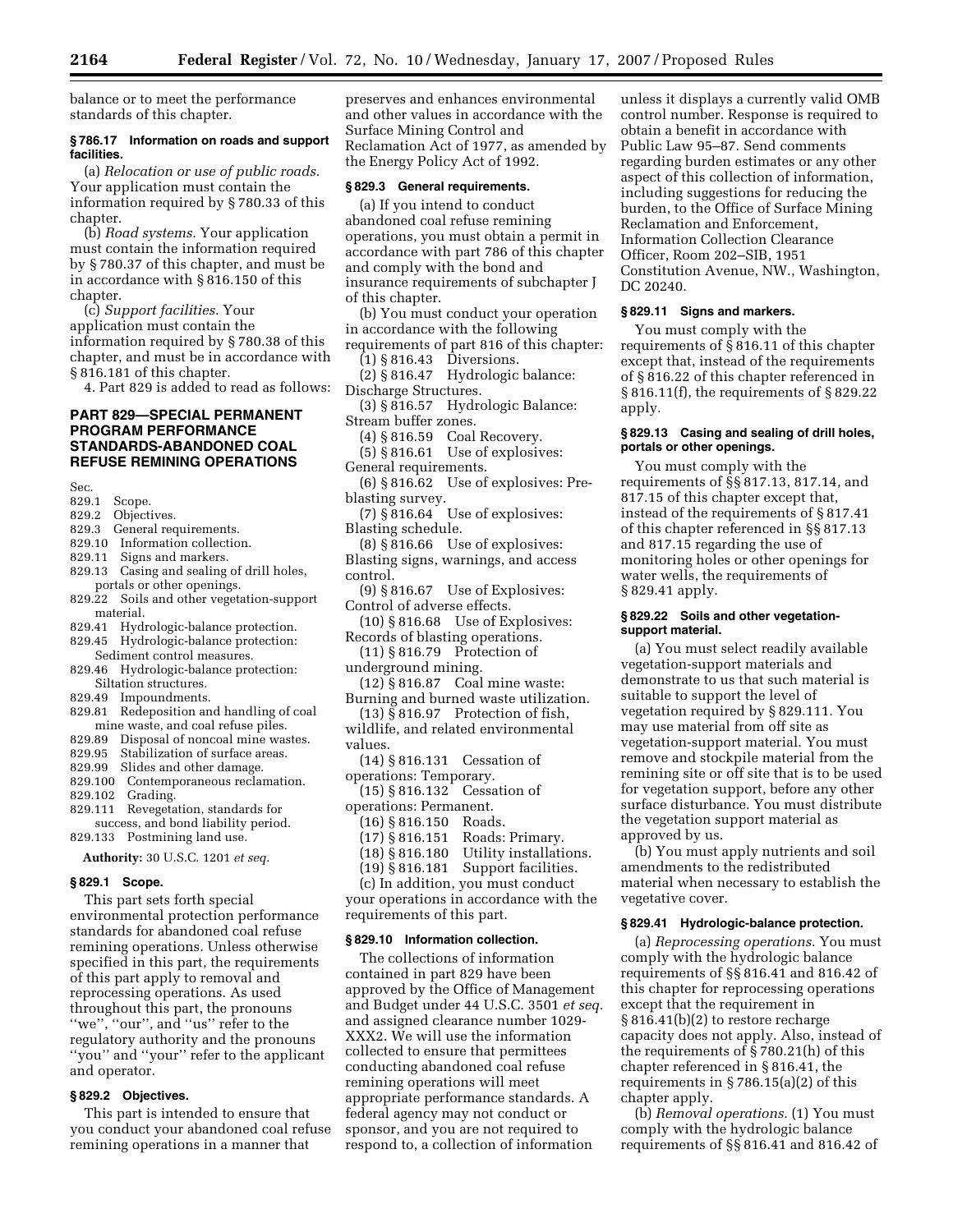this chapter for removal operations except as follows:

(i) Instead of the requirements in sections of 30 CFR part 780 referenced in §§ 816.41 and 816.42, the requirements of § 786.15(b) of this chapter apply;

(ii) The requirement of  $\S 816.41(b)(2)$ of this chapter to restore recharge capacity does not apply;

(iii) Ground- and surface-water monitoring must be conducted in accordance with the requirements of § 786.15(b) of this chapter; and

(iv) Discharges into an underground mine are prohibited unless we expressly authorize such discharge and you meet the following requirements:

(A) The requirements of § 816.41(i) of this chapter are met;

(B) The permit application includes baseline ground-water and geologic information in sufficient detail to describe the geologic and hydrologic conditions associated with the underground mine works;

(C) The determination of Probable Hydrologic Consequences addresses the impacts that the discharges will have on ground- and surface-water users and the potential for seepage or drainage of water from the underground works;

(D) The hydrologic reclamation plan includes measures to remediate potential impacts to ground- and surface-water users and potential impacts from seepage and drainage out of the underground works; and

(E) The ground- and surface-water monitoring plans provide for the monitoring of the ground- and surfacewater systems that could be impacted by the underground discharges.

(2)[Reserved]

#### **§ 829.45 Hydrologic balance: Sediment control measures.**

You must comply with the requirements of § 816.45 of this chapter except that, instead of the requirements to §§ 816.102 and 816.111(b) referenced in § 816.45, the requirements in §§ 829.102 and 829.111(b) apply.

## **§ 829.46 Hydrologic balance: Siltation structures.**

You must comply with the requirements of § 816.46 of this chapter, except as currently suspended. However, instead of the requirements of § 816.42 and the requirements for siltation structures and spill ways incorporating §§ 816.49, and 816.49(a)(9) referenced in § 816.46 of this chapter, the requirements of §§ 829.41(b) and 829.49 apply.

#### **§ 829.49 Impoundments.**

You must comply with the impoundments requirements of §§ 816.49 and 816.56 of this chapter except that:

(a) Instead of the requirements of § 780.25 referenced in § 816.49 of this chapter, the requirements of § 786.14(c) of this chapter apply.

(b) Upon completion of the operation, you may only retain permanent impoundments on reclaimed coal refuse:

(1) Where the impoundment is not confined by a constructed dam, e.g., is a dug-out type impoundment; or

(2) You have removed the abandoned coal refuse from within the confines of an impounding structure located on non-steep slope land, and the remaining or reconstructed impounding structure meets the appropriate design, construction, inspection, and certification requirements of § 816.49 of this chapter.

#### **§ 829.81 Redeposition and handling of coal mine waste, and coal refuse piles.**

You must place coal mine waste from an abandoned coal refuse site or generated as a result of a coal refuse remining operation according to the standards of §§ 816.81, 816.83, and 816.84 of this chapter, except:

(a) We may alter, on a site-specific basis, the design certification, foundation requirements, and inspection requirements of §§ 816.81(c), 816.81(d), and 816.83(d) of this chapter.

(b) If you take refuse reprocessing waste or waste generated by removal operations and deposit it adjacent to the abandoned coal refuse site, you must meet the standards of §§ 816.81, 816.83, and 816.84 of this chapter.

(c) You may not take coal mine waste generated by removal operations and deposit it in underground mine works unless you meet the requirements of §§ 816.81(f) and 829.41(b)(1)(i) of this chapter.

(d) Instead of the cover requirement at § 816.83(c)(4) of this chapter, you must cover or treat refuse piles generated by abandoned coal refuse remining operations with sufficient noncombustible and nontoxic material to prevent sustained combustion, as required under § 829.102(d), and to support revegetation, as required under § 829.111.

(e) Instead of the vegetation removal and impoundment requirements of § 816.83(c)(1) and (c)(3) of this chapter, you must comply with the requirements of §§ 829.22 and 829.49.

(f) Instead of the topsoil and subsoil storage requirements of § 816.22 of this chapter referenced in § 816.83(c) of this chapter, you must comply with the requirements of § 829.22.

#### **§ 829.89 Disposal of noncoal mine wastes.**

(a) You must comply with the requirements of § 816.89(a) and (b) of this chapter except that you must cover and revegetate the site in accordance with the requirements of § 829.111 instead of the requirements of §§ 816.111 through 816.116 of this chapter referenced by § 816.89(b).

(b) Instead of the requirements of § 816.89(c) of this chapter, you may dispose in refuse piles any noncombustible, noncoal waste encountered during refuse remining and/or any combustion byproducts generated from coal burning facilities.

(c) You must demonstrate that the disposal will not adversely affect final site reclamation or public health and safety and that it accords with other applicable provisions of State and Federal law.

#### **§ 829.95 Stabilization of surface areas.**

(a) You must protect and stabilize all exposed surface areas to provide equal or better erosion control and air pollution control than existed before disturbing the abandoned coal refuse site.

(b) In areas where refuse has been regraded and covered with vegetationsupport material, if rills and gullies form, you must fill, regrade, or otherwise stabilize with vegetation support material, and reseed or replant the areas, whenever such rills and gullies either:

(1) Disrupt the approved postmining land use or the reestablishment of the vegetative cover; or

(2) Cause or contribute to a violation of water-quality standards for receiving streams.

#### **§ 829.99 Slides and other damage.**

You must comply with the requirements of § 816.99(b) of this chapter for abandoned coal refuse remining operations.

#### **§ 829.100 Contemporaneous reclamation.**

Your reclamation efforts, including but not limited to, grading, soil or vegetation-support material replacement, and revegetation, on all disturbed land that is reaffected by onsite abandoned coal refuse remining operations must occur as contemporaneously as practicable with the abandoned coal refuse remining operations. Before we approve your permit, you must provide a schedule that meets this requirement for contemporaneous reclamation in a manner we determine is acceptable.

### **§ 829.102 Grading.**

(a) You must conduct grading activities: